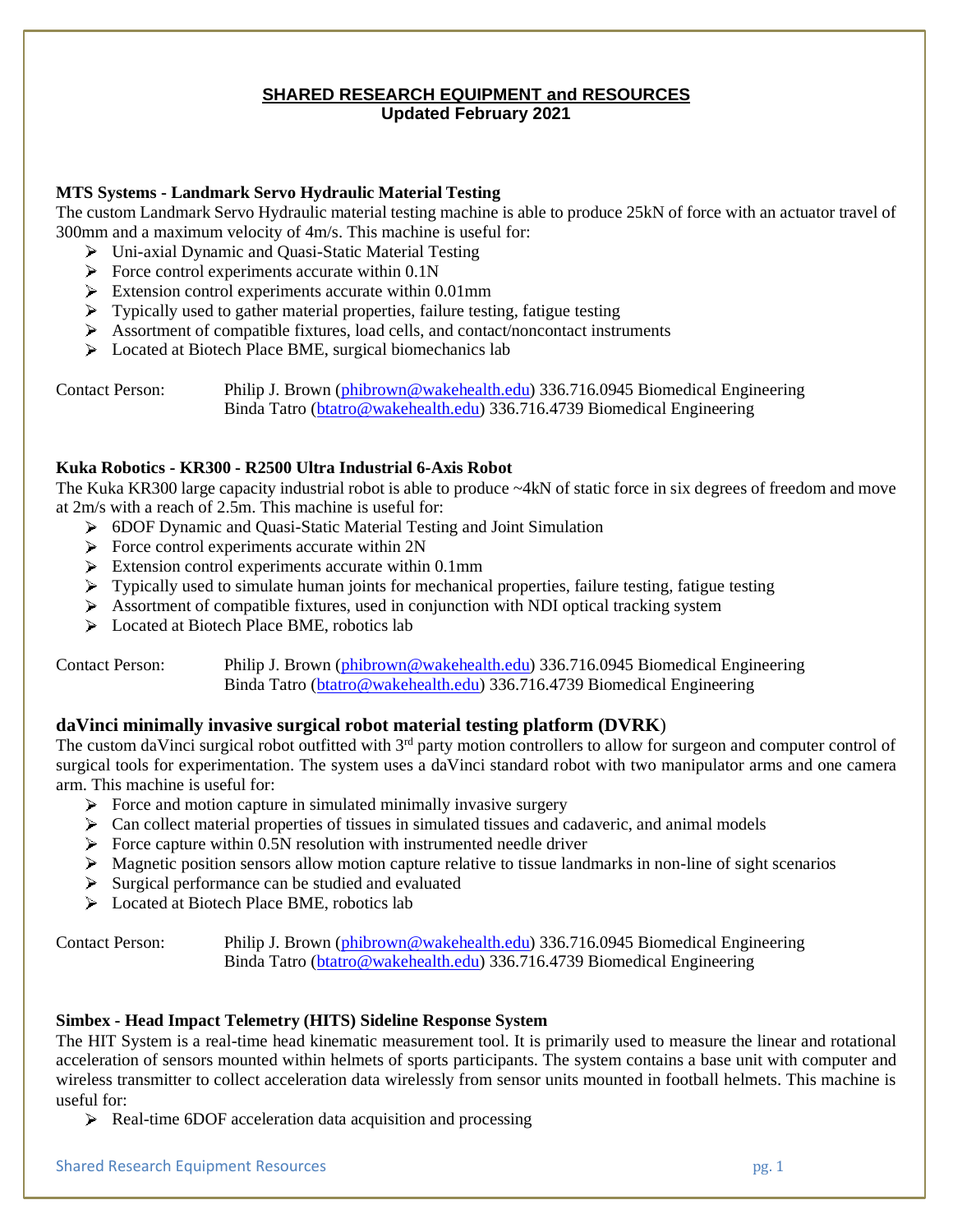> Typically used to measure concussion risk in young athletes in conjunction with other clinical tools Located at Biotech Place

Contact Person: Joel Stitzel (jstitzel@wakehealth.edu), Failure Mode Center for Injury Biomechanics Beverly Wright [\(bwright@wakehealth.edu\)](mailto:bwright@wakehealth.edu) 716-6890 Biomedical Engineering

#### **Philips - BV Libra C-arm Fluoroscope**

Clinical quality C-arm fluoroscope with a 6" image intensifier. This machine is useful for:

- $\triangleright$  orthopedic imaging
- $\triangleright$  Typically used to measure quality of surgical repairs and relative motion of internal components used in biomechanical studies
- **Exercise 2** Located at Biotech Place BME, surgical biomechanics lab

Contact Person: Philip J. Brown [\(phibrown@wakehealth.edu\)](mailto:phibrown@wakehealth.edu) 336.716.0945 Biomedical Engineering Binda Tatro [\(btatro@wakehealth.edu\)](mailto:btatro@wakehealth.edu) 336.716.4739 Biomedical Engineering

#### **Carbon 3d M1 – Stereolithography Additive Manufacturing System**

The Carbon 3D M1 is an industrial grade production continuous liquid interface printing machine (CLIP) known for its wide library of engineering grade polymer materials and build speed. It has a build chamber of  $144 \times 81 \times 330$  mm (5.6 x 3.2 x 13 in.) with a layer thickness of 75 micron (0.003 in.) This machine is useful for:

- $\triangleright$  Close to Injection molded quality, opaque and translucent, high accuracy prototypes
	- o Molds, jigs, fixtures, adaptors, tools, models, devices, instruments, etc.
- $\triangleright$  Medical models and medical device prototype printing
	- o Medical grade materials available (autoclavable, biocompatible)
- $\triangleright$  Low volume production of custom parts (1s-1000s)
- Located at Biotech Place BME, Wake Health Additive Manufacturing Core Lab (WHAM)

Contact Person: Philip J. Brown [\(phibrown@wakehealth.edu\)](mailto:phibrown@wakehealth.edu) 336.716.0945 Biomedical Engineering Binda Tatro [\(btatro@wakehealth.edu\)](mailto:btatro@wakehealth.edu) 336.716.4739 Biomedical Engineering

## **MSC - Ventrax CNC Knee Mill**

Fagor 8055i controlled 3-axis CNC, 3HP knee mill. This machine is useful for:

- $\triangleright$  Milling, Drilling, Tapping
- $\triangleright$  prototype, tooling, and fixturing manufacture
- CNC Conversational Programming and G-code interpretation
- **Exercise 2** Located at Biotech Place BME, machine shop

Contact Person: Philip J. Brown [\(phibrown@wakehealth.edu\)](mailto:phibrown@wakehealth.edu) 336.716.0945 Biomedical Engineering Binda Tatro [\(btatro@wakehealth.edu\)](mailto:btatro@wakehealth.edu) 336.716.4739 Biomedical Engineering

#### **MSC - Ventrax Engine and Tool room Lathe**

Manual bench lathe, 2HP geared speed control between 70RPM and 1500RPM. . This machine is useful for:

- $\triangleright$  Facing, Drilling, Tapping
- $\triangleright$  prototype, tooling, and fixturing manufacture
- **Located at Biotech Place BME, machine shop**

Contact Person: Philip J. Brown [\(phibrown@wakehealth.edu\)](mailto:phibrown@wakehealth.edu) 336.716.0945 Biomedical Engineering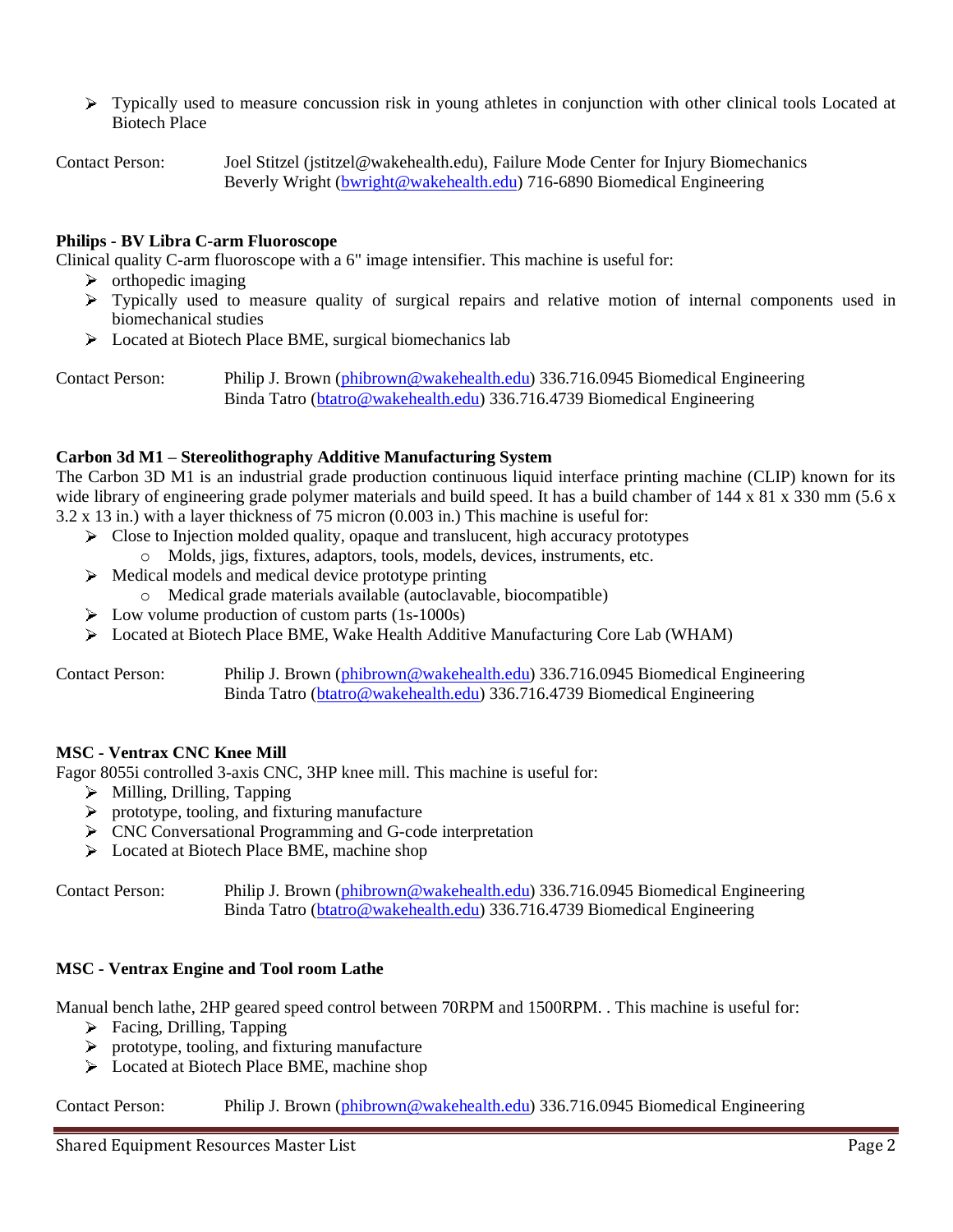## **MSC - Ventrax Variable Speed Floor Drill Press**

Manual Drill Press, 2HP with variable speed between 170RPM and 2000RPM

- This machine is useful for:
	- $\triangleright$  Drilling
	- $\triangleright$  prototype, tooling, and fixturing manufacture
	- **Located at Biotech Place BME, machine shop**

Contact Person: Philip J. Brown [\(phibrown@wakehealth.edu\)](mailto:phibrown@wakehealth.edu) 336.716.0945 Biomedical Engineering Binda Tatro [\(btatro@wakehealth.edu\)](mailto:btatro@wakehealth.edu) 336.716.4739 Biomedical Engineering

## **Asylum MFP 3D Bio Atomic Force Microscope**

An atomic force microscope that can be operated independently or on top of an inverted optical microscope This machine is useful for:

- $\triangleright$  High-resolution imaging of molecules, cells, material surfaces, etc.
- $\triangleright$  Direct force spectroscopy and nanomanipulation
- Simultaneous optical microscopy (bright field and fluorescence) and atomic force microscope imaging/manipulation/spectroscopy
- **Exercise** At Biotech Place

Contact Person: Adam Hall [\(arhall@wakehealth.edu\)](mailto:arhall@wakehealth.edu), Biomedical Engineering Binda Tatro (btatro@wakehealth.edu) 716-6890 Biomedical Engineering

## **Harrick Plasma Expanded Plasma Cleaner**

A self-contained plasma (air and oxygen) generation tool with adjustable power up to 30 W This machine is useful for:

- $\triangleright$  Cleaning samples of organic contaminants
- $\triangleright$  Sterilization
- $\triangleright$  Forming free radicals for surface reactions
- **Located at Biotech Place**

Contact Person: Adam Hall [\(arhall@wakehealth.edu\)](mailto:arhall@wakehealth.edu), Biomedical Engineering Binda Tatro (btatro@wakehealth.edu), (336) 716-4739 Biomedical Engineering

#### **TEG® 5000 Thrombelastograph® Hemostasis Analyzer system, Haemonetics Corporation**

The TEG Hemostasis Analyzer system is a diagnostic instrument that provides comprehensive whole blood hemostasis testing that can help assess bleeding and thrombotic risks (clinically), and also monitor antithrombotic therapies. This machine is able to quantify rate of clot formation, clot strength, and rate of clot degradation (due to lysis) in whole blood. It also has the capability to do platelet mapping and some platelet function tests.

This machine is useful for:

- $\Box$  Characterizing clot strength from whole blood samples (minimum 340 uL needed)
- $\Box$  Determining the contribution of fibrinogen and platelets to clot strength
- $\Box$  Can be used in both clinical and research settings
- > Located at Biotech Place

Contact Person: Ellie Rahbar [\(erahbar@wakehealth.edu\)](mailto:erahbar@wakehealth.edu), (336) 713-1553 Biomedical Engineering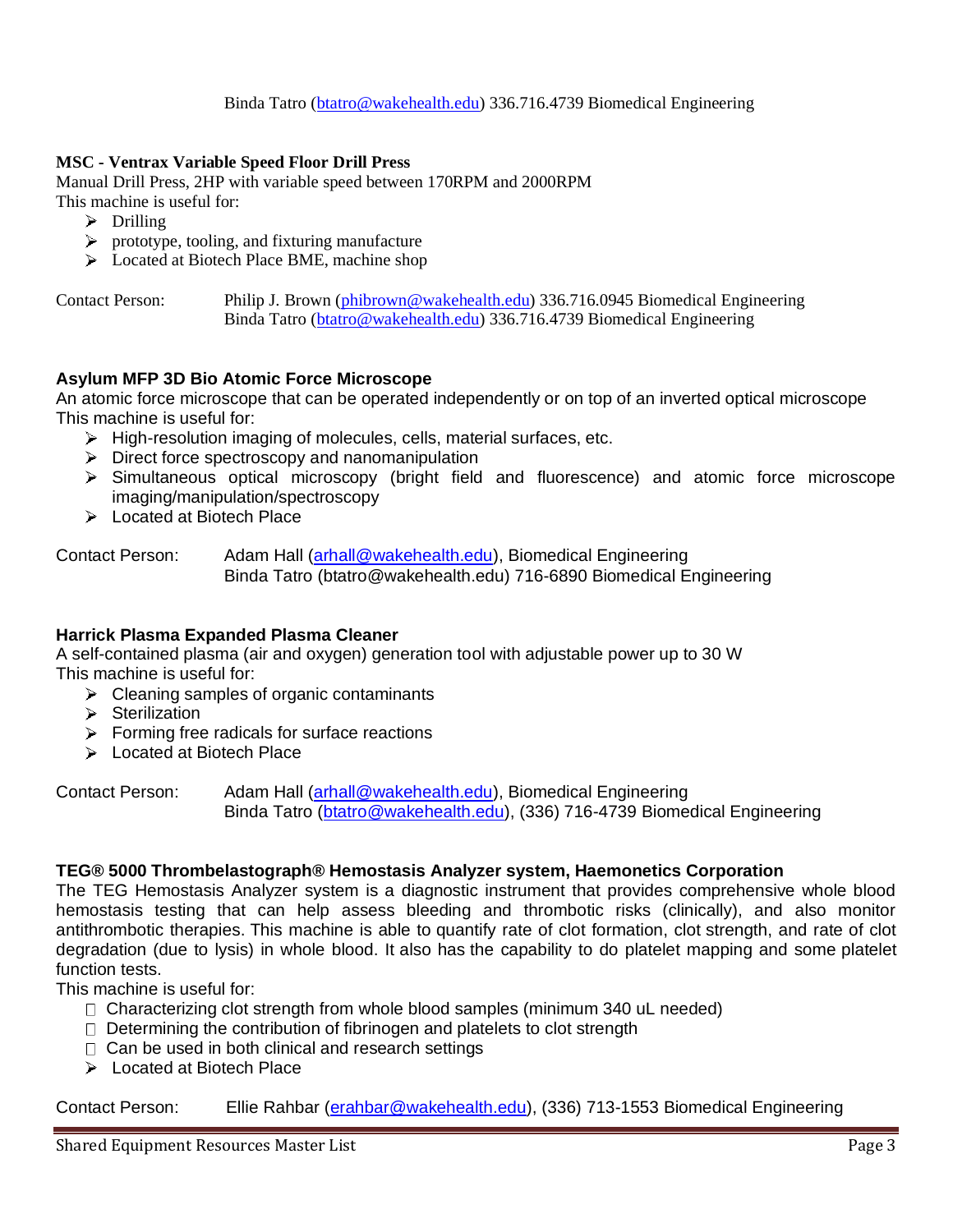# **Agilent 6890 Gas Liquid Chromatographs with Parker Balston Hydrogen Generators**

These two GC's are used for the rapid and sensitive detection and identification of major sterol classes and over 37 different fatty acids.

- > Hydrogen generated flame-ionizing detectors
- $\triangleright$  Auto-injector for uninterrupted workflow
- $\triangleright$  Data can be expressed as percent distribution or absolute mass

Contact Person: Dr. John Parks [\(jparks@wakehealth.edu\)](mailto:jparks@wakehealth.edu), Department of Internal Medicine/Section on Molecular Medicine, Lipids Lipoproteins and Atherosclerosis Analyses Core

## **Hitachi LaChrom Elite Chromatography Systems**

These two HPLC's are used in detection and identification of plasma lipoproteins by gel filtration chromatography.

- > L2220 Autosampler
- **>** Peltier Cooled
- On-line detection of lipoproteins by UV/VIS for Protein, Cholesterol or Triglyceride
- $\triangleright$  Fraction-collection compatible for preparative analysis.
- $\triangleright$  Chromatography in conjunction with cholesterol concentration determination enables the determination of cholesterol mass in the lipoprotein species.

#### **Chrome-Perfect Spirit Software for Online Chromatogram Analysis**

Software for the collection and analysis of data from HPLC's and GC's

- $\triangleright$  Capable of collecting data from 4 machines simultaneously.
- $\triangleright$  Flexible software that is user-friendly

Contact Person: Dr. John Parks (jparks@wakehealth.edu), Internal Medicine/Section on Molecular Medicine, Lipids Lipoproteins and Atherosclerosis Analyses Core

#### **Beckman Coulter Optima Max-E Ultracentrifuge with TLA-55, TLA 120.1 and TLA 120.2 Rotors**

For the preparative separation of major lipoprotein classes by KBr density centrifugation.

Contact Person: Dr. John Parks (jparks@wakehealth.edu)Department of Internal Medicine/Section on Molecular Medicine, Lipids Lipoproteins and Atherosclerosis Analyses Core

#### **Instruments used to Facilitate Metabolic Experiments**

- Beckman T2-21 High Speed Centrifuge with JA21, JA20, JA18.1 and JA10 rotors
- $\triangleright$  ISCO High Pressure Liquid Chromatographs with online cholesterol monitoring
- > Applied Biosystems 7500 Genetic PCR System
- Beckman Du640 Spectrophotometer
- Beckman Gamma 4000 Gamma Counter
- L7-70 Ultracentrifuges with 50.2Ti, 70.1Ti (3), SW27, SW40 (2), SW#55Ri,
- ▶ Beckman LS-7500 Liquid Scintillation Counter

Contact Person: Dr. John Parks [\(jparks@wakehealth.edu\)](mailto:jparks@wakehealth.edu), Department of Internal Medicine/Section on Molecular Medicine, Lipids Lipoproteins and Atherosclerosis Analyses Core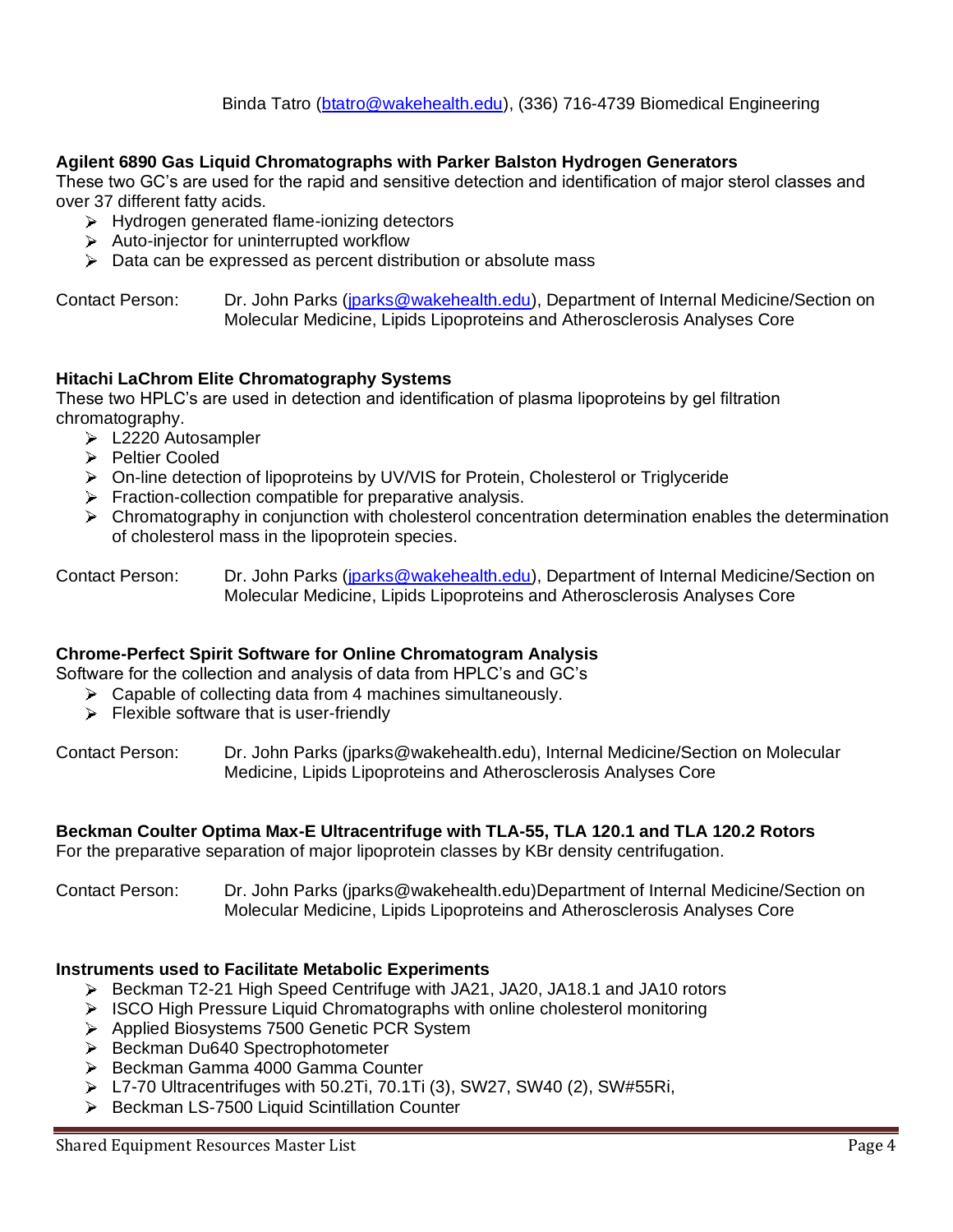- **Digiflex Automatic Pipettes**
- Mettler Toledo XS104 Analytical Balance
- Revco Ultralow Freezer 21 cu ft.
- > Tecan GENios Fluorescence Microplate Reader

Contact Person: Dr. John Parks (jparks@wakehealth.edu) Department of Internal Medicine/Section on Molecular Medicine, Lipids Lipoproteins and Atherosclerosis Analyses Core

#### **Eppendorf 5702 refrigerated centrifuge**

 $\triangleright$  For processing blood specimens

Contact Person: to Judy Holbrook LPN, CCRC (jholbroo@ wakehealth.edu)

#### **Thermo Scientific -80 freezer**

 $\triangleright$  For storage of frozen specimen

Contact Person: to Judy Holbrook LPN, CCRC (jholbroo@ wakehealth.edu)

#### **High Performance Liquid Chromatography**

- Analytical HPLC of biomolecules [**Columns: 2.1mm, 3.9mm, 4.6mm**
- **C4, C18, Size Exclusion (TSK) 2000,3000,4000**
- **Automated Temperature control Column Heater**
- **Automated Auto sampler 2-2000ul injections with temperature control from 4 degrees to 35 centigrade**
- **Detection: variable wavelength 190nm-700nm programmable channels along with multiple wavelengths at a time.**

**Protein purification** is performed using a Waters 650e HPLC & LC150 system. Flow rates from 0.1mL/min to 100mL/min. Columns: Ion exchange [DEAE, MonoQ, MonoS, Poros R1/H; Size Exclusion chromatography columns Superdex 200, & Sephacryl S-300HR. Prep columns: Porasil [40x100]; RP C8 [10 x 100 ] & RP C4 [25x100, 40x100];C18 [8x100, 25x100, 40x100, 40x200mm] Detection via UV-Vis dual wavelength detector Investigators can use this system to purify multi milligram quantities of biologically active proteins.

Contact person: Dr. Mark Lively, Co-Director, Protein and Metabolomics Shared Resource Laboratory, [mlively@wakehealth.edu](mailto:mlively@wakehealth.edu) Mark Morris, Technician [\(jmmorris@wakehealth.edu\)](mailto:jmmorris@wakehealth.edu) 716-2581

**Peptide and protein identification.** The Bruker Autoflex MALDI-TOF is a time-of-flight mass spectrometer with high sensitivity and mass accuracy. The instrument is used for mass analysis of unknown proteins and peptides, and accurate mass measurement of intact proteins up to 20 kDa.

Contact person: Dr. Mark Lively, Co-Director, Protein and Metabolomics Shared Resource Laboratory, [mlively@wakehealth.edu](mailto:mlively@wakehealth.edu) Mark Morris, Technician [\(jmmorris@wakehealth.edu\)](mailto:jmmorris@wakehealth.edu) 716-2581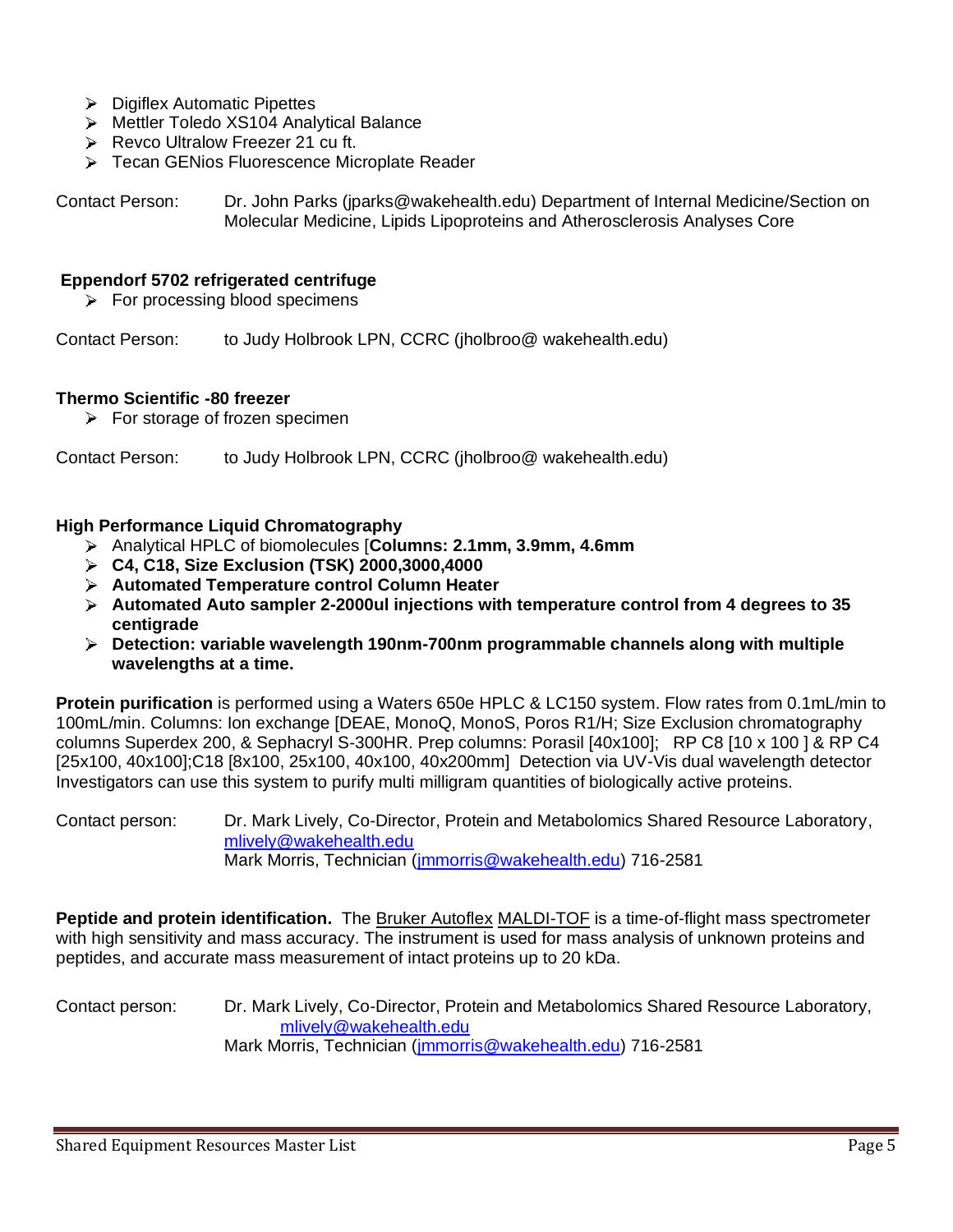#### **MOLECULAR DEVICES SPECTRAMAX M2E MICROPLATE READER and Aquamax Microplate Washer System**

- Spectramax M2E Microplate Reader analyzes a 96 well microplate using endpoint, kinetic, and spectral scan modes.
- Fluorescence and absorbance modes
- $\triangleright$  Softmax 7.1 Pro Software
- $\triangleright$  Temperature controlled that allows a microplate to incubate at 37 $\degree$  C.
- > Location: Biotech Place

Contact person: Dr. Mark Lively, Director, NCORP Biospecimen Laboratory, [mlively@wakehealth.edu](mailto:mlively@wakehealth.edu) Mark Morris, Technician [\(jmmorris@wakehealth.edu\)](mailto:jmmorris@wakehealth.edu) 716-2581

## **ELISA ASSAY Automation:**

Molecular Devices Spectramax M2 plate scanner: Vis, UV, & Fluorescence with SoftMax Pro 7.1 software AquaMax 200 Plate washer BM100-4A plate shaker incubator Integra VIAFLO ASSIST & Integra VIAFLO ASSIST Plus Robot Various Voyager & Viaflo 8-12 channel Bluetooth controlled pipettes for robot

#### Contact person: Dr. Mark Lively, Director, NCORP Biospecimen Laboratory, [mlively@wakehealth.edu](mailto:mlively@wakehealth.edu) Mark Morris, Technician [\(jmmorris@wakehealth.edu\)](mailto:jmmorris@wakehealth.edu) 716-2581

#### **Sequenom MassARRAY SNP Genotyping System**

The Sequenom Mass ARRAY SNP Genotyping system is a flexible platform used for genotyping applications. The system if fully automated and include the Assay Designer 4.0 is used for primer design and the MassArray-Typer 4.0 software to make genotype calls. The MassARRAY System offers the following features, which are essential to clinical genetics research:

- $\triangleright$  Capacity to analyze multiple classes of genetic markers.
- $\triangleright$  Ability to quickly create and modify customized assay panels.
- $\triangleright$  Flexible sample throughput, from few to thousands.
- $\triangleright$  High quality data with low operating costs.

Contact person: Dr. Tim Howard [tdhoward@wakehealth.edu\)](mailto:tdhoward@wakehealth.edu), Center for Precision Medicine

## **Illumina HiScan and BeadStation 500GX System**

The Illumina HiScan is used for high through-put genetic analysis platform. The Illumina HiScan utilizes predesigned or custom designed chips to perform whole genome screens. The capabilities are:

- $\triangleright$  Ability to perform whole genome screens for SNPs (arrays from ~700,000 SNPs to >4 million SNPs)
- $\triangleright$  Whole genome gene expression
- $\triangleright$  Whole genome methylation analysis

Contact person: Dr. Tim Howard tdhoward @wakehealth.edu), Center for Precision Medicine

## **AutoPure LS DNA Isolation Robot**

The AutoPure DNA robot is a high throughput DNA purification platform suitable for isolating DNA from large volumes of whole blood (Gentra Systems, Inc.),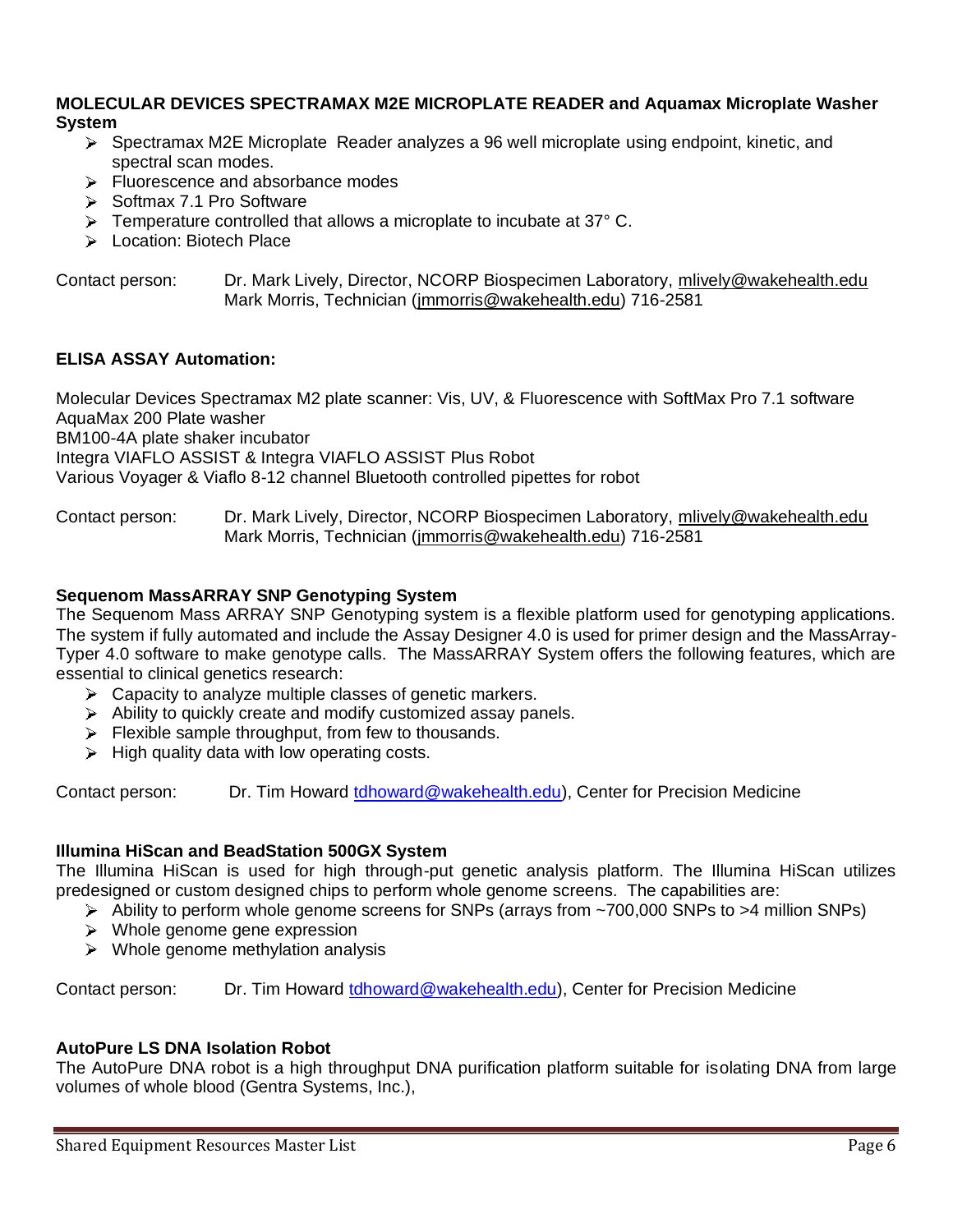Contact person: Dr. Tim Howard [\(tdhoward@wakehealth.edu\)](mailto:tdhoward@wakehealth.edu), Center for Precision Medicine

# **Life Technologies ABI7500 and ViiA 7 Real-Time PCR System**

These Real-Time PCR systems are useful for:

- $\triangleright$  Quantification of RNA and DNA
- Gene expression using Real-Time PCR
- Genotyping using TaqMan assays (custom or pre-designed)

| Contact person ABI 7500: | Dr. Tim Howard (tdhoward@wakehealth.edu), Center for Precision Medicine    |  |
|--------------------------|----------------------------------------------------------------------------|--|
| Contact person ViiA 7:   | Dr. Nichole Allred (nallred@wakehealth.edu), Center for Precision Medicine |  |

## **NovaSeq 6000 Next Generation DNA Sequencer**

The NovaSeq 6000 is a massive Next Generation DNA sequencer. This provides >300 Gb of sequencing data output in a single run providing >50 million reads per sample. This platform is suitable for the analysis of multiple DNA samples. Applications include:

- $\triangleright$  Whole genome sequencing
- $\triangleright$  DNA re-sequencing using custom capture arrays
- $\triangleright$  Exome sequencing
- Chromatin Immunoprecipitation DNA sequencing (ChIPseq)
- $\triangleright$  DNA methylation analysis (Methylation capture)
- $\triangleright$  RNA sequencing (RNAseq)
- > Metagenomics
- $\triangleright$  Single cell RNAseq
- $\triangleright$  Spatial transcriptomics

- Contact person: Dr. Greg Hawkins [\(ghawkins@wakehealth.edu\)](mailto:ghawkins@wakehealth.edu) WFBCCC Cancer Genomics Sh. Res. Dr. Lance Miller [\(ldmiller@wakehealth.edu\)](mailto:ldmiller@wakehealth.edu) WFBCCC Cancer Genomics Sh. Res.
	- Dr. Laura Cox [\(lcox@wakehealth.edu\)](mailto:lcox@wakehealth.edu) Center for Precision Medicine

## **NextSeq 500 and 550 Next Generation DNA Sequencer s**

The SOLiD 5500XL W is a massive Next Generation DNA sequencer. This provides up to 400 million sequencing reads in a single run providing. This platform is suitable for the analysis of multiple DNA samples. This platform is suitable for the analysis of multiple DNA samples. Applications include:

- $\triangleright$  Whole genome sequencing
- $\triangleright$  DNA re-sequencing using custom capture arrays
- $\triangleright$  Exome sequencing
- Chromatin Immunoprecipitation DNA sequencing (ChIPseq)
- $\triangleright$  DNA methylation analysis (Methylation capture)
- **RNA sequencing (RNAseq)**
- > Metagenomics
- $\triangleright$  Single cell RNAseq
- $\triangleright$  Spatial transcriptomics

| Contact person: | Dr. Greg Hawkins (ghawkins@wakehealth.edu) WFBCCC Cancer Genomics Sh. Res. |
|-----------------|----------------------------------------------------------------------------|
|                 | Dr. Lance Miller (Idmiller@wakehealth.edu) WFBCCC Cancer Genomics Sh. Res. |

## **MiSeq and MiSeq DX Next Generation DNA Sequencers**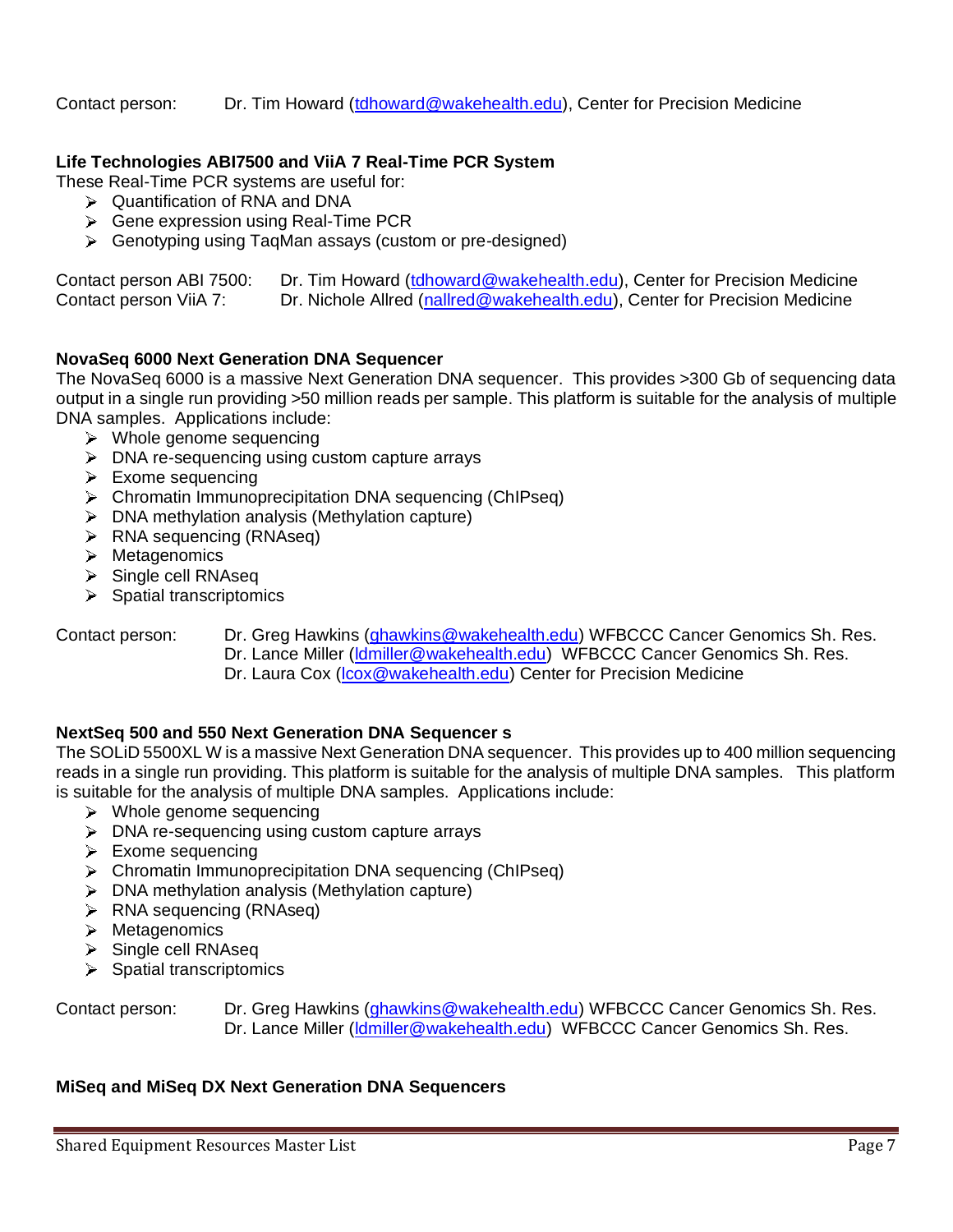The MiSeq is a massive Next Generation DNA sequencer. This provides up to 30 million sequencing reads in a single run providing. This platform is suitable for the analysis of multiple DNA samples. Applications include:

- $\triangleright$  DNA re-sequencing using custom capture arrays
- Chromatin Immunoprecipitation DNA sequencing (ChIPseq)
- **EXA** sequencing (RNAseq)
- $\geq$  16s Ribosomal sequencing
- > Metagenomics

# Contact person: Dr. Greg Hawkins [\(ghawkins@wakehealth.edu\)](mailto:ghawkins@wakehealth.edu) WFBCCC Cancer Genomics Sh. Res. Dr. Lance Miller [\(ldmiller@wakehealth.edu\)](mailto:ldmiller@wakehealth.edu) WFBCCC Cancer Genomics Sh. Res.

# **Oxford Nanopore Next Generation DNA Seqeuncer**

The Oxford Nanopore Next Generation DNA sequencer is a 3<sup>rd</sup> generation DNA sequencer. This provides up to 30 million sequencing reads in a single run providing. This instrument can produce read lengths in excess of 10 kb and is suitable for identification of large genomic alternations and can directly measure epigenetic changes in nucleic acid structure. This is instrument can also directly sequence native RNA. Applications include:

- $\triangleright$  Whole genome sequencing
- $\triangleright$  DNA methylation analysis
- $\triangleright$  RNA sequencing (RNAseq)
- $\triangleright$  Metagenomics
- $\geq 16$ s Ribosomal sequencing

Contact person: Dr. Greg Hawkins [\(ghawkins@wakehealth.edu\)](mailto:ghawkins@wakehealth.edu) WFBCCC Cancer Genomics Sh. Res. Dr. Lance Miller [\(ldmiller@wakehealth.edu\)](mailto:ldmiller@wakehealth.edu) WFBCCC Cancer Genomics Sh. Res.

# **Covaris DNA Focused Ultrasonicator for DNA Shearing**

- A hydrosonic DNA shearer useful for:
	- $\triangleright$  Shearing DNA for ChiPseq
	- $\triangleright$  Preparation of next generation DNA sequencing libraries

Contact person: Dr. Greg Hawkins [\(ghawkins@wakehealth.edu\)](mailto:ghawkins@wakehealth.edu) WFBCCC Cancer Genomics Sh. Res. Dr. Lance Miller [\(ldmiller@wakehealth.edu\)](mailto:ldmiller@wakehealth.edu) WFBCCC Cancer Genomics Sh. Res.

## **PyroMark Q96 MD Pyrosequencer**

The PyroMark Q96 MD Pyrosequencer is a highly sensitive and quantitative DNA sequencing platform that utilizes DNA sequencing by synthesis chemistry called pyrosequencing. This platform can analyze 96 samples per run and is useful for:

- $\triangleright$  Identification and quantification of DNA methylation
- > Measuring allelic specific gene expression
- $\triangleright$  DNA polymorphism genotyping
- $\triangleright$  Quantifying SNP allele frequency in pooled samples
- Sequencing short PCR products that are difficult to sequence by Sanger sequencing methods

Contact person: Dr. Greg Hawkins [\(ghawkins@wakehealth.edu\)](mailto:ghawkins@wakehealth.edu) Center for Precision Medicine

## **Amersham Imager-600 RGB**

The goal of the Analytical Imaging Facility is to provide equipment for the acquisition and analysis of images from radioactive, fluorescent, or chemiluminescent samples such as agarose and polyacrylamide gels, membranes, microplates, and microarrays.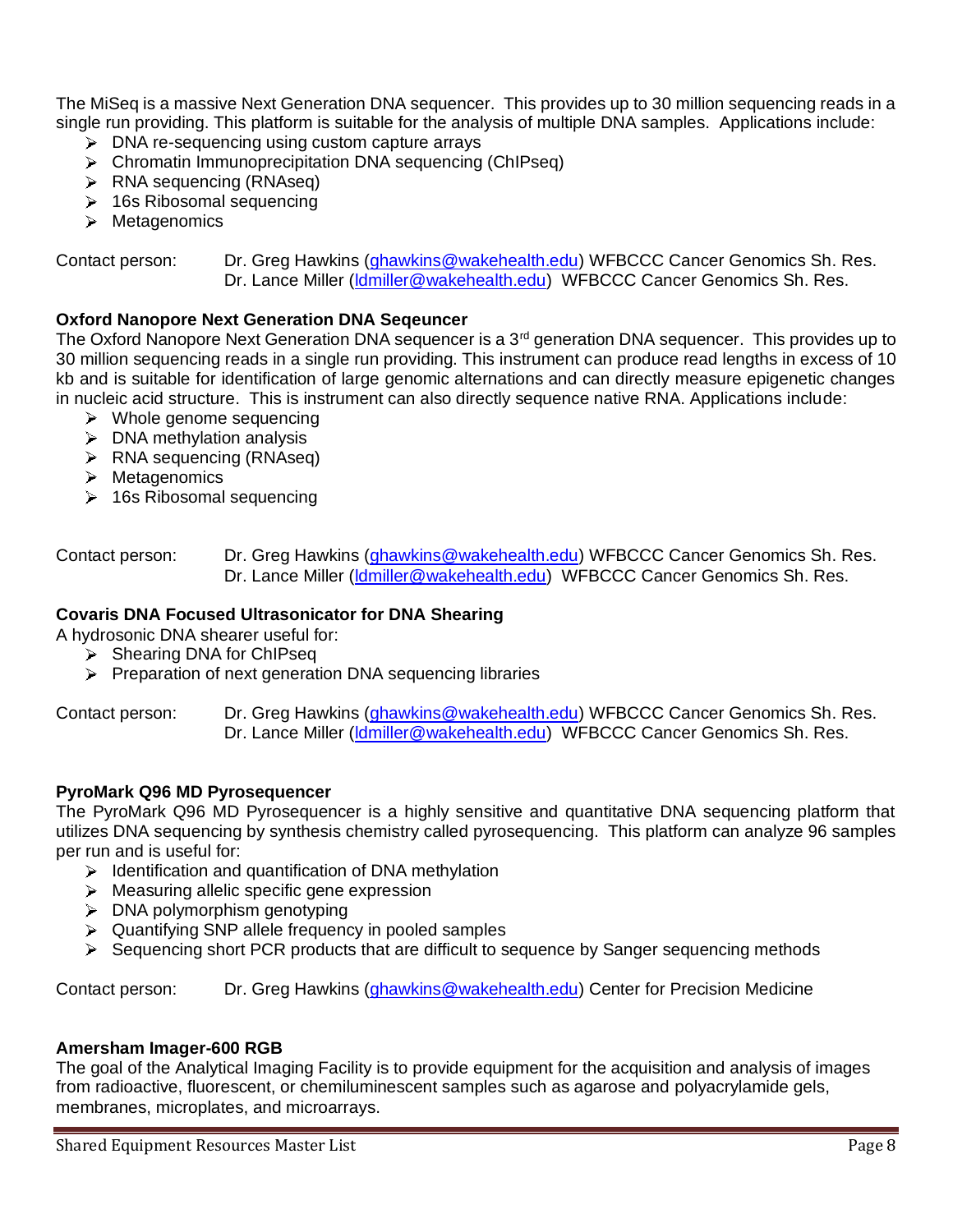$\triangleright$  CCD camera-based multi-label imager capable of capturing and analyzing images from DNA gels, chemiluminescent and fluorescent Western blots (red, blue, and green fluorophores), and Coomassie or silver-stained protein gels

Contact Person: Denise Herpai (336-713-7385)

# **IVIS Lumina Series III**

- $\triangleright$  Non-invasive (fluorescence/luminescence) imaging of cells in rodents.
- $\triangleright$  Fixed plane imaging of up to five mice using a high sensitivity CCD camera
- $\triangleright$  Filter pairs optimized for excitation and emission for fluorophores including GFP/FITC, Cy3/5, and ICG
- Available for use 24/7 for trained users on approved IACUC animal protocols by scheduling through the CVVL iLab page
- $\triangleright$  Free access to imaging software (Living Image) on a dedicated PC workstation
- $\triangleright$  Location: two instruments, one located on the second floor of the Gray Building on the Bowman Gray campus (Gray 2067) and a second at Biotech Place.
- Website: [https://school.wakehealth.edu/Research/Institutes-and-Centers/Comprehensive-Cancer-](https://school.wakehealth.edu/Research/Institutes-and-Centers/Comprehensive-Cancer-Center/Shared-Resources-and-Cores/Cell-Engineering)[Center/Shared-Resources-and-Cores/Cell-Engineering](https://school.wakehealth.edu/Research/Institutes-and-Centers/Comprehensive-Cancer-Center/Shared-Resources-and-Cores/Cell-Engineering)
- Contact person: Dr. Ravi Singh, Director, Cell Engineering Shared Resource; [rasingh@wakehealth.edu](mailto:rasingh@wakehealth.edu) Ms. Yelena Karpova, Technician III, Cell Engineering Shared Resource; [ykarpova@wakehealth.edu](mailto:ykarpova@wakehealth.edu)

# **Biospherix Xvivo X3 Hypoxia hood and cell culture combo**

- $\triangleright$  Growth of cells in low oxygen (hypoxic) conditions
- Available for use 24/7 for trained users by scheduling through the CVVL iLab
- Location: fifth floor of the Hanes Building on the Bowman Gray campus (Hanes 5032)
- Website: https://school.wakehealth.edu/Research/Institutes-and-Centers/Comprehensive-Cancer-Center/Shared-Resources-and-Cores/Cell-Engineering

Contact person: Dr. Gagan Deep, Associate Professor of Cancer Biology; [gdeep@wakehealth.edu](mailto:gdeep@wakehealth.edu) Dr. Ravi Singh, Director, Cell Engineering Shared Resource; [rasingh@wakehealth.edu](mailto:rasingh@wakehealth.edu)

# **Essen Biosciences IncuCyte Zoom**

- $\triangleright$  Real-time, quantitative live-cell analysis
- Available 9 AM to 5 PM to trained users by scheduling through the Shared resources iLab page
- $\triangleright$  Location: fifth floor of the Hanes Building on the Bowman Gray campus (Hanes 5037)
- Website: https://school.wakehealth.edu/Research/Institutes-and-Centers/Comprehensive-Cancer-Center/Shared-Resources-and-Cores/Cell-Engineering

#### Contact person: Dr. Ravi Singh, Director, Cell Engineering Shared Resource; [rasingh@wakehealth.edu](mailto:rasingh@wakehealth.edu) Dr. JoLyn Turner, Core Lab Coordinator, Cell Engineering Shared Resource; [jolturne@wakehealth.edu](mailto:jolturne@wakehealth.edu)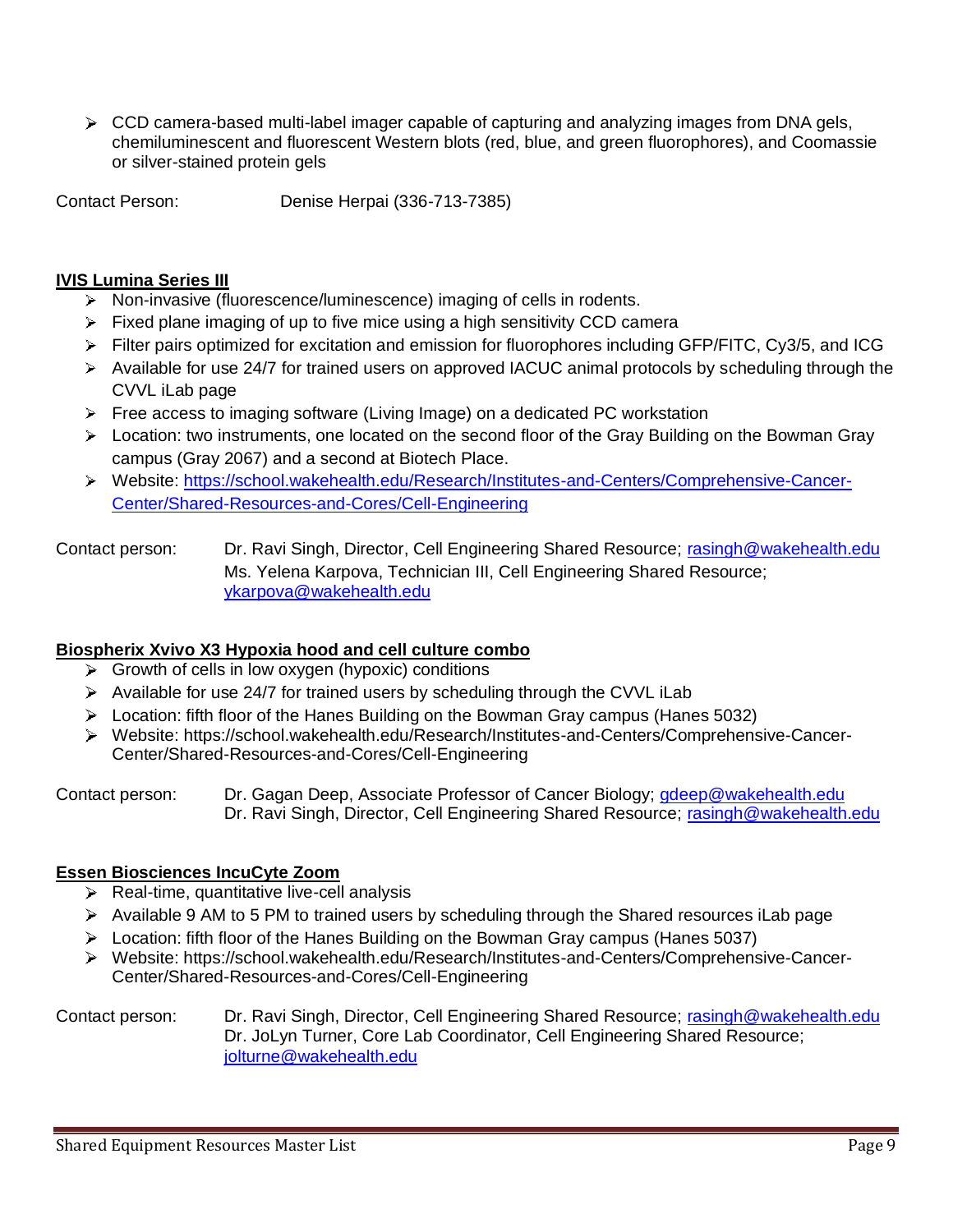# **Zeiss LSM 510 Laser Scanning Confocal Microscope on a Zeiss Axiovert 100 M Inverted Platform**

This microscope is used to produce two and three-dimensional images of cells, tissues and biomaterials which are labelled with up to three different fluorophores.

- $\triangleright$  Three color imaging with an argon-ion laser(488nm), a HeNe 543 and a HeNe 633 laser
- $\triangleright$  Intensity measurements
- $\triangleright$  Time series capability
- > 3D projections
- $\triangleright$  Image processing and analysis software included
- The Cellular Imaging Shared Resource staff trains and assists all microscope users

Contact Person: Alexei Mikhailov MD, PhD, Director, Cellular Imaging Core, avmikhai@wakehealth.edu 336-716-6277 Ken Grant, Supervisor and Chief EM Technologist– Cellular Imaging Core [kgrant@wakehealth.edu](mailto:kgrant@wakehealth.edu) 336-716-6175 Paula Moore Graham, EM Technologist [pmoore@wakehealth.edu](mailto:pmoore@wakehealth.edu) 336-716-2670 2670 Debbie Golden, EM Technologist [dgolden@wakehealth.edu](mailto:dgolden@wakehealth.edu) 336-716-2670

#### **Zeiss Axioplan 2 Fluorescence Microscope**

This microscope is used to produce brightfield, phase and epi- fluorescent images of tissue sections and cultured cells. The Cellular Imaging Shared Resource staff trains and assists all microscope users.

- $\triangleright$  Upright format available for imaging
- $\triangleright$  Capable of imaging uv, fluorescein and rhodamine labelled cells and tissues
- $\triangleright$  Captures images using polarized light
- > AttoArc mercury lamp controller
- $\geq$  Zeiss AxioCam camera capable of 14 bit 3900 X 3090 scanned color images

 Contact Person: Alexei Mikhailov MD, PhD, Director, Cellular Imaging Core, [avmikhai@wakehealth.edu](mailto:avmikhai@wakehealth.edu)  336-716-6277 Ken Grant, Supervisor and Chief EM Technologist– Cellular Imaging Core [kgrant@wakehealth.edu](mailto:kgrant@wakehealth.edu) 336-716-6175 Paula Moore Graham, EM Technologist [pmoore@wakehealth.edu](mailto:pmoore@wakehealth.edu) 336-716-2670 2670 Debbie Golden, EM Technologist [dgolden@wakehealth.edu](mailto:dgolden@wakehealth.edu) 336-716-2670

#### **Olympus IX-70 Fluorescence Microscope**

This microscope is used to produce brightfield, phase and epi-fluorescent images of tissue sections and cultured cells either fixed or alive. The Cellular Imaging Shared Resource staff trains and assists all microscope users.

- $\triangleright$  Inverted format available for imaging
- $\triangleright$  Capable of imaging uv, fluorescein, rhodamine and far red labelled cells and tissues
- $\triangleright$  Coy Laboratory Products air recirculator and heater for long term observations of cells
- $\triangleright$  Eppendorf Micromanipulator InjectMan for direct injection into the nucleus and/or cytoplasm of cultured cells
- Sutter P-30 Micropipette Puller used to make injection pipettes for the InjectMan
- ▶ Retiga 6000, 14-bit Q capture camera and Cell Sens Dimensions 1.9 software

Contact Person: Alexei Mikhailov MD, PhD, Director, Cellular Imaging Core, avmikhai@wakehealth.edu 336-716-6277 Ken Grant, Supervisor and Chief EM Technologist– Cellular Imaging Core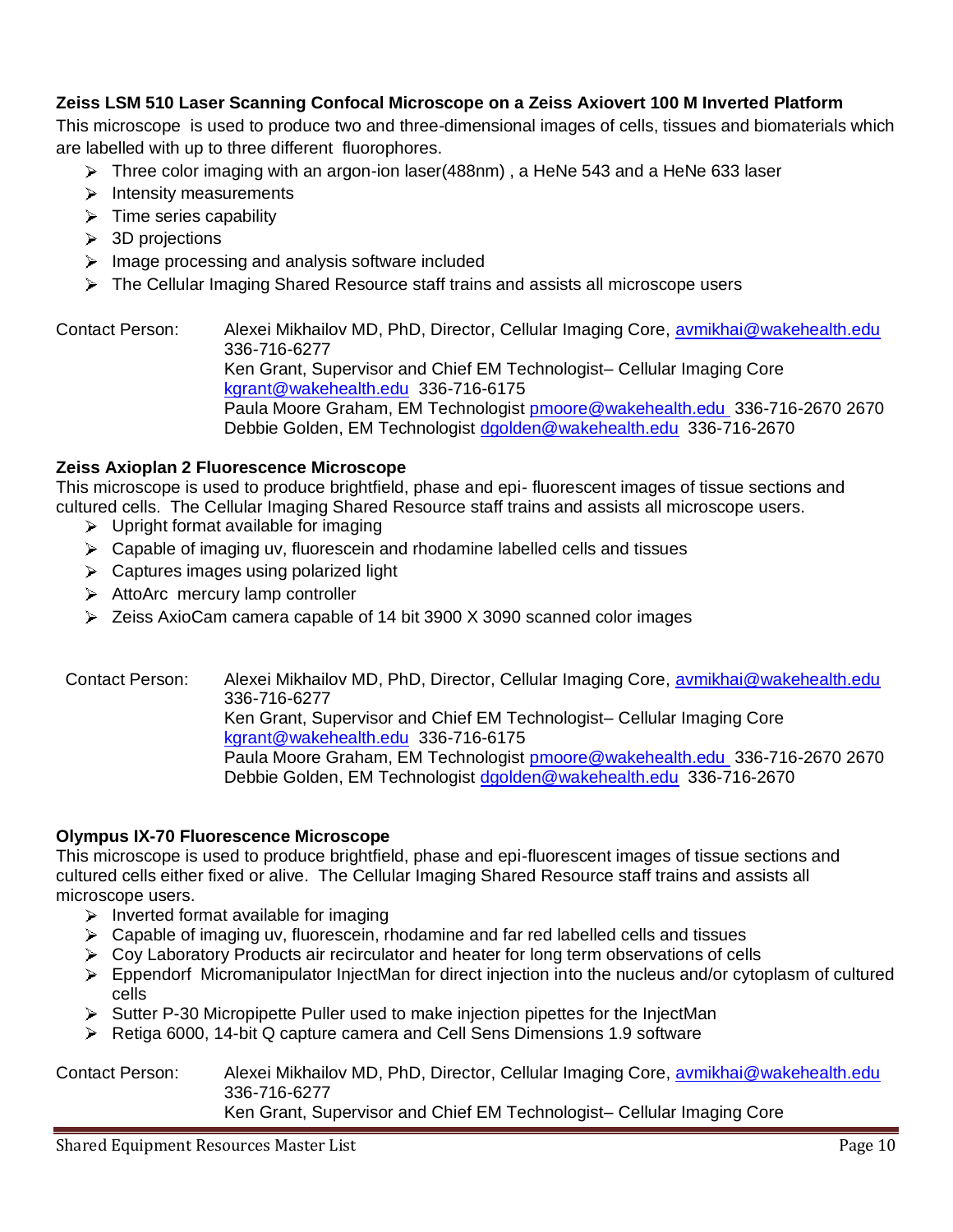# [kgrant@wakehealth.edu](mailto:kgrant@wakehealth.edu) 336-716-6175

Paula Moore Graham, EM Technologist [pmoore@wakehealth.edu](mailto:pmoore@wakehealth.edu) 336-716-2670 2670 Debbie Golden, EM Technologist [dgolden@wakehealth.edu](mailto:dgolden@wakehealth.edu) 336-716-2670

# **Arcturus PixCell II Laser Microdissection System**

This microscope is used to selectively extract individual cells from a blood smear, culture or sections( paraffin/frozen) for the purpose of protein and dna/ rna analysis. The Cellular Imaging Shared Resource staff trains and assists all microscope users.

- $\triangleright$  Inverted format for imaging
- Capable of imaging brightfield, uv, fluorescein, and rhodamine labelled cells
- $\triangleright$  Microdissection spotsize of 7.5 µm for individual cell extraction
- $\triangleright$  Microdissection spotsizes of 15 and 30  $\mu$ m for multiple cell extractions
- $\triangleright$  Imaging software for the documentation of tissue and cells before and after microdissection

 Contact Person: Alexei Mikhailov MD, PhD, Director, Cellular Imaging Core, [avmikhai@wakehealth.edu](mailto:avmikhai@wakehealth.edu)  336-716-6277

Ken Grant, Supervisor and Chief EM Technologist– Cellular Imaging Core [kgrant@wakehealth.edu](mailto:kgrant@wakehealth.edu) 336-716-6175

Paula Moore Graham, EM Technologist [pmoore@wakehealth.edu](mailto:pmoore@wakehealth.edu) 336-716-2670 2670 Debbie Golden, EM Technologist [dgolden@wakehealth.edu](mailto:dgolden@wakehealth.edu) 336-716-2670

## **Keyence BZ-X700**

The Keyence BZ-X700 is a fully automated all-in-one digital microscope system that houses 3 lenses and 3 filter cubes in automated turrets, and a software platform which is specifically integrated to operate with the selected hardware. The compact, fully-enclosed design enables it to become its own built-in dark room, while all objectives and filters are controlled through the software.

Contact Person: Alexei Mikhailov MD, PhD, Director, Cellular Imaging Core, avmikhai@wakehealth.edu 336-716-6277 Ken Grant, Supervisor and Chief EM Technologist– Cellular Imaging Core [kgrant@wakehealth.edu](mailto:kgrant@wakehealth.edu) 336-716-6175 Paula Moore Graham, EM Technologist [pmoore@wakehealth.edu](mailto:pmoore@wakehealth.edu) 336-716-2670 2670 Debbie Golden, EM Technologist [dgolden@wakehealth.edu](mailto:dgolden@wakehealth.edu) 336-716-2670

## **Digital Pathology**

#### Scanner(s)

These scanners are used to create digital images of glass slides (10x, 20x, 40x, 60x, 100x oil immersion)

#### **Olympus VS110 BF/FL Olympus VS200 BF Olympus VS200 BF/FL Hamamatsu Nanozoomer HT**

- $\triangleright$  Brightfield and Fluorescence
- > ZStack
- EFI
- $\triangleright$  Tissue MicroArray (TMA)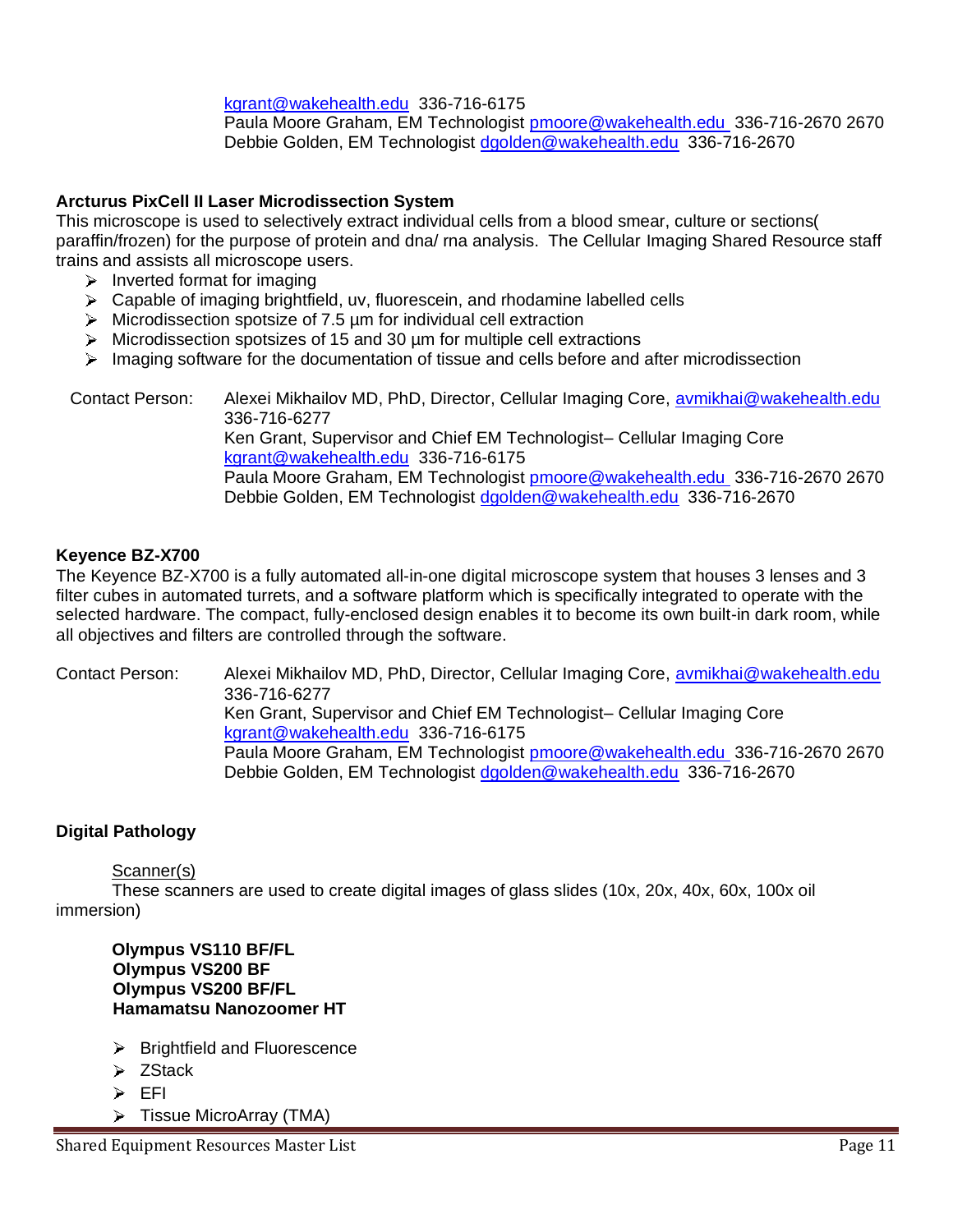$\triangleright$  Software for viewing, annotation and measurements

# Analysis Software

# **Visiopharm**

Contact Person(s): Michael Cohen MD, Professor, Pathology and Director, Virtual Microscopy Core, [mbcohen@wakehealth.edu](mailto:mbcohen@wakehealth.edu) 336-716-5080 Patricia Warren, IT Program Director, Pathology and Manager, Virtual Microscopy Core, [twarren@wakehealth.edu](mailto:twarren@wakehealth.edu) 336-716-1520 Andrew McGowan, DP Technician, Virtual Microscopy Core, [armcgowa@wakehealth.edu](mailto:armcgowa@wakehealth.edu) 336-716-1568

# **Tumor Bank- Tumor - Tissue Shared Resource**

The Tumor Bank stores fresh tissue excised in the course of standard operations to remove tumors. Samples are derived from remnant tissues not necessary for diagnostic or treatment related purposes. In addition, leukemia and bone marrow samples are also collected.

- $\triangleright$  These samples are important because they allow our faculty the ability to answer vital, basic and population science research questions related to risk factors and outcomes.
- $\triangleright$  The Tumor Tissue Facility strictly monitors quality control, so that tissues are consistent and reliable for research.

Contact Person: Dr. Greg Kucera [\(gkucera@wakehealth.edu<mailto:gkucera@wakehealth.edu](mailto:gkucera@wakehealth.edu%3cmailto:gkucera@wakehealth.edu) Tumor Tissue Shared Resource

# **Advanced Tumor Bank - Tissue Shared Resource**

The Advanced Tumor Bank functions in the same way as the Tumor Bank except that additional information related to the samples is available to researchers. All Advanced Tumor Bank participants have consented to donate tissue, blood and/or body fluids, and have signed a HIPAA waiver to release demographic information.

- $\triangleright$  These samples are important because they allow our faculty the ability to answer vital, basic and population science research questions related to risk factors and outcomes.
- $\triangleright$  The Tumor Tissue Facility strictly monitors quality control, so that tissues are consistent and reliable for research

Tumor Tissue and Pathology Shared Resource equipment includes:

- $\triangleright$  Tissue processor
- Cryostat
- $\triangleright$  Embedding station
- > Microtome
- $\triangleright$  Slide stainer
- > Refrigerators
- $\geq$  -20°C freezers
- $\geq$  -80°C freezers
- $\triangleright$  Necropsy suites
- $\blacktriangleright$  Light microscopes
- $\triangleright$  Leica autostainer for immunohistochemistry and in situ hybridization
- gentleMACS™ Octo Dissociator with Heaters for single cell tissue dissociation
- > TMA Master II with PCR for TMA creation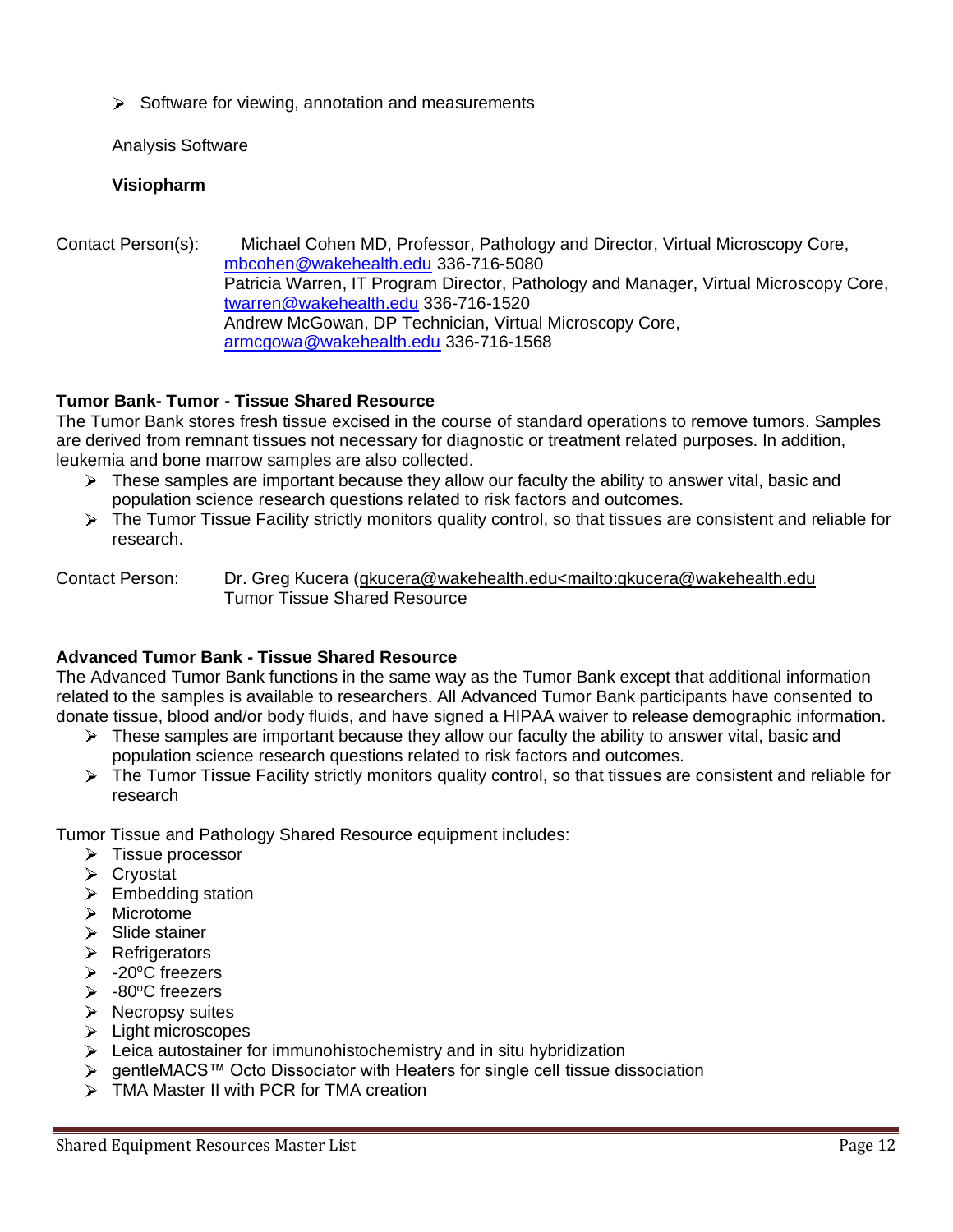#### Contact Person: Dr. Greg Kucera [\(gkucera@wakehealth.edu<mailto:gkucera@wakehealth.edu](mailto:gkucera@wakehealth.edu%3cmailto:gkucera@wakehealth.edu) Tumor Tissue Shared Resource

# **MUSE™ Cardiology Information System, v 8.0**

The MUSE system consists of an application/database server that stores and analyze/interpret electrocardiographic (ECG) data. The MUSE application connects client workstations to the server over the network. These workstations access the server to perform system functions such as editing, test retrieval, system setup, running database searches, and checking system status. The EPICARE Center has developed and incorporated software program to MUSE that enables automated ECG Classification by Minnesota Code and Novacode

Depending on the device and the system configuration, ECG data could be obtained via:

- $\triangleright$  wired network
- $\triangleright$  wireless network
- > modem
- $\blacktriangleright$  floppy diskette
- $\triangleright$  secure digital (SD) card
- $\triangleright$  serial download cable
- $\triangleright$  any combination of these

#### Contact Person: Yashashwi Pokharel, M.B.B.S, M.S.C.R, Director, Epidemiological Cardiology Research Center [ypokhare@wakehealth.edu](mailto:ypokhare@wakehealth.edu) P: 716-8632 F: 716-0834 5<sup>th</sup> floor 525 & Vine WF Innovation Quarter

#### **Magellan ECG Research Workstation Software**

Developed by Marquette Medical Systems' Algorithm Group, the ECG Research Workstation is used to review and export ECG waveforms, interpretations, and measurements for research purposes. This system is considered as the older version of the MUSE system and is able to perform similar tasks.

▶ This includes automated ECG classification by Minnesota code and Novacode using EPICARE proprietary software.

Contact Person: Yashashwi Pokharel, M.B.B.S, M.S.C.R, Director, Epidemiological Cardiology Research Center [ypokhare@wakehealth.edu](mailto:ypokhare@wakehealth.edu) P: 716-8632 F: 716-0834 5<sup>th</sup> floor 525 & Vine WF Innovation Quarter

## **MARS HOLTER ECG Department Server**

The MARS Ambulatory ECG System provides a robust set of features for analyzing, reviewing, editing, and reporting ECG data. It also provides a variety of interfaces to external applications and systems that extend the system's core functionality.

- > The MARS system can acquire ECG data from a variety of sources. MARS supports acquisition from a number of digital Holter recorders. Some of the supported recorders can connect directly to the MARS system. Others, however, require a card reader to access their data.
- MARS also supports acquisition from the CARESCAPE CIC Pro clinical information system.
- $\triangleright$  The MARS system can print ECG data and patient reports to a number of networked or local laser printers.
- $\triangleright$  The MARS system provides a number of security measures to help restrict access to patient and ECG data.
- $\triangleright$  The MARS Ambulatory ECG System provides a remote support option that allows GE support personnel to diagnose and repair problems quickly and securely.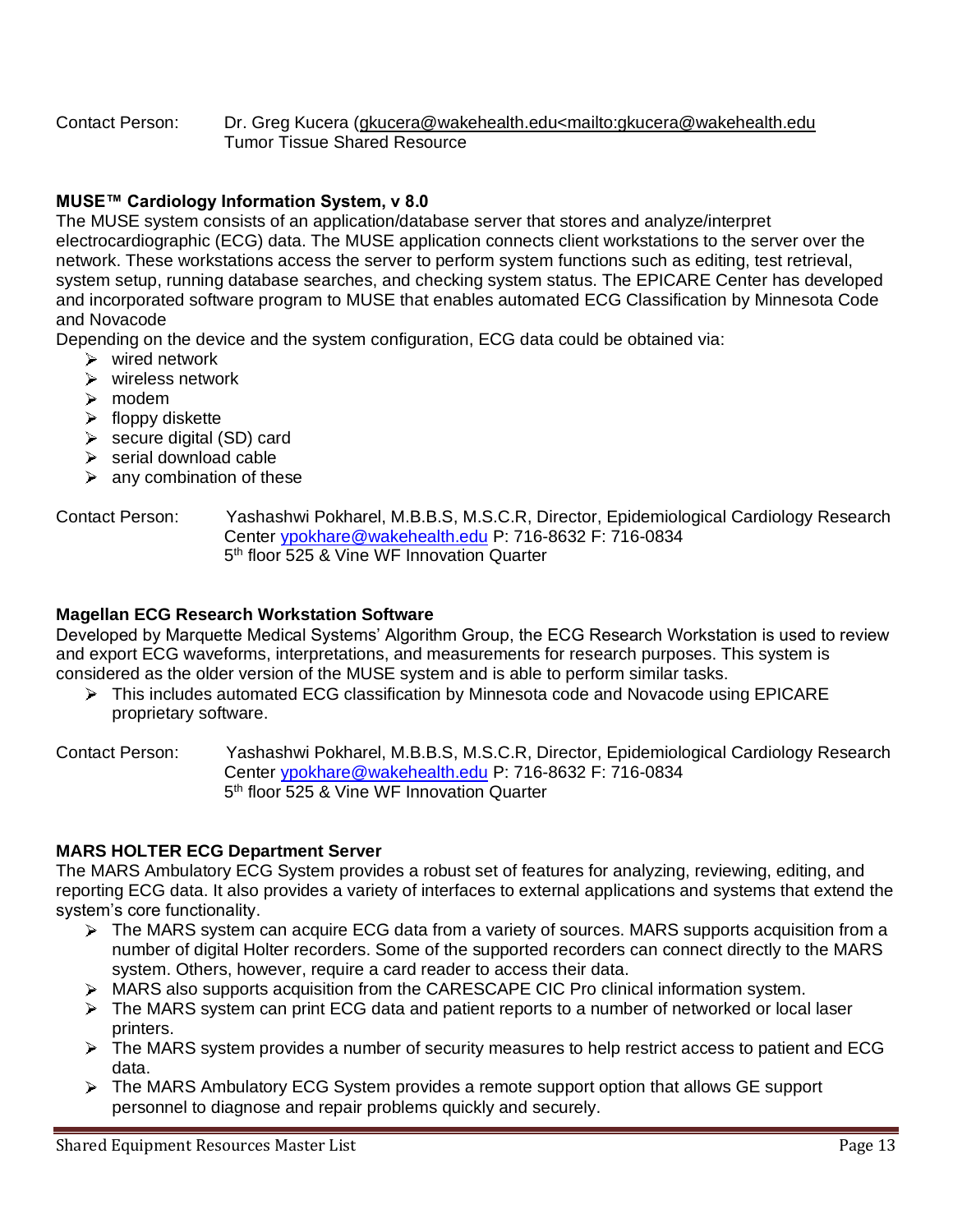Contact Person: Yashashwi Pokharel, M.B.B.S, M.S.C.R, Director, Epidemiological Cardiology Research Center [ypokhare@wakehealth.edu](mailto:ypokhare@wakehealth.edu) P: 716-8632 F: 716-0834 5<sup>th</sup> floor 525 & Vine WF Innovation Quarter

## **Shimadzu Prominence HPLC Systems Including UV, Y-Detector and Data Acquisition Systems**

- $\triangleright$  These HPLC systems are used to separate and detect various peptides using high pressure liquid chromatography. See **shimadzu.com**
- Contact Person: Mark C. Chappell, PhD, Biochemistry of Hypertension and Organ Injury Lab and HPLC & Peptide Metabolism Core Facility in HVRC (Biotech 3rd floor) **<https://www.adinstruments.com/research/.../wire-myograp>**

## **Biorad Benchmark Plus Microplate Reader**

- $\triangleright$  Analyzes a 96 well plate using endpoint and kinetic modes, has variable wavelengths from 340-800nm. Also is temperature controlled and can incubate plates at 37C.
- Contact Person: Mark C. Chappell, PhD, Biochemistry of Hypertension and Organ Injury Lab and HPLC & Peptide Metabolism Core Facility in HVRC (Biotech 3rd floor) **<https://www.adinstruments.com/research/.../wire-myograp>**

#### **Sorvall Stratos Centrifuge**

- Refrigerated centrifuge that can spin 1.0- 2.0 microfuge tubes at various speeds up to 28,000g.
- Contact Person: Mark C. Chappell, PhD, Biochemistry of Hypertension and Organ Injury Lab and HPLC & Peptide Metabolism Core Facility in HVRC (Biotech 3rd floor) **<https://www.adinstruments.com/research/.../wire-myograp>**

## **Sorvall Legend Centrifuge**

- $\triangleright$  Refrigerated centrifuge that can spin a variety of centrifuge tubes from 1.0ml microfuge tubes to 15ml conical tubes at various speeds up to 20,000g for microfuge tubes.
- Contact Person: Mark C. Chappell, PhD, Biochemistry of Hypertension and Organ Injury Lab and HPLC & Peptide Metabolism Core Facility in HVRC (Biotech 3rd floor) **<https://www.adinstruments.com/research/.../wire-myograp>**

## **Sorvall RC2-B Centrifuge**

- Floor model refrigerated centrifuge that can spin 12 ml tubes up to 20,000g. (Note this centrifuge is about 40 years old)
- Contact Person: Mark C. Chappell, PhD, Biochemistry of Hypertension and Organ Injury Lab and HPLC & Peptide Metabolism Core Facility in HVRC (Biotech 3rd floor) **<https://www.adinstruments.com/research/.../wire-myograp>**

## **IEC GP8-R Centrifuge**

Shared Equipment Resources Master List Page 14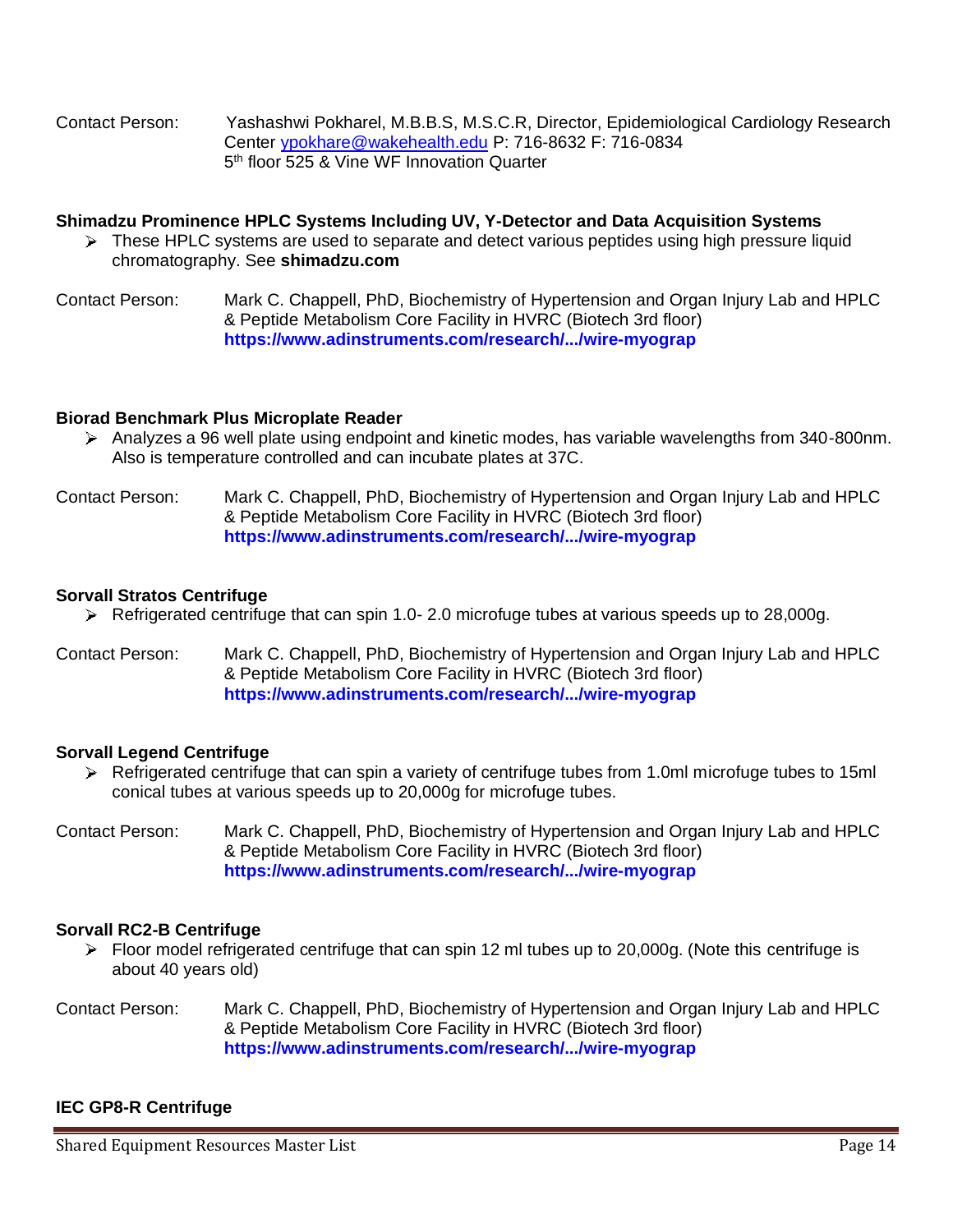Refrigerated centrifuge that spins centrifuge tubes (12x75mm to 15ml) up to 3000rpm

Contact Person: Mark C. Chappell, PhD, Biochemistry of Hypertension and Organ Injury Lab and HPLC & Peptide Metabolism Core Facility in HVRC (Biotech 3rd floor) **<https://www.adinstruments.com/research/.../wire-myograp>**

#### **Beckman Coulter Optima Ultracentrifuge**

- Refrigerated Ultracentrifuge with 2 rotors. The TLA-55 rotor can spin 1.5ml Beckman Ultracentrifuge tubes at speeds up to 130,000g. The TLA-110 rotor can spin Beckman Optiseal tubes up to 600,000g.
- Contact Person: Mark C. Chappell, PhD, Biochemistry of Hypertension and Organ Injury Lab and HPLC & Peptide Metabolism Core Facility in HVRC (Biotech 3rd floor) **<https://www.adinstruments.com/research/.../wire-myograp>**

#### **Thermo Scientific Ultima II Freezers**

 $\triangleright$  Chest freezers that store samples at -80 $^{\circ}$ C.

Contact Person: Mark C. Chappell, PhD, Biochemistry of Hypertension and Organ Injury Lab and HPLC & Peptide Metabolism Core Facility in HVRC (Biotech 3rd floor) **<https://www.adinstruments.com/research/.../wire-myograp>**

#### **Danish Myo Technology**

- (DMT) wire myograph system (Model 620M, ADI Instruments)
- $\triangleright$  Determine vascular reactivity in small vessels with a data acquisition system for 6 chambers.

#### Contact Person: Mark C. Chappell, PhD, Biochemistry of Hypertension and Organ Injury Lab and HPLC & Peptide Metabolism Core Facility in HVRC (Biotech 3rd floor) **<https://www.adinstruments.com/research/.../wire-myograp>**

## **TRANSONIC T402 2-CHANNEL MODULAR FLOWMETER**

- A microsurgical instrument and data analysis machine that is used for recording precision blood flow measurements in various research applications. This system is useful for
- $\triangleright$  Sensing and recording flow volume in rodent vasculature using perivascular flowprobes.

Contact person: Dr. Liliya Yamaleyeva [\(lyamaley@wakehealth.edu\)](mailto:lyamaley@wakehealth.edu), Hypertension and Vascular Research Center

## **HARRIS MANUFACTURING CO FREEZER**

- $\triangleright$  A-80°C freezer that stands upright and has five shelves, each with its own door to help maintain a stable temperature. It holds and preserves precious samples collected by investigators for ongoing analytical research.
- Contact person: Carolynne McGee [\(cmcgee@wakehealth.edu\)](mailto:cmcgee@wakehealth.edu), Hypertension and Vascular Research **Center**

# **SIEMENS HEALTHCARE DIAGNOSTICS RAPIDLAB248 BLOOD GAS ANALYZER**

Shared Equipment Resources Master List Page 15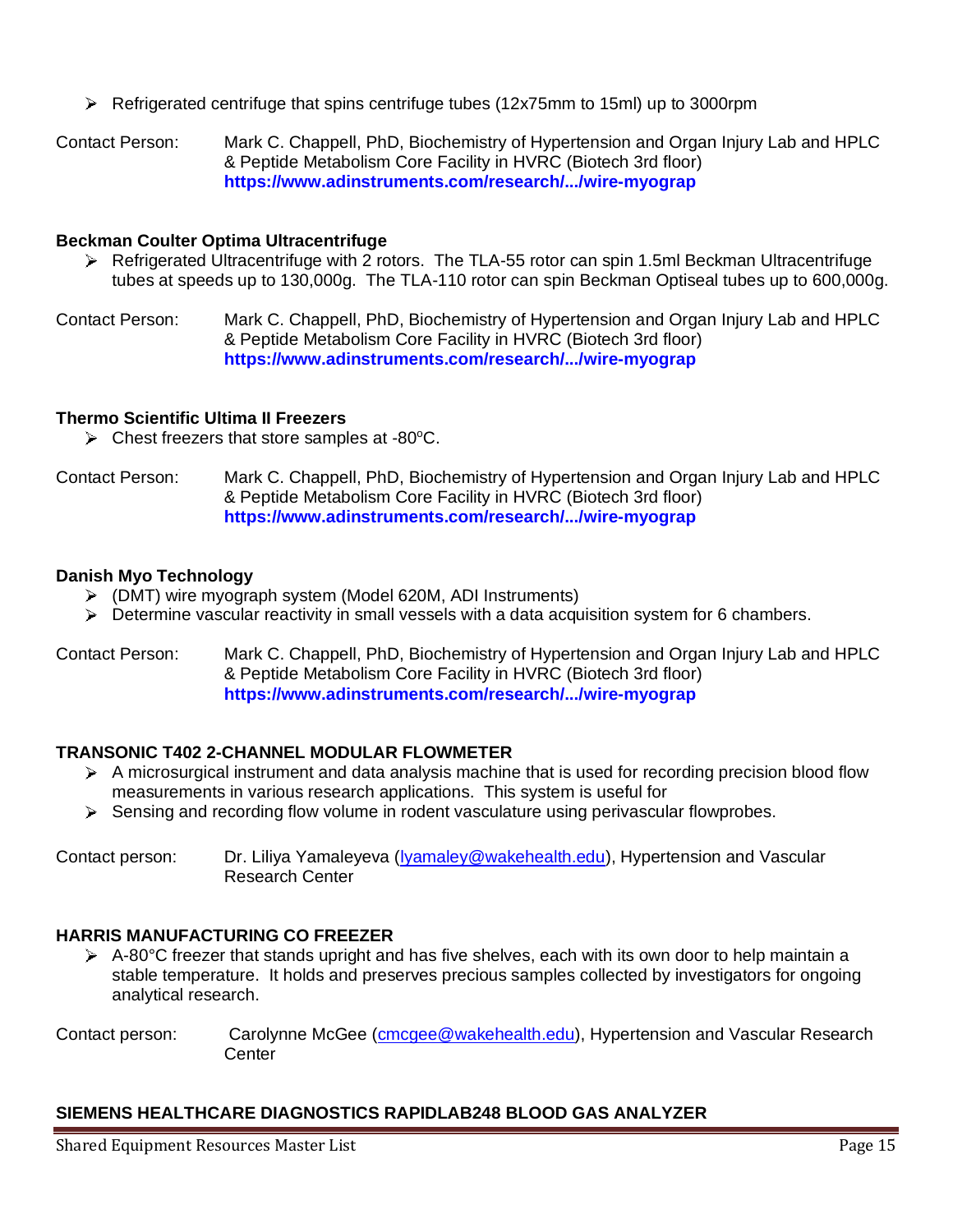An analytical machine used for accurate determination of  $pH$ , PCO<sub>2</sub> and  $pO<sub>2</sub>$  in heparinized whole blood samples. This system is useful for

- $\triangleright$  Calculating various parameters of blood content including total carbon dioxide, blood and extra cellular fluid bases, oxygen saturation, etc.
- $\triangleright$  Helps indicate the presence of certain disorders or abnormalities in the lungs, kidney, and heart.

Contact person: Dr. Liliya Yamaleyeva [\(lyamaley@wakehealth.edu\)](mailto:lyamaley@wakehealth.edu) Hypertension and Vascular Research Center

## **RADNOTI BLOOD VESSEL PERFUSION SYSTEM**

 $\triangleright$  A special perfusion system used in blood vessel research pertaining to reactivity, endothelial function, and vasoreactive effects of various substances. The system allows researchers to simultaneously monitor multiple vessels, which are housed in a temperature controlled, flow adjusted system. This particular setup contains a transducer positioner, glass tissue/organ bath and an elaborate system of tubing for easy evacuation of water baths and experimental solutions.

Contact person: Dr. Liliya Yamaleyeva [\(lyamaley@wakehealth.edu\)](file://///medctr/dfs/hyper1$/HYP/HYPER/USERS/BROSNIB/Cari/Doc) Hypertension and Vascular Research Center

# **SAVANT SPEEDVAC CONCENTRATOR**

- Savant SpeedVac Concentrator is a general-purpose concentrator that allows concentration of both aqueous and mild organic solvent-based samples for research applications.
- $\triangleright$  Allows you to choose vacuum, heat, and time setting.
- Holds up to 200 12x75mm or 13x100mm tubes.

Contact person: TanYa Gwathmey, PhD and K. Bridget Brosnihan, PhD, Directors Pam Dean, Lab Manager Biomarker Analytical Core/ Hypertension & Vascular Research Center Biotech Place 1st floor

## **THERMO FISHER IEC-GP8R REFRIGERATED CENTRIFUGE**

- ▶ IEC-GP8R Refrigerated Centrifuge can spin a variety of centrifuge tubes (12x75mm-16x100mm) at speed of 1000 – 2500 rpm.
- Contact person: TanYa Gwathmey, PhD and K. Bridget Brosnihan, PhD, Directors Pam Dean, Lab Manager Biomarker Analytical Core/ Hypertension & Vascular Research Center Biotech Place 1st floor

## **THERMO FISHER IEC-6000 REFRIGERATED CENTRIFUGE**

 $\triangleright$  IEC-6000 Refrigerated Centrifuge can spin a variety of centrifuge tubes (12x75mm-16x100mm, 15-50) ml) at speed of 1000 – 3000 rpm.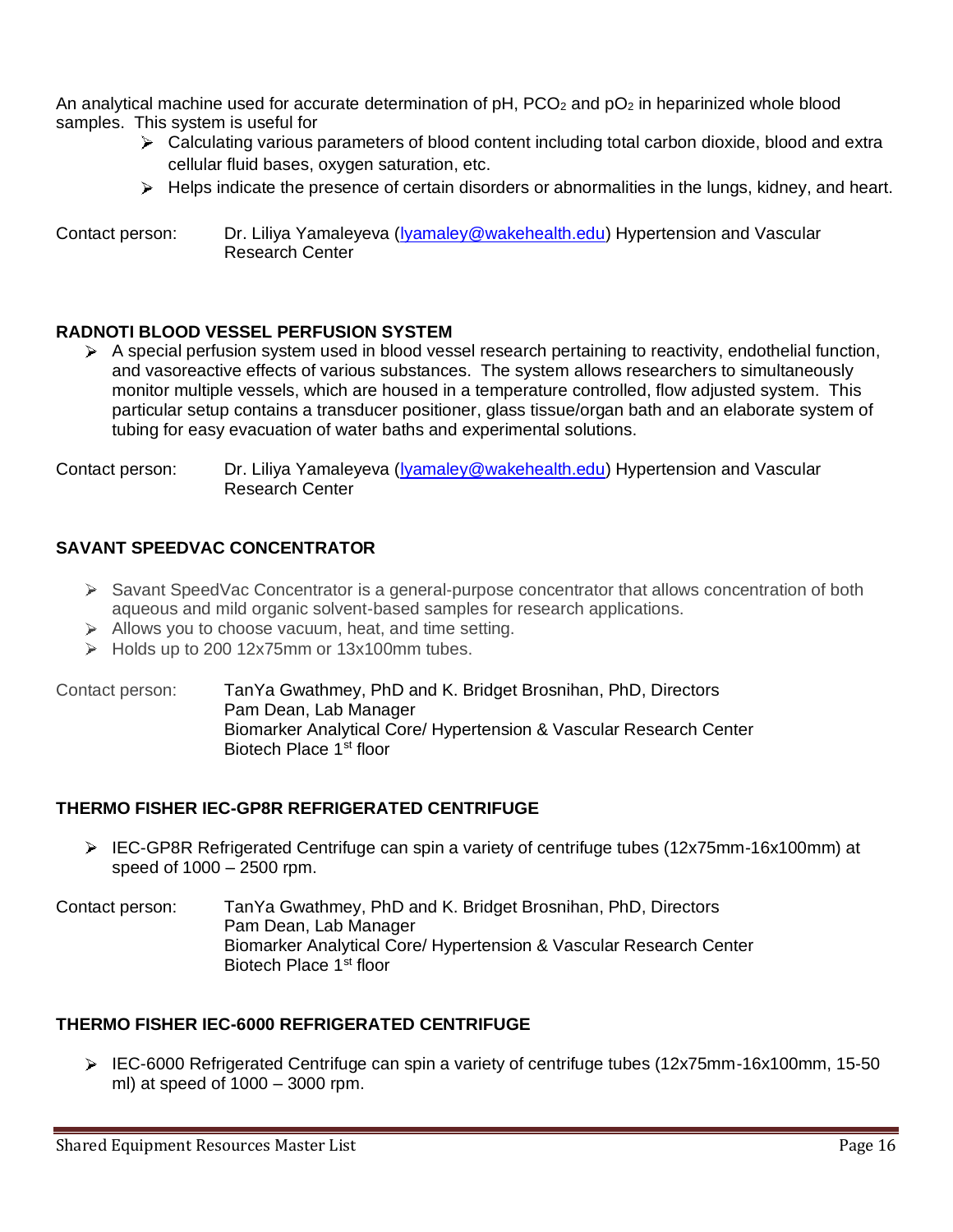Contact person: TanYa Gwathmey, PhD and K. Bridget Brosnihan, PhD, Directors Pam Dean, Lab Manager Biomarker Analytical Core/ Hypertension & Vascular Research Center Biotech Place 1<sup>st</sup> floor

# **BECKMAN COULTER ACCUSPIN3R CENTRIFUGE**

- Accuspin3R Centrifuge can spin a variety of centrifuge tubes (12x75mm-16x100mm) at speed of 1000 – 4000 rpm.
- Variable temperature 2-28° C (refrigerated or room temperature).

Contact Person: TanYa Gwathmey, PhD and K. Bridget Brosnihan, PhD, Directors Pam Dean, Lab Manager Biomarker Analytical Core/ Hypertension & Vascular Research Center Biotech Place 1<sup>st</sup> floor

# **FujiFilm VISUALSONICS VEVO LAZR PHOTOACUSTIC IMAGING SYSTEM (BTP 1E-020)**

Vevo LAZR imaging system offers high-frequency, high-resolution digital imaging with linear array technology in a wide range of applications in small animal models. It also integrates ultrasound modality with photoacoustic based modality that enables co-registration of photoacoustic and anatomical images in both 2D and 3D planes. Applications include:

- $\triangleright$  Comprehensive assessment of cardiac structure and function
- $\triangleright$  Anatomical identification of blood vessels and blood flow quantification
- $\triangleright$  Assessment of organ or tumor perfusion using contrast imaging functionality and microbubble perfusion
- Visualization and quantification of molecular markers *in vivo*, in real-time
- $\triangleright$  Monitoring of tumor growth, volume, and angiogenesis
- Fissue hypoxia assessments through hemoglobin content and oxygen saturation quantifications

Contact person: Dr. Nildris Cruz-Diaz; [ncruzdia@wakhealth.edu,](mailto:ncruzdia@wakhealth.edu) Hypertension and Vascular Research Center Dr. Liliya Yamaleyeva; [lyamaley@wakehelth.edu,](mailto:lyamaley@wakehelth.edu) Hypertension and Vascular

Research Center

## **IVIS Lumina (BTP 1E-020)**

- Equipment permits non-invasive imaging of bioluminescent and fluorescent signals in mice and cellplates.
- It is most useful for a) longitudinal imaging of tumor growth and response to therapy, or b) tracking the movement, development and localization of various cell populations (immune cells, stromal cells, blood vessels, etc.).

Contact person: Dr. Nildris Cruz-Diaz; [ncruzdia@wakhealth.edu,](mailto:ncruzdia@wakhealth.edu) Hypertension and Vascular Research Dr. Ravi Singh; [rasingh@wakehealth.edu,](mailto:rasingh@wakehealth.edu) CVVL Core

# **ECHOMRI (BTP 1E-020)**

- $\triangleright$  Equipment offers the body composition for live animals, measuring whole body fat, lean, free water and total water masses. Can be used for mice and rats.
- Equipment offers the body composition for exvivo organs, measuring whole body fat and lean masses.
- $\triangleright$  It is most useful for longitudinal studies for animals.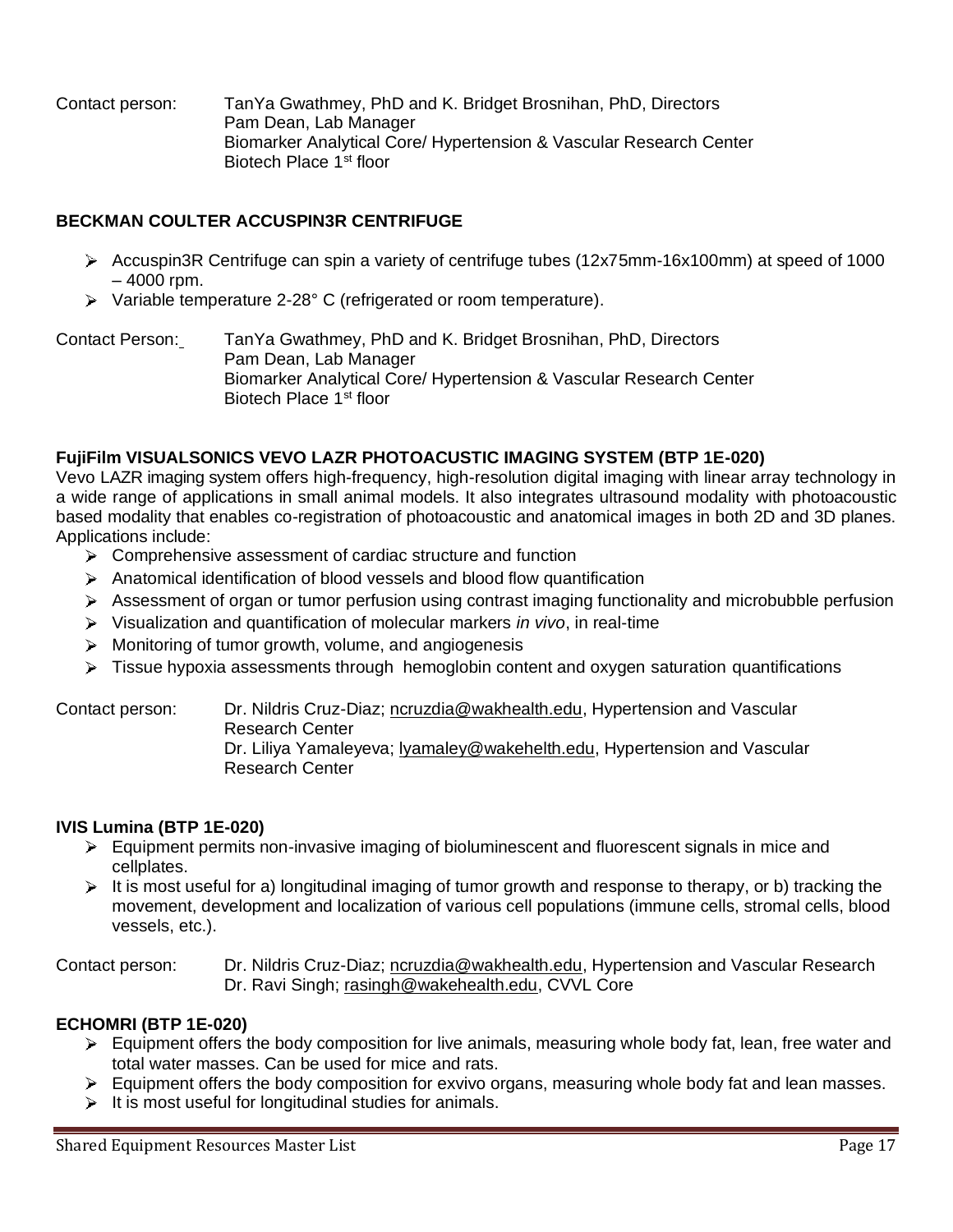Contact person: Dr. Nildris Cruz-Diaz; [ncruzdia@wakhealth.edu,](mailto:ncruzdia@wakhealth.edu) Hypertension and Vascular Research

## **COLUMBUS NIBP NON-INVASIVE BP MONITORING SYSTEM (BTP 1N-012)**

 $\triangleright$  A tail cuff blood pressure system for use in rats and mice.

Contact person: Dr. Nildris Cruz-Diaz; [ncruzdia@wakhealth.edu,](mailto:ncruzdia@wakhealth.edu) Hypertension and Vascular Research

#### **Lenderking Metabolism Cages (BTP 1N-013)**

- $\triangleright$  Equipment offers urine and poop collection for individual rats.
- $\triangleright$  Can be used for water and food consumption for individual rats.

Contact person: Dr. Nildris Cruz-Diaz; [ncruzdia@wakhealth.edu,](mailto:ncruzdia@wakhealth.edu) Hypertension and Vascular Research

## **TSE TELEMETRY SYSTEM (BTP 1N-013)**

TSETelemetry system provides monitoring of physiological parameter in small animals models using freely moving animals. The system support simultaneous data acquisition and analysis in 24 rats. The telemetry system is useful in:

- $\triangleright$  Continuous monitoring of blood pressure, heart rate, and activity in minimally disturbed animals
- $\triangleright$  Monitoring of diurnal variations in blood pressure, heart rate, and activity
- $\triangleright$  Reliable detection of small changes in blood pressure (~5 mm Hg)
- $\triangleright$  Collecting blood pressure data for analysis of central regulation of blood pressure by evaluation of spontaneous baroreflex sensitivity

Contact person: Dr. Nildris Cruz-Diaz; [ncruzdia@wakhealth.edu,](mailto:ncruzdia@wakhealth.edu) Hypertension and Vascular Research

# **BIOPAC MP100 BIOFEEDBACK WORKSTATION**

A computer based acquisition system that consists of several components including hardware and software. The system is generally used for continuous data collection of physiological processes and responses. This system is useful for

- $\triangleright$  Cardio-pulmonary measurements
- $\triangleright$  Neuro-physiology measurements
- $\triangleright$  Aggregate sample collection
- $\triangleright$  Data plotting, calculation and interpretation

Contact person: Wayne Graham /Hypertension Cell and Molecular Biology Laboratory in HVRC (BTP suite 340)

#### **HACKER-BRIGHT MICROTOME CRYOSTAT**

- $\triangleright$  Standard cryostat for sectioning frozen fixed or unfixed tissues.
- Contact person: Wayne Graham /Hypertension Cell and Molecular Biology Laboratory in HVRC (BTP suite 340)

## **DSI DATAQUEST A.R.T. TELEMETRY SYSTEM (Hanes 7029)**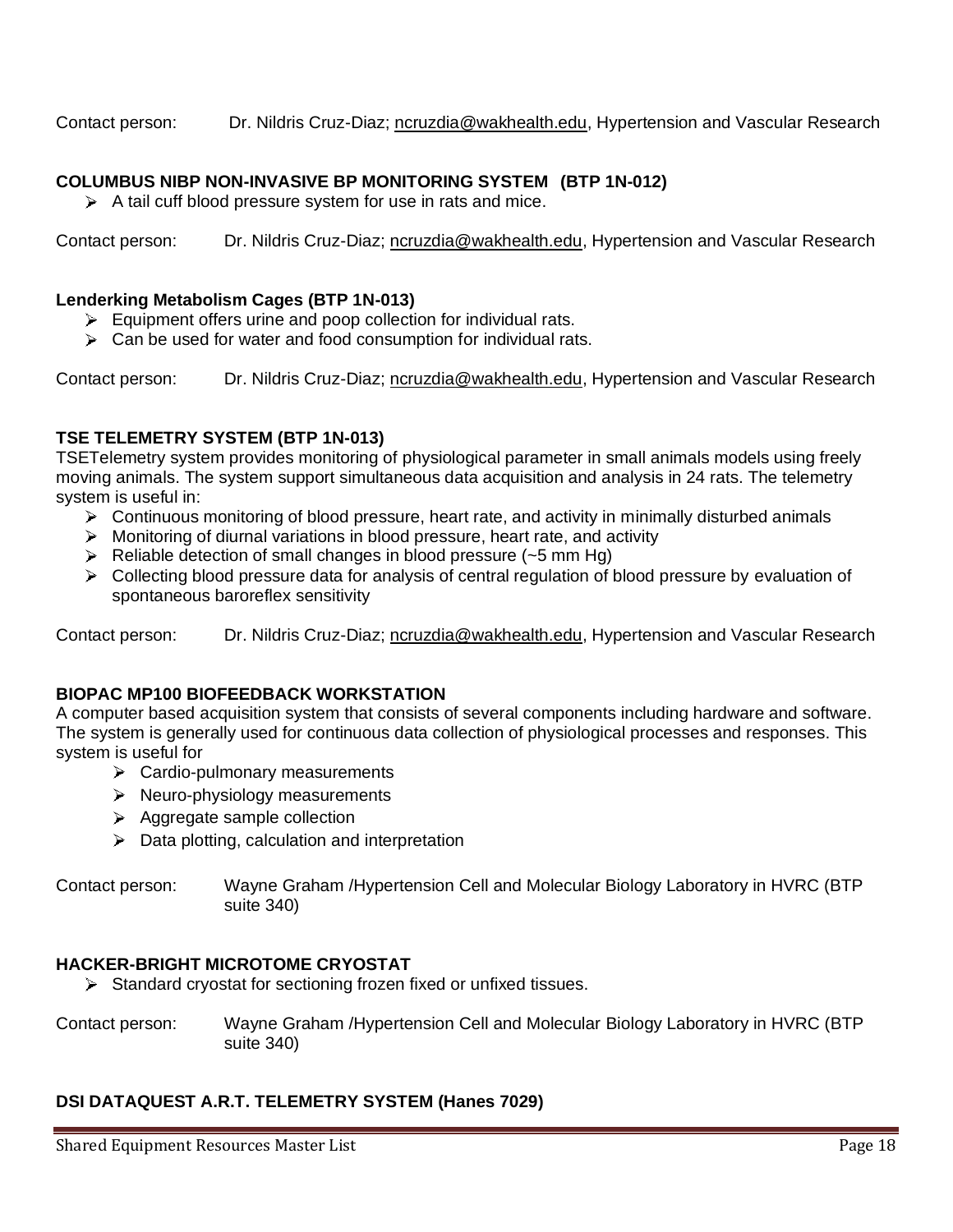DSI Telemetry system provides monitoring of physiological parameter in small animals models using freely moving animals. The system support simultaneous data acquisition and analysis in 24 rats. The telemetry system is useful in:

- Continuous monitoring of blood pressure, heart rate, and activity up to 6 months in minimally disturbed animals
- $\triangleright$  Monitoring of diurnal variations in blood pressure, heart rate, and activity
- $\triangleright$  Reliable detection of small changes in blood pressure (~5 mm Hg)
- $\triangleright$  Collecting blood pressure data for analysis of central regulation of blood pressure by evaluation of spontaneous baroreflex sensitivity

Contact Person: Jessica VonCannon [\(jvoncannon@wakhealth.edu\)](mailto:jvoncannon@wakhealth.edu), Hypertension and Vascular Research Center

# **QuantStudio™ 3 Real-Time PCR System:**

The quant studio Real Time PCR system offers High resolution melt (HRM) analysis is based on detecting small differences in PCR melting (dissociation) curves. It is enabled by improved dsDNAbinding dyes used in conjunction with real-time PCR instrumentation that has precise temperature ramp control and advanced data-capture capabilities. High-throughput data is achieved by HRM analysis using a QuantStudio qPCR System with Applied Biosystems™ MeltDoctor™ software, built-in protocols, and calibrations. Users can directy connect to Thermo Fisher Cloud to access and analyze your data anytime, from anywhere with an Internet connection. Back up and share files to collaborate with colleagues worldwide. Monitor your runs in real time from mobile devices through the Instrument Connect mobile app.

Contact person: Patricia E. Gallagher, PhD, and E. Ann Tallant, Ph.D., Hypertension Cell and Molecular Biology in HVRC (BTP-340)

## **Agilent 2100 Bioanalyzer**

- $\triangleright$  The Agilent 2100 Bioanalyzer system provides sizing, quantitation and quality control of DNA, RNA, proteins and cells on a single platform, providing high quality digital data.
- Contact person: Patricia E. Gallagher, PhD, and E. Ann Tallant, Ph.D., Hypertension Cell and Molecular Biology in HVRC (BTP suite 340)

## **Leica Microtome**

- The Leica manual rotary microtome sections tissue in paraffin-embedded blocks for immunocytochemistry.
- Contact persons: Dr. Patricia E. Gallagher [\(pgallagh@wakehealth.edu\)](mailto:pgallagh@wakehealth.edu), Dr. E. Ann Tallant [\(atallant@wakehealth.edu\)](mailto:atallant@wakehealth.edu) or Rob Lanning [\(rlanning@wakehealth.edu\)](mailto:rlanning@wakehealth.edu), Hypertension and Vascular Research Center

## **MCID COMPUTERIZED DENSITOMETRY WORKSTATION**

 $\triangleright$  A computer based imaging system for acquiring black and white images of films for gels and receptor autoradiography. The systems consists of a light box with controlled variable illumination, a video camera input and computer software (MCID/M5+ IMAGING SYSTEM W/NEC POWERMATE 8100 COMPUTER) for capturing and measuring density of images and standards for absolute and relative quantification.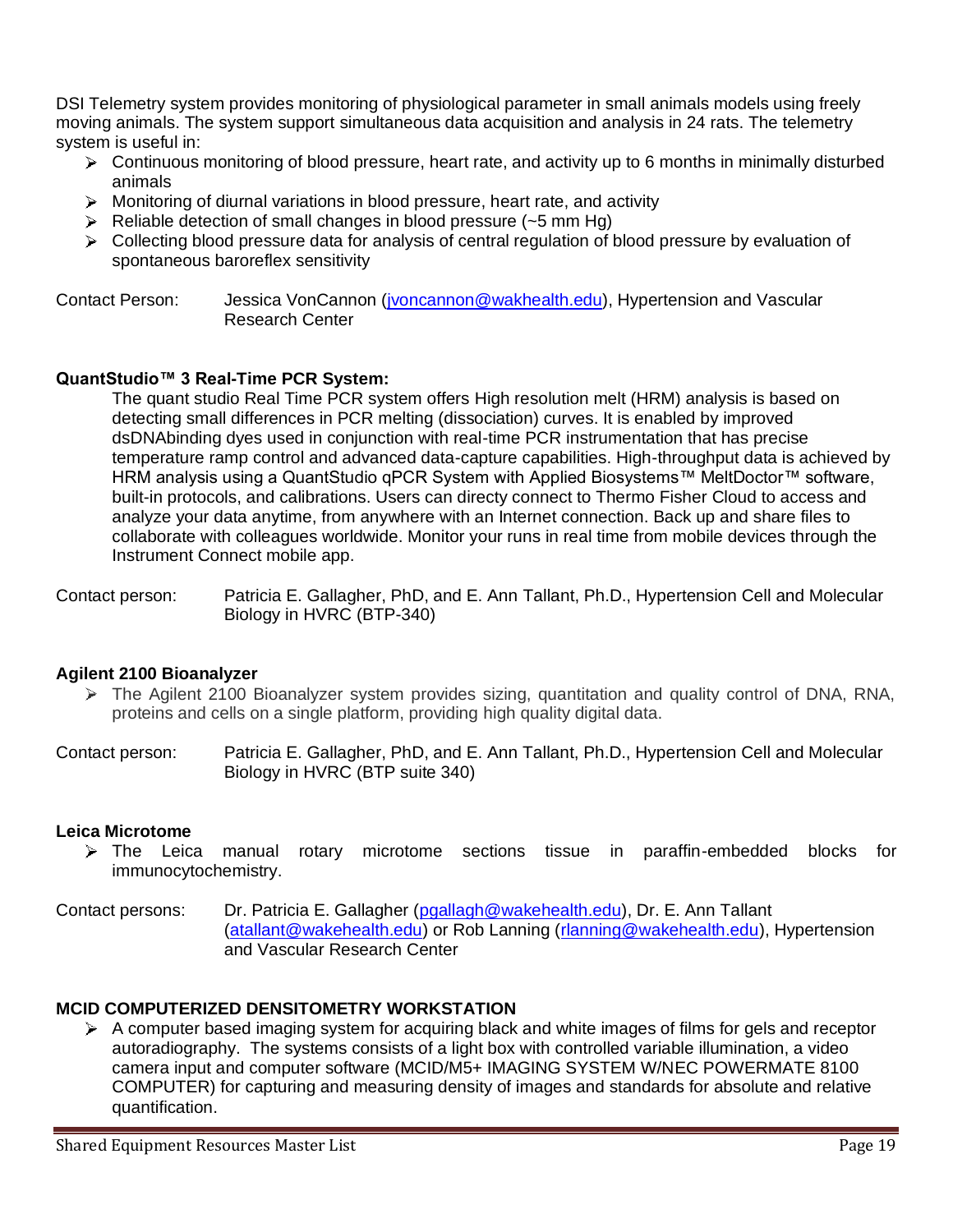Contact persons: Dr. Debra Diz; [ddiz@wakehealth.edu](mailto:ddiz@wakehealth.edu) or Brian Westwood; [bwestwoo@wakehealth.edu,](mailto:bwestwoo@wakehealth.edu) Hypertension and Vascular Research Center

# **Clinical Non-Invasive Hemodynamics Core in HVRC (Janeway 5th floor)**

 $\triangleright$  Our non-invasive testing capabilities include a variety of measures of vascular and autonomic function. The descriptions below highlight the main purpose of each machine. Tests are available for both research studies and clinical patient diagnosis and management.

Contact Person: Dr. Hossam Shaltout at: [hshaltou@wfakehealth.edu](mailto:hshaltou@wfakehealth.edu) Hypertension and Vascular Research Center.

#### **ELECTRICAL IMPEDANCE CARDIOGRAPHY (ICG), THE BIOZ®, MODEL BZ 4110-101D, BY CARDIO DYNAMICS, SAN DIEGO, CA**

The technology relies upon the minute current transmitted across the thorax by ICG seeking its path of least resistance. The impedance changes of the blood flow through the aortic arch are measured on a beat by beat sequence from which we can measure the following parameters:

- $\triangleright$  Stroke volume (SV)
- $\triangleright$  Cardiac output (CO)
- $\triangleright$  Systemic vascular resistance (SVR)
- $\triangleright$  Thoracic fluid volume (TFC) and other hemodynamic variables are calculated.
- $\triangleright$  The simplicity of the procedure allows the recording of twelve hemodynamic variables within minutes.
- Contact Person: Dr. Hossam Shaltout at: [hshaltou@wfakehealth.edu](mailto:hshaltou@wfakehealth.edu) Hypertension and Vascular Research Center

## **THE SPHYGOMOCOR PX PULSE WAVE ANALYSIS SYSTEM (MODEL SCOR-PX), BY ATCOR MEDICAL, LISLE, IL**

This device measures the following parameters:

- $\triangleright$  Central aortic pressure
- $\triangleright$  Pulse wave velocity
- $\triangleright$  Augmentation and augmentation index of the pulse wave.

Contact Person: Dr. Hossam Shaltout at: [hshaltou@wfakehealth.edu](mailto:hshaltou@wfakehealth.edu) Hypertension and Vascular Research Center

## **HDI/PULSE WAVE CR-2000, HYPERTENSION DIAGNOSTICS INC, EAGAN, MN)**

This machine evaluates the following parameters:

- $\triangleright$  The diastolic portion of the wave
- $\triangleright$  An estimate of the stroke volume and cardiac output
- $\triangleright$  Systemic vascular resistance and total vascular impedance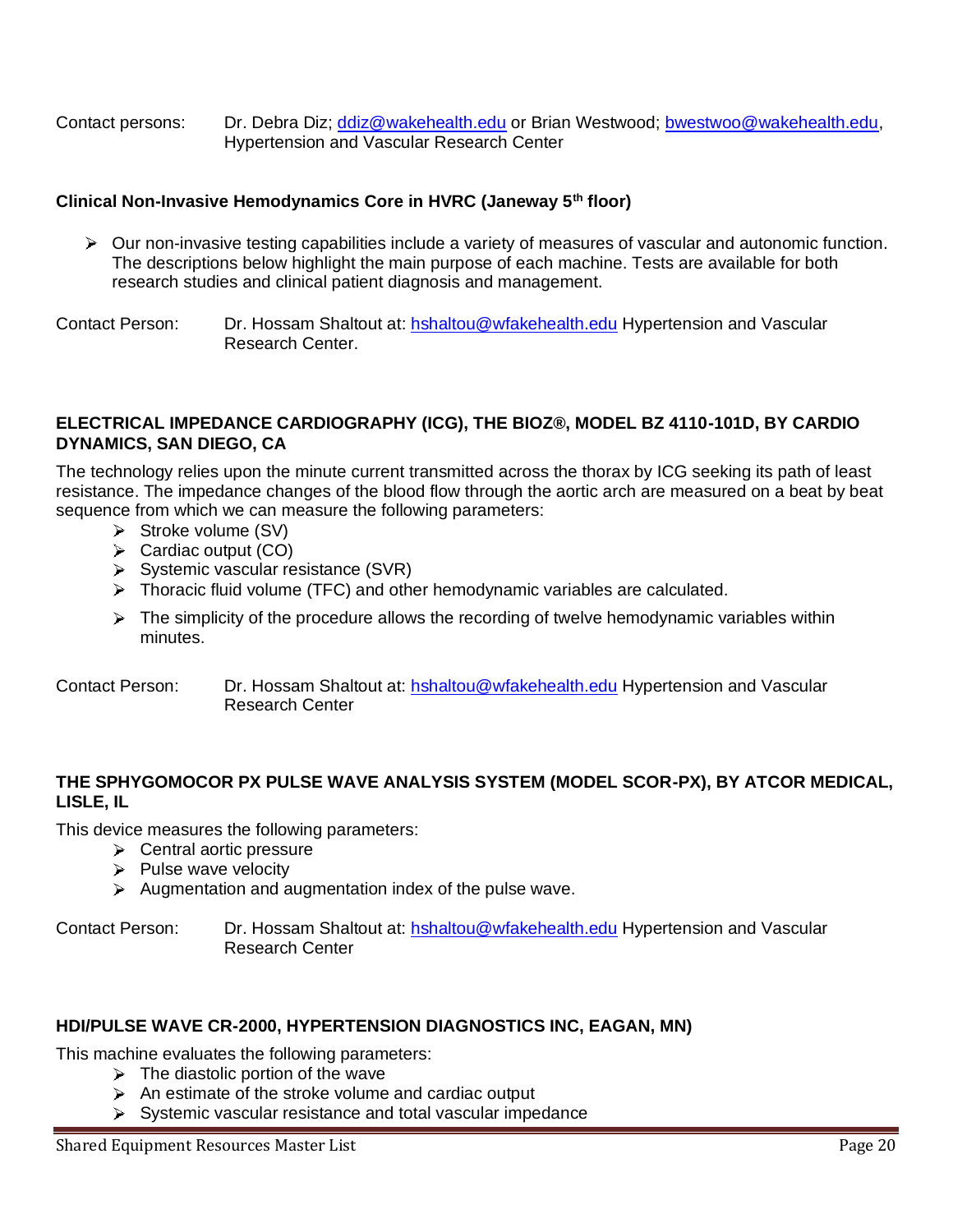Large artery and small artery elasticity indices, C1 and C2

Contact Person: Dr. Hossam Shaltout at: [hshaltou@wfakehealth.edu](mailto:hshaltou@wfakehealth.edu) Hypertension and Vascular Research Center

# **COLIN VP-2000/1000 VASCULAR PROFILING SYSTEM BY COLIN CORPORATION, SAN ANTONIO, TX**

This machine measures:

- $\triangleright$  Arterial pulse wave velocity simultaneously and bilaterally
- $\triangleright$  carotid-femoral (cf), brachial-heart, heart-femoral, femoral-ankle, and brachial-ankle (ba) pulse wave velocity
- $\triangleright$  The ankle/brachial index (ABI)
- $\triangleright$  The carotid augmentation index

Contact Person: Dr. Hossam Shaltout at: [hshaltou@wfakehealth.edu](mailto:hshaltou@wfakehealth.edu) Hypertension and Vascular Research Center

# **AMBULATORY BLOOD PRESSURE MONITORING, ABPM. SPACELABS MEDICAL, MODEL 90207, ISSAQUAH, WA**

Standard 24 hour monitoring certainly is the most readily available and commonly used device. It records

- $\triangleright$  Sleeping and active blood pressure and heart rate
- $\triangleright$  Blood pressure variance, and nocturnal changes.

Contact Person: Dr. Hossam Shaltout at: [hshaltou@wfakehealth.edu](mailto:hshaltou@wfakehealth.edu) Hypertension and Vascular Research Center

#### **CNAP MONITOR 500 NONINVASIVE BLOOD PRESSURE AMPLIFIER WITH DETERMINATION OF BAROREFLEX SENSITIVITY (BRS) FOR CONTROL OF HEART RATE, HEART RATE VARIABILITY (HRV) AND BLOOD PRESSURE VARIABILITY (BPV)**

Continuous blood pressure, heart rate acquired from noninvasive finger arterial pressure measurement via Biopac system in addition to ECG for a minimum of 10 minutes. Systolic arterial pressure (SAP) and RR intervals (RRI) files generated via the data acquisition system (BIOPAC acquisition software, Santa Barbara, CA) at 1000 HZ will be analyzed using Nevrokard BRS software (Nevrokard BRS**,** Medistar, Ljubljana, Slovenia) to obtain the following measures of BRS, HRV and BPV.

- $\triangleright$  Measures of sympathetic function
- $\triangleright$  Measures of parasympathetic function
- > Measures of baroreflex control of heart rate
- $\triangleright$  Non-invasive blood pressure and heart rate
- $\triangleright$  Heart rate variability
- $\triangleright$  Blood pressure variability

Contact Person: Dr. Hossam Shaltout at: [hshaltou@wfakehealth.edu](mailto:hshaltou@wfakehealth.edu) Hypertension and Vascular Research Center

## **Siemens Immulite Analyzer**: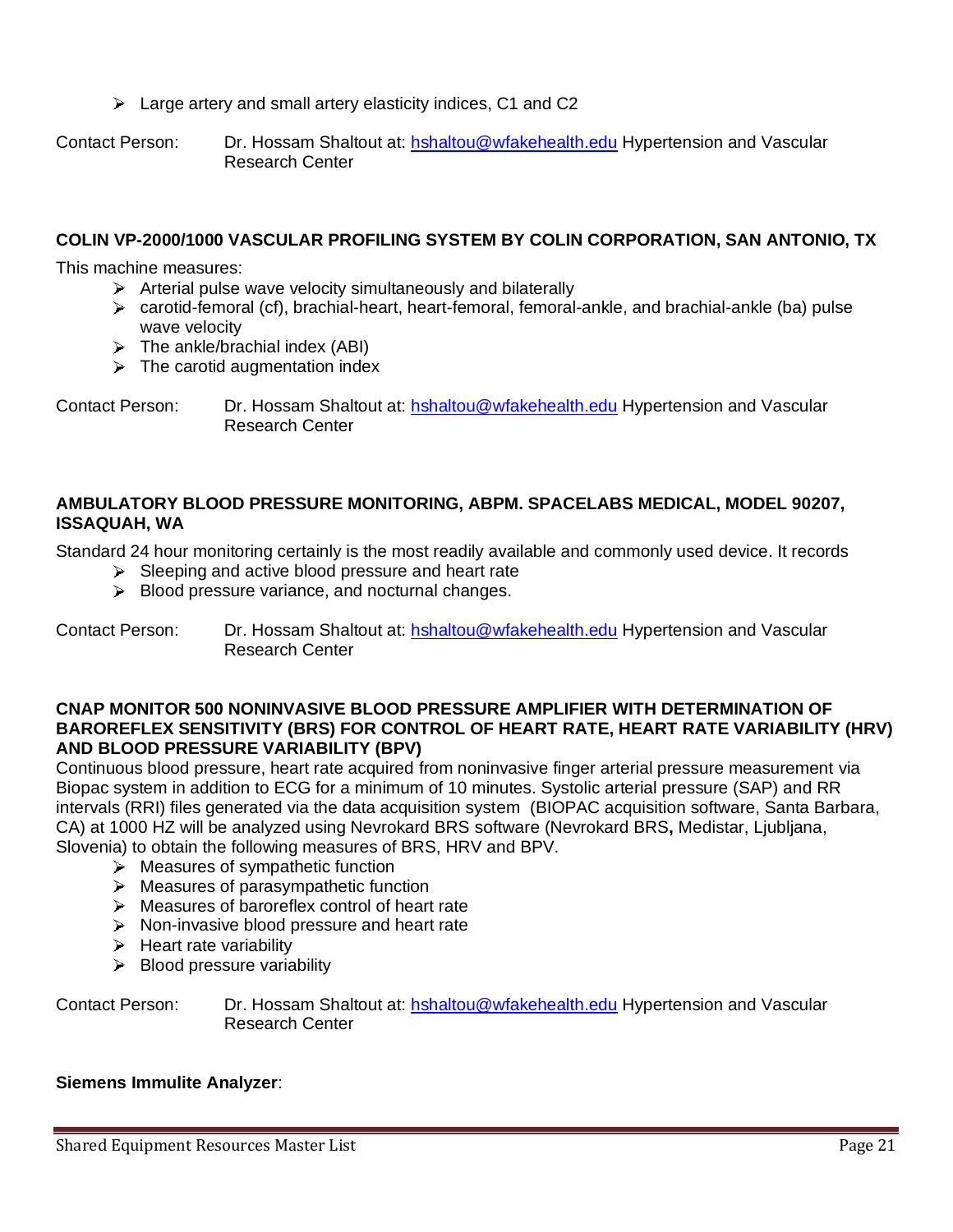The Immulite is a sequential, multi-sample, random access, chemiluminescent immunoanalyzer capable of running 120 samples/hour with a continuous run capacity every 42 minutes. The assay menu includes the following biomarkers:

- **Allergy**
	- AlaTOP Allergy Screen<sup>1,,,</sup>ECP<sup>1</sup>,IgE, Total
- **Anemia / Iron Metabolism-**Ferritin ,Folate, RBC Folate, Vitamin B12
- **Bone Metabolism-**Osteocalcin1,PYRILINKS-D
- Cardiac-CKMB<sup>1,</sup>D-Dimer<sup>1</sup>,High-sensitivity CRP,Myoglobin,NTproBNP<sup>1,</sup>Troponin
- **Diabetes-**C-Peptide, Insulin, Microalbumin
- **Growth-**Growth Hormone (hGH), IGF-I, IGFBP-3
- **Reproductive Endocrinology-Androstenedione, DHEAS, Estradiol, FSH, hCG, Free Beta HCG<sup>1,</sup>LH** PAPP-A<sup>1,</sup>Progesterone,Prolactin,SHBG,Testosterone,Unconjugated Estriol
- **Metabolic-A**CTH, Cortisol, Homocysteine
- **Other-**ß-2 Microglobulin, Gastrin, Nicotine Metabolites

Contact person: Dr. Barbara Nicklas (bnicklas @wakeheath.edu), Gerontology and Geriatric Medicine.

## **Tecan Genios Microplate Reader:**

The GENios microplate reader is a three-in-one detection reader capable of measuring absorbance, fluorescence and luminescence reactions. Manufactured to measure of a number of reaction vessel formats used by researchers, the GENios microplate reader has the following capabilities:

- Designed to handle different microplate formats (6 to 384 wells)**,** PCR tubes and cuvettes making it the ideal solution for many standard molecular biology procedures.
- $\triangleright$  Suitable for many applications ranging from gene expression and transfection studies
- $\triangleright$  Suitable for binding assays, ELISA (Enzyme-Linked Immunosorbent Assays)
- $\triangleright$  Enzyme kinetic measurements up to cell growth and proliferation studies, cytotoxicity and apoptotic (cell death) assays.

Contact person: Dr. Barbara Nicklas (**[bnicklas@wakeheath.edu](mailto:bnicklas@wakeheath.edu) )**Gerontology and Geriatric Medicine

## **SphygmoCor XCEL**

The SphygmoCor XCEL is a cuff-based device that provides non-invasive blood pressure and arterial stiffness measurements in 60 seconds. Results are displayed in relation to reference values based on the age and gender of healthy individuals. Specific vascular measures include:

- $\triangleright$  Brachial blood pressure
- $\triangleright$  Central (aortic) blood pressure
- $\triangleright$  Augmentation index (a measure of peripheral arterial stiffness)
- $\triangleright$  Carotid-femoral pulse wave velocity (a measure of aortic stiffness)

Contact person: Tina Brinkley, PhD [\(tbrinkle@wakehealth.edu\)](mailto:tbrinkle@wakehealth.edu) Gerontology and Geriatric Medicine

## **DEXA (Dual Energy X-ray Absorptiometry)**

A DEXA scan is a special x-ray procedure that determines your body composition, including your bone mineral density, bone density content, lean tissue, and body fat. We perform scans for research studies and also clinical scans. We have a Hologic Horizon A with APEX 5 operating system and it is located on the first Floor Sticht Center within the new Clinical Research Center.

Types of scans performed are Whole Body, AP lumbar, Hip, Proximal Femur, Forearm, IVA, and Lateral Spine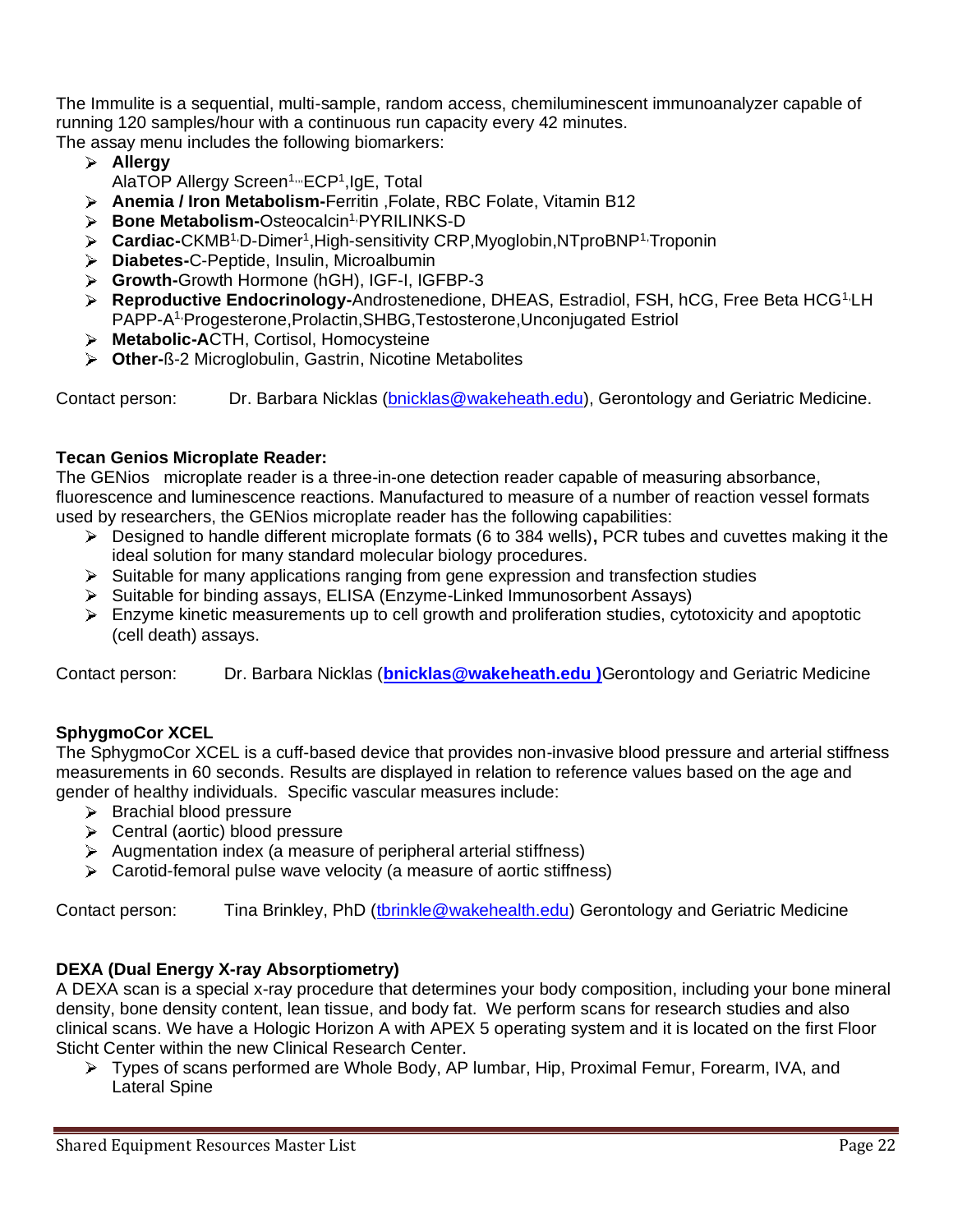#### Contact person: Kim Kennedy [\(kkennedy@wakehealth.edu](mailto:kkennedy@wakehealth.edu)) Gerontology and Geriatric Medicine

# **Transportation Services**

We have a full-time driver and two crossover vehicles with which we can pick up research participants for their screening, clinic, or intervention visits. Additional services include, but are not limited to, transporting visiting dignitaries and timely delivery of specimen samples or equipment.

- $\triangleright$  Mature, friendly, helpful drivers
- Eate model, very clean and well-kept vehicles (Ford Flexes)
- $\triangleright$  Convenient, comfortable, and punctual transportation service
- $\triangleright$  User-friendly scheduling and billing

Contact person: Kim Kennedy [\(kkennedy@wakehealth.edu\)](mailto:kkennedy@wakehealth.edu) Gerontology and Geriatric Medicine

## **Medical Graphics Ultima Cardiorespiratory Cart**

This system is useful for:

- $\triangleright$  Indirect calorimetry for measurement of resting metabolic rate
- $\blacktriangleright$  Electrocardiograph tracings
- Maximal graded exercise testing with measurement of VO2

Contact person: Kim Kennedy [\(kkennedy@wakehealth.edu](mailto:kkennedy@wakehealth.edu) Gerontology and Geriatric Medicine

## **AMTI AccuSway Force and Motion Platform**

This system is useful for:

- $\triangleright$  Measuring postural sway
- $\triangleright$  Measuring ground reaction forces

Contact person: Kim Kennedy [\(kkennedy@wakehealth.edu](mailto:kkennedy@wakehealth.edu) ) Gerontology and Geriatric Medicine

## **GAITrite Portable Mat**

This system is used for temporospatial gait analysis.

- $\triangleright$  Applicable to a wide spectrum of disciplines: Geriatrics, Neurology, Orthopedics, Orthotics & Prosthetics, Pediatrics, Physiotherapy & Rehabilitation.
- $\triangleright$  Exportable footfall, gait cycle, walk and test level measurements.
- $\triangleright$  Ease of use for data capture, analysis and report generation.

Contact person: Kim Kennedy [\(kkennedy@wakehealth.edu](mailto:kkennedy@wakehealth.edu) ) Gerontology and Geriatric Medicine

## **BIODEX System 4 Pro**

This system is used to measure the amount of force a person is able to produce at different speeds and ranges of motion. Multi-mode operation; isokinetic, isometric, isotonic, reactive eccentric and passive

- $\triangleright$  Concentric speed up to 500 deg/sec
- $\geq$  Eccentric speed up to 300 deg/sec
- Concentric torque up to 500 ft-lb (680 Nm)
- Eccentric torque up to 400 ft-lb  $(544$  Nm)
- $\triangleright$  Passive speed as low as .25 deg/sec
	- Passive torque as low as .5 ft-lb
	- Isotonic torque as low as .5 ft-lb

Contact person: Kim Kennedy [\(kkennedy@wakehealth.edu](mailto:kkennedy@wakehealth.edu) ) Gerontology and Geriatric Medicine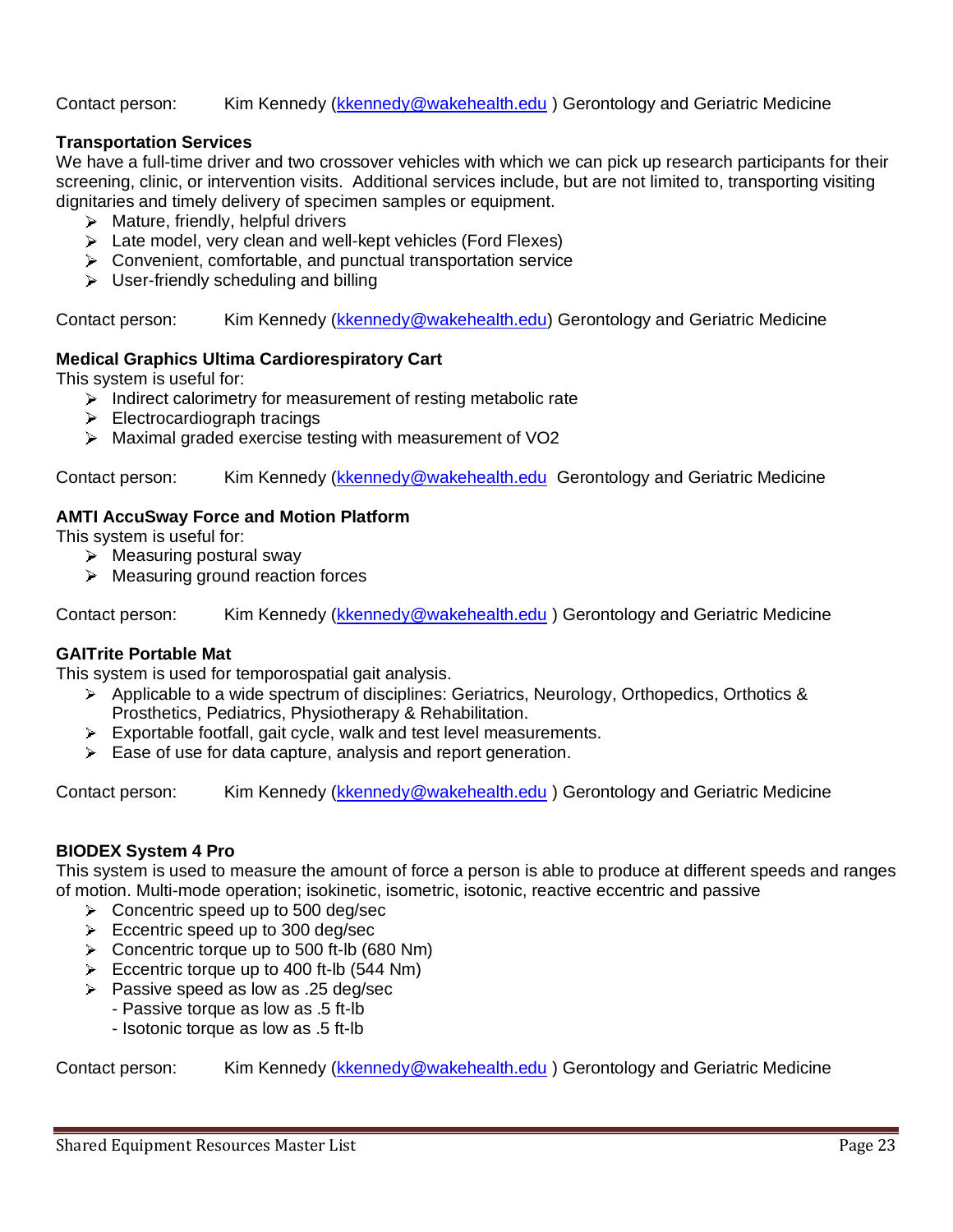# **Recruitment of Research Participants**

The Aging Center and Pepper Center at WFSM have extensive experience with recruitment of older adults into observational and intervention trials. We utilize all local media as well as our internal VITAL database that contains the names and addresses of over 20,000 in our community that are interested in research. We mail a newsletter twice per year to this database. Help can include:

- $\triangleright$  Assistance with direct mail that is targeted to a certain age/race/gender/zip code
- > Placement of ads in our VITAL newsletter
- $\triangleright$  Placing ads in local newspapers
- $\triangleright$  Creating ads using the creative communication online tool

Contact person: Kim Kennedy [\(kkennedy@wakehealth.edu](mailto:kkennedy@wakehealth.edu)) Gerontology and Geriatric Medicine

# **Sorvall Legend RT Refrigerated Centrifuge**

# **Location: ED Clinical Decision Unit, Ground Floor, Ardmore Tower**

Refrigerated centrifuge with a swing bucket rotor, Maximum speed of 4100 RPM. Temperature control range of -10°C +40°C. This centrifuge offers the following features:

- $\triangleright$  Useful for processing blood and other biological samples
- $\triangleright$  Ability to process a large quantity of samples simultaneously.
- > Temperature control.

Contact person: Lauren Koehler Department of Emergency Medicine [\(lekoehle@wakehealth.edu\)](mailto:lekoehle@wakehealth.edu)

# **Sorvall Legend X1 Refrigerated Centrifuge**

#### **Location: Gray 3170**

Refrigerated centrifuge with a swing bucket rotor, Maximum speed of 15200 RPM. Temperature control range of -10°C +40°C. This centrifuge offers the following features:

- $\triangleright$  Useful for processing blood and other biological samples, including COVID samples
- $\triangleright$  Ability to process a large quantity of samples simultaneously.
- > Temperature control.

Contact person: Lauren Koehler Department of Emergency Medicine [\(lekoehle@wakehealth.edu\)](mailto:lekoehle@wakehealth.edu)

# **Kenmore 2-8°C Refrigerator**

## **Location: ED, SB, Ardmore Tower**

This refrigerator is used to store biological research samples and lab supplies. This refrigerator offers the following features:

 $\triangleright$  SPOT temperature monitoring

Contact person: Lauren Koehler Department of Emergency Medicine [\(lekoehle@wakehealth.edu\)](mailto:lekoehle@wakehealth.edu)

# **Siemens MAGNETOM Skyra 3T MRI**

The facility houses a Siemens MAGNETOM Skyra 3T MRI scanner with TIM technology operating on a E11C platform with the following features:

- 3T Siemens Skyra operating at E11C platform
- Gradient field strength of 45 mT/m, SR 200 T/m/s
- 70 cm open bore design, weight limit 550 lbs
- Capable of Advanced DTI, BOLD, Spectroscopy, ASL, Map-It (cartilage) and Advanced Cardiac Imaging
- Equipped with stimulation equipment for fMRI studies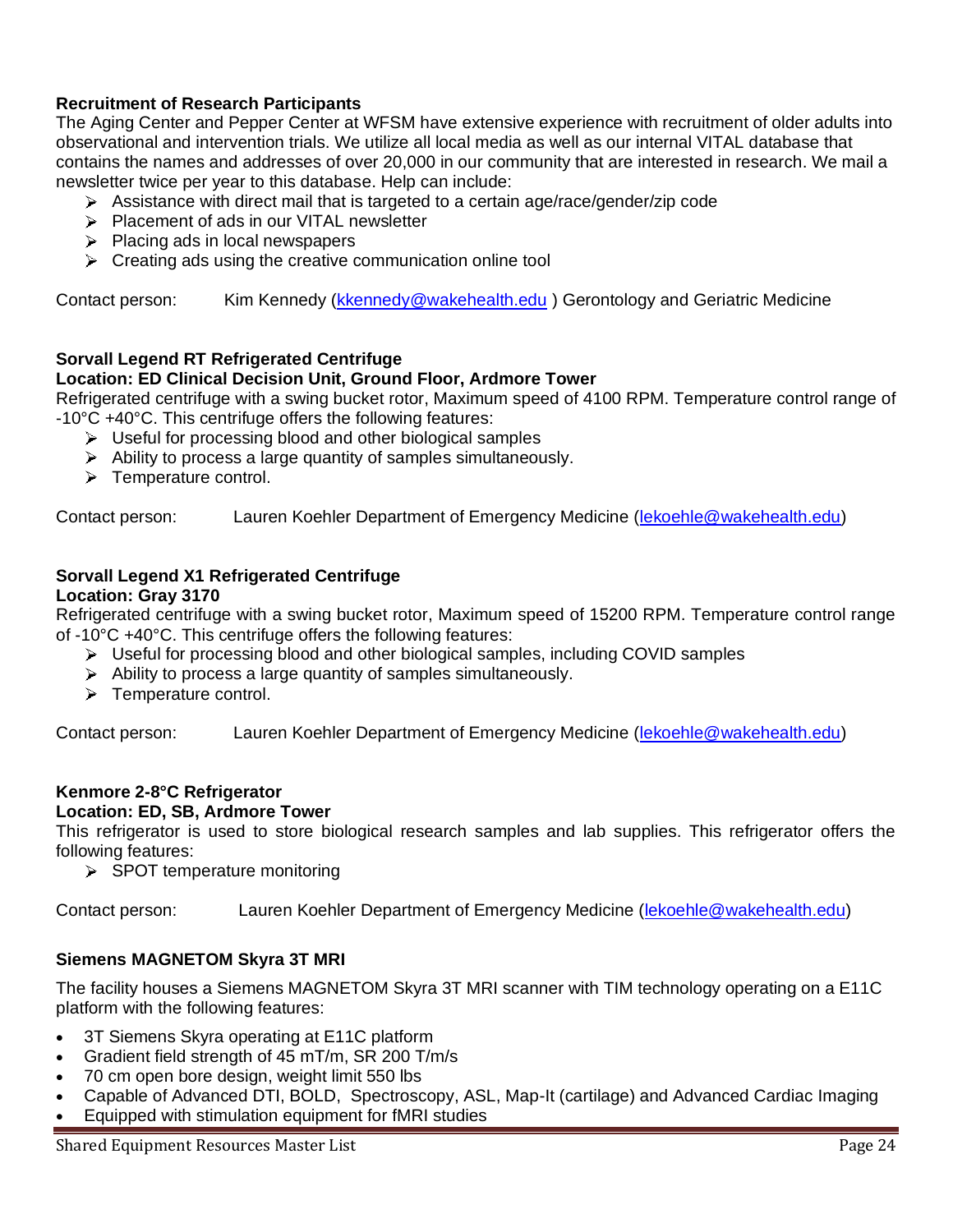- Various coils including 32 channel head coil, 32 channel Neonatal coil, 20 channel head/neck, 18 channel body, 32 channel spine, 15 channel knee and surface loop coils.
- Contrast Power Injector

.

Contact Person: Tara Chavanne, [tchavann@wakehealth.edu](mailto:tchavann@wakehealth.edu) 716-3630

## **Bruker Biospec 70/30 USR micro-MRI 7T**

The 7T Facility is located on the basement level of the Nutrition Research building. It is operated by dedicated MRI registered technologists during normal business hours.

The 7T Bruker pre-clinical MRI Scanner techniques currently available include:

- Diameter of clear bore: >300m
- Stray-field (5 Gauss): +/-3m axial, +/- 2m radial
- Length: 1.49m
- Diameter: 1.652m
- In vivo mouse, rat, and non-human structural primate imaging (T1w, T2w, T2 FLAIR)
- Mouse and rat cardiac and atherosclerosis imaging
- Proton/Fluorine Spectroscopy
- Magnetically labeled cell tracking
- Advanced neuroimaging techniques, such as, Diffusion Tensor Imaging.

Contact Person: Tara Chavanne [tchavann@wakehealth.edu](mailto:tchavann@wakehealth.edu) 716-3630

## **Siemens SOMATOM Definition Flash CT Scanner in Clarkson Campus**

The SOMATOM Definition Flash contains the Stellar Detector, including TrueSignal and Edge Technology. Both take CT imaging where it has never gone before by routinely generating ultra-thin 0.5 mm slices e.g. for most accurate stenosis, plaque and stent analysis. Besides, it enables reduction of dose for all scans, resulting in for example sub-mSv cardiac imaging. Dual Energy automatically provides a second contrast for the best possible diagnosis without any extra dose. The Definition Flash CT has two Stella detectors with a routine spatial resolution of up to 0.3mm and a number of slice of up to 128. Patient table to support ultra-fast spiral scanning and up to 200cm scan range. Motor-driven table height adjustment from min. 48 cm to max. 92 cm, longitudinal movement of the tabletop 200 cm in increments of 0.5 mm, positioning accuracy +/- 0.25 mm from any direction. Horizontal scan range 200 cm. Table height can be controlled alternatively by means of foot switch (2 each on both sides of the patient table). In the case of emergency stop or power failure, the tabletop can also be moved manually in horizontal direction. Max. table load: 220 kg/485 lbs, Table feed speed: 2-458 mm/s, Distance between gantry front and table base 40 cm.

Contact Person: Tara Chavanne [tchavann@wakehealth.edu](mailto:tchavann@wakehealth.edu) 716-3630

## **GE 800 PETtrace 10 Cyclotron**

The GE PETtrace Radiotracer Production System is a compact, automated cyclotron and radiochemistry system designed for the fast, easy, and efficient production of PET radiotracers. The PETtrace System is centered on a compact negative ion cyclotron of proven design. The PETtrace Cyclotron features a vertical mid-plane and can accelerate protons to 16.5 MeV and deuterons to 8.4 MeV of energy. The system can be configured with various targets/process systems for production of common PET radioisotopes. The high performance, flexible design is ideal for applications in a research setting.

- oxygen-15, nitrogen-13, carbon-11, and fluorine-18 production
- $\triangleright$  Tracers automatically transferred to the radiochemistry processing systems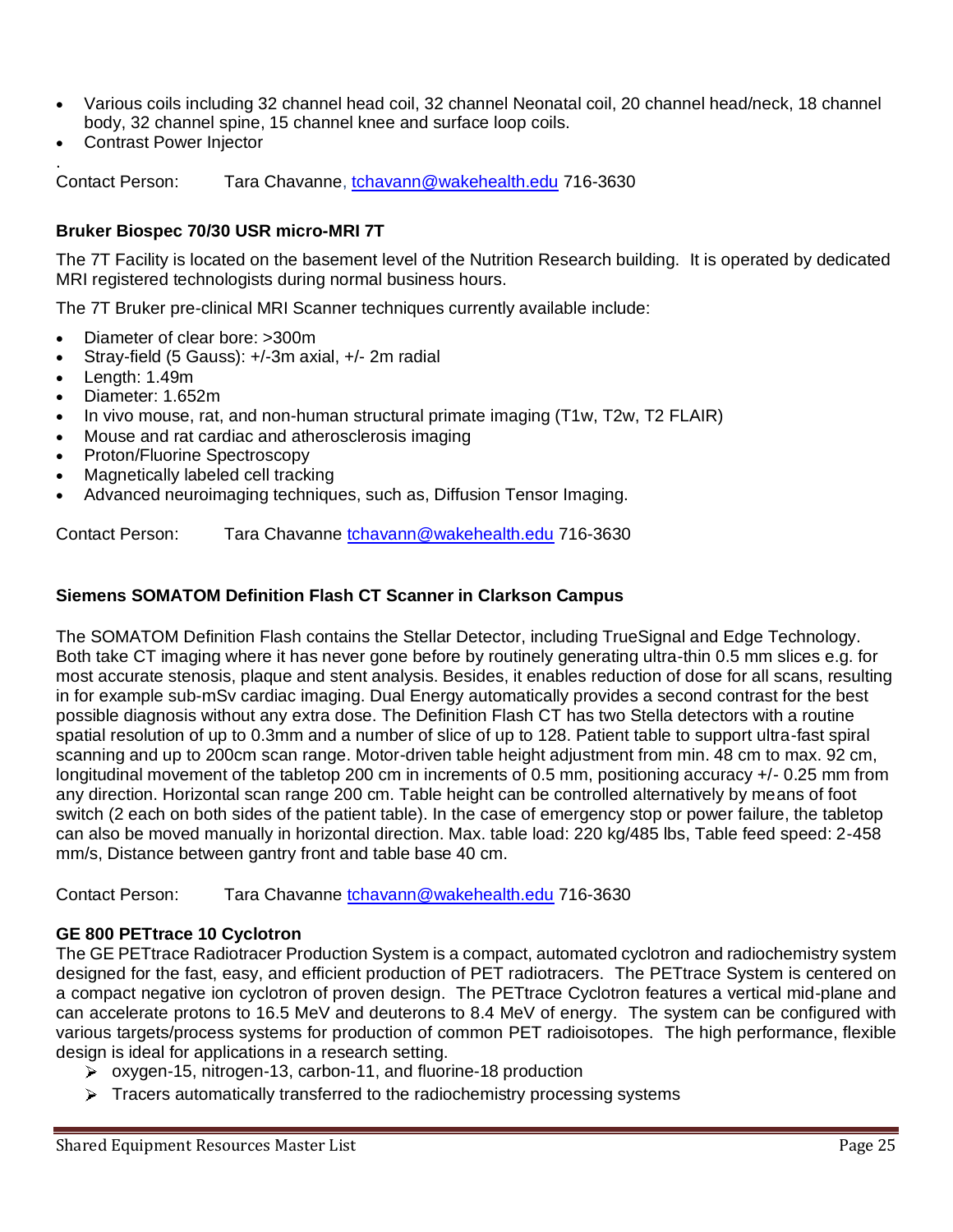#### Contact Person: Kiran Solingapuram Sai, [ksolinga@wakehealth.edu,](mailto:ksolinga@wakehealth.edu) 716-5630

#### **GE 64-slice PET/CT Discovery ST Scanner**

The PET/CT Discovery ST Scanner has 24 detector rings that provide 47 contiguous image planes over a maximum 70 cm transaxial field of view with CT attenuation correction. Axial spatial resolution of this scanner is 3.27 mm at the center of the gantry. Data acquisition modes include static, dynamic, whole body, and gated. The room is equipped with anesthesia gases and exhaust for scavenging the gases. There is a dedicated viewing area to interpret scans and a data analysis room. In addition, a dedicated research PACS for PET has been created to store PET data in DICOM format (images and raw data).oxygen-15, nitrogen-13, carbon-11, and fluorine-18 production. Radiotracers are automatically transferred to the radiochemistry processing systems

Contact Person: Kiran Solingapuram Sai, [ksolinga@wakehealth.edu,](mailto:ksolinga@wakehealth.edu) 716-5630

#### **Radiochemistry Laboratories**

Radiochemistry laboratory (1,350 sq. ft.): Two Capintech Hot Cells, two Comecere hot cells, two GE [11C] synthesis boxes and a [18F] Trasis AllinOne synthesis box for radiochemistry—the entire production lab is certified to USP<797> ISO class 5/7 compliant work area for human tracer preparation.

QC lab: WATERS and UV Varian Analytical HPLC, attached with UV and radioisotope detectors for analysis, and a Agilent Gas Chromatography for all QC-QA analytical work.

Contact Person: Kiran Solingapuram Sai, [ksolinga@wakehealth.edu,](mailto:ksolinga@wakehealth.edu) 716-5630

# **TriFoil microPET/CT scanner**

This new, high performance PET benchtop system with in-line X-ray CT provides the ability to visualize and quantify biological processes over a wide range of PET tracer activities with a reconstructed isotropic image resolution of <1.0 µl (<1mm). The InSyTe Lab PET system is the first preclinical PET with continuous bed motion PET detection, maintains uniform signal-to-noise sensitivity across the entire scan range.

Contact Person: Kiran Solingapuram Sai, [ksolinga@wakehealth.edu,](mailto:ksolinga@wakehealth.edu) 716-5630

## **OEC 9800 Plus- C-arm Fluoroscope**

Clinical quality C-arm fluoroscope that is designed with a variety of x-ray applications in mind. These applications include but are not limited to orthopedic, vascular, neurovascular and cardiovascular procedures. The unit offers a 1K x 1K high resolution imaging system with GE image intelligence technology that provides for crisp and clear images. The workstation is outfitted with digital flat panel screens that includes an intuitive touch screen based interface. In addition, there is software available for use in obtaining quantitative measures such as distance and stenosis. Located at the Clarkson Campus.

- 9" Image intensifier -Tri-mode 9"/6"/4.5"- (23cm/15cm/11cm resolution respectively)
- $\triangleright$  Variety of imaging modes including pulsed fluoro, high level fluoro, digital cine (up to 30fps), digital spot and radiographic
- $\triangleright$  Up to 120 kvP
- $\triangleright$  Up to 300 mAs
- > DICOMM 3.0 interface
- $\triangleright$  Network/PACS system capable

Contact Person: Dr. Susan Appt [sappt@wakehealth.edu](mailto:sappt@wakehealth.edu) 716-1637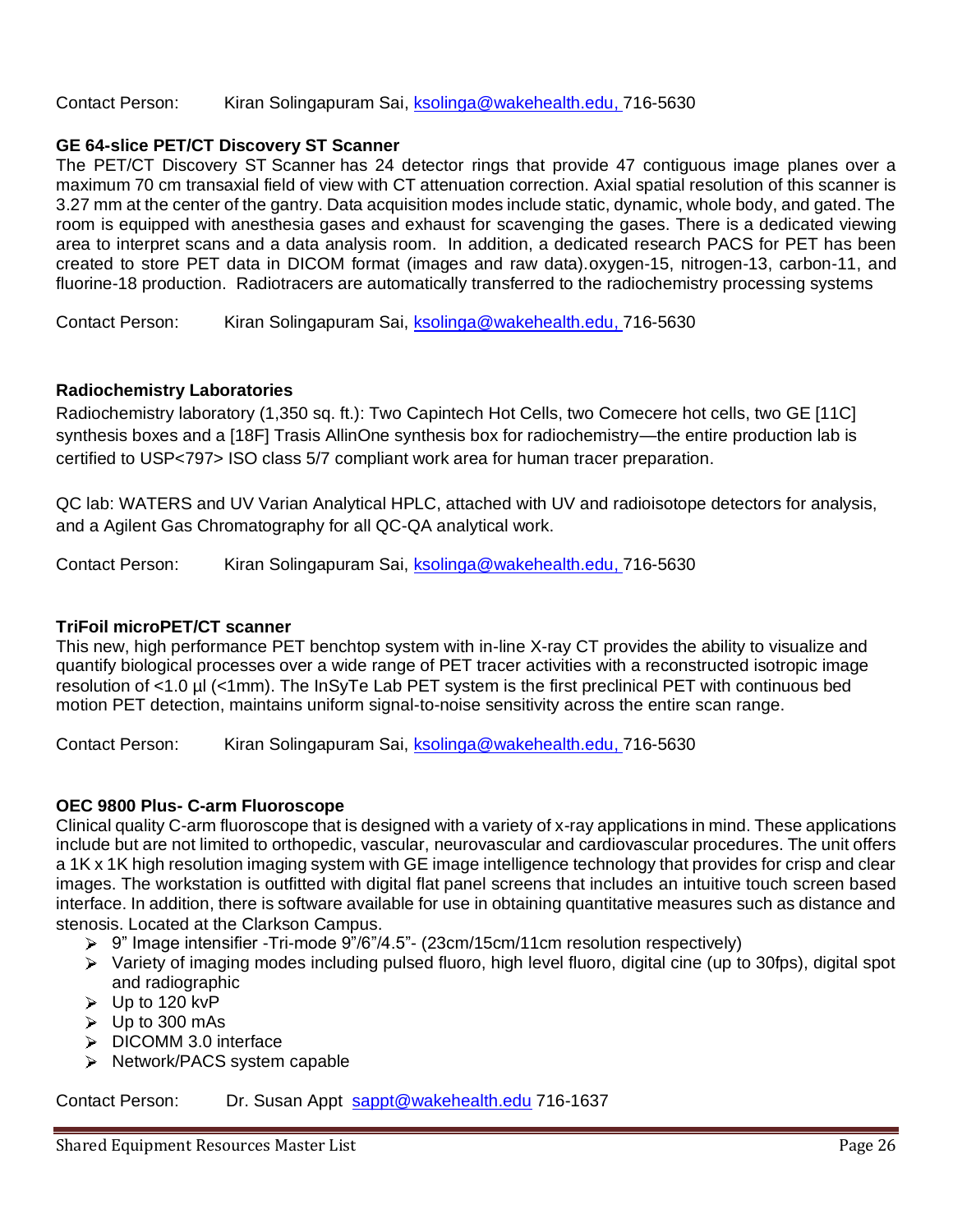#### Eric McCloud [emccloud@wakehealth.edu](mailto:bwright@wakehealth.edu) 713-1318

#### **Ecotron – Digital Portable X-ray**

Compact size and light weight radiological device for veterinary use that can be applied for radiographic evaluation of many systems within the body. Provides high resolution imaging at lower dosages. Portable unit currently located at Clarkson Campus.

- $\triangleright$  Model# EPX-F2800
- $\triangleright$  kV range 40kv -120kv
- mAs range 0.4mAs -100mAs
- $\triangleright$  Min FOV: 5cm x 5cm
- $\triangleright$  Max FOV: 40cm x 40cm

Contact Person: Dr. Susan Appt [sappt@wakehealth.edu](mailto:sappt@wakehealth.edu) 716-1637 Eric McCloud [emccloud@wakehealth.edu](mailto:bwright@wakehealth.edu) 713-1318

#### **Alcon – Accurus 800 CS**

A multifunctional surgical tool that can be utilized in anterior and posterior segment ophthalmic surgeries. Its capabilities include driving a variety of probes and handpieces which provide the ability to cut vitreous and tissues, emulsify the lens, illuminate the posterior segment of the eye, and apply diathermy for hemostasis. The unit is capable of providing vacuum for removing ocular matter and irrigation/infusion to restore eye fluid. The operator controls the console functions using the graphical user interface screen, front panel keys and footswitch. Mobile unit currently located on Clarkson Campus.

- $\triangleright$  Vacuum 600 mmHq
- $\triangleright$  Max coaugalution 40khz
- $\triangleright$  Vitrectotomy speed 2500 cuts/min

Contact Person: Dr. Susan Appt [sappt@wakehealth.edu](mailto:sappt@wakehealth.edu) 716-1637 Eric McCloud [emccloud@wakehealth.edu](mailto:bwright@wakehealth.edu) 713-1318

#### **3M – Steri-Vac Ethylene Oxide Sterilization System**

A dual cycle EO gas sterilizer unit which provides for a highly penetrating sterilant that offers proven effectiveness in killing all viable microoganisms including spores. The major advantage with this sterilization method is that it is well suited for sterilizing instruments, devices and other equipment that are sensitive to moisture and heat. Located on Clarkson Campus.

- Hot cycle (55°C) : sterilization ~2hr:45min , recommended aeration 12 hr
- Cold cycle (37°C): sterilization ~4hr:45min, recommended aeration 32 hr
- $\triangleright$  Separate aerator unit available for increased throughput, if needed.

Contact Person: Dr. Susan Appt [sappt@wakehealth.edu](mailto:sappt@wakehealth.edu) 716-1637 Eric McCloud [emccloud@wakehealth.edu](mailto:bwright@wakehealth.edu) 713-1318

#### **GEM 4000 – Blood Gas Analyzer**

An analytical machine used for accurate determination of pH,  $pO_2$ ,  $pCO_2$ , Na<sup>+</sup>, K<sup>+</sup>, Ca<sup>2+</sup>, Cl<sup>-</sup>, glucose, lactate, hematocrit, total bililrubin(tBili) and CO-Oximetry from heparinized whole blood samples. These measured parameters, along with derived parameters, aid the trained user in assessing metabolic status to help diagnose and/or treat a plethora of medical conditions.

- $\triangleright$  The machine has two primary components: the analyzer and a disposable, multi-use cartridge
- $\triangleright$  Color touch screen operation with simple menus and buttons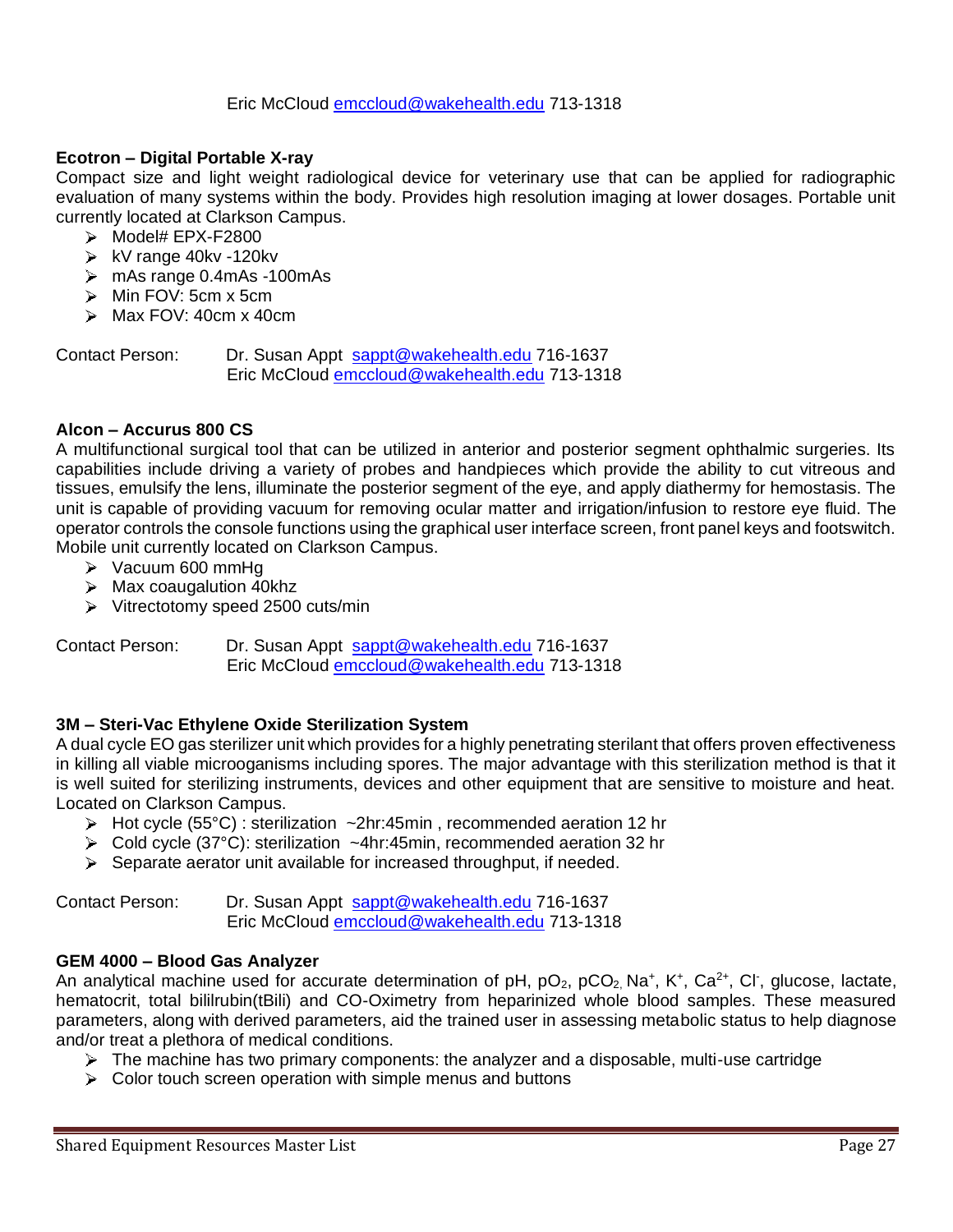$\triangleright$  Cartridge is a self-contained system to handle reagents and biohazardaous waste with no user involvement.

Contact Person: Dr. Susan Appt [sappt@wakehealth.edu](mailto:sappt@wakehealth.edu) 716-1637 Eric McCloud [emccloud@wakehealth.edu](mailto:bwright@wakehealth.edu) 713-1318

#### **Moduflex Optimax – Anesthesia system**

Veterinary anesthesia machine with conventional  $CO<sub>2</sub>$  absorber with Hallowell EMC ventilator attachment.

- $\triangleright$  Fitted with both isoflurane and sevoflurane anesthetic vaporizers
- $\triangleright$  Oxygen and/or air carrier gas capable
- $\triangleright$  Active waste anesthetic gas scavenger system

Contact Person: Dr. Susan Appt [sappt@wakehealth.edu](mailto:sappt@wakehealth.edu) 716-1637 Eric McCloud [emccloud@wakehealth.edu](mailto:bwright@wakehealth.edu) 713-1318

#### **Twilio Text Messaging Service**

Twilio® is a cloud-based communications platform which offers departments across Wake Forest Baptist Health a HIPAA-compliant text messaging service. This gives faculty, staff, or researchers the ability to communicate with patients and research participants in a way that does not risk the release of protected health information (PHI). The Digital Communications Core (DComm) oversees the use of WFBH's Twilio account and facilitates its use.

Contact Person: Elena Wright, [\(eswright@wakehealth.edu\)](mailto:eswright@wakehealth.edu) Program Manager David Miller, MD, MS, [\(dmiller@wakehealth.edu\)](mailto:dmiller@wakehealth.edu) Faculty Director

#### **Crystallography and Computational Biosciences**

The X-ray facility houses a Rigaku Micromax 007 X-ray source with dual VariMax-HF Confocal Optic Systems coupled to Pilatus3M and RAXIS4+ detectors. Data collection is performed under cryogenic cooling conditions. The facility also houses a Gryphon 96-well crystallization robot and all the necessary ancillary equipment, such as microscopes and crystallization cabinets. The crystallography computational facility contains several multiprocessor graphics workstations with hardware stereo for model-building and refinement. It also houses a Linux cluster with the appropriate software for all crystallographic calculations (COOT, CCP4i, PHENIX, etc.), molecular dynamics, in silico drug docking, and homology modeling. The computational biosciences equipment includes access to the Wake Forest DEAC Blade Center-based CPU/GPU-based cluster with 3892 CPU cores with 19.351 TB of total cpu-RAM, two NVIDIA Tesla P100 GPU cards, and 12 V100 GPU cards plus 197.86 TB of attached SATA storage, with an 8% fairshare. This equipment also includes several Mac Workstations for visualization, programming, and statistical analysis with 112TB of NAS Drobo storage. The main parallel computational resources are six 4-GPU Metrocubo workstations. Eight GPUs are GeForce GTX 680s each, with 1536 cores and 4GB RAM, and each are benchmarked at 3.1 Teraflops. Sixteen GPUs are GTX 780s, each with 2304 cores, 4 GB memory and benchmarked at 4.0 Teraflops. If additional parallel resources are ever needed, then on-demand cloud-based GPU resources could be used at cost.

Contact Persons: W. Todd Lowther, PhD, Professor, Department of Biochemistry <http://www.wakehealth.edu/Faculty/Lowther-William-T.htm>

> Thomas Hollis, PhD, Professor, Department of Biochemistry <http://www.wakehealth.edu/Faculty/Hollis-Thomas.htm>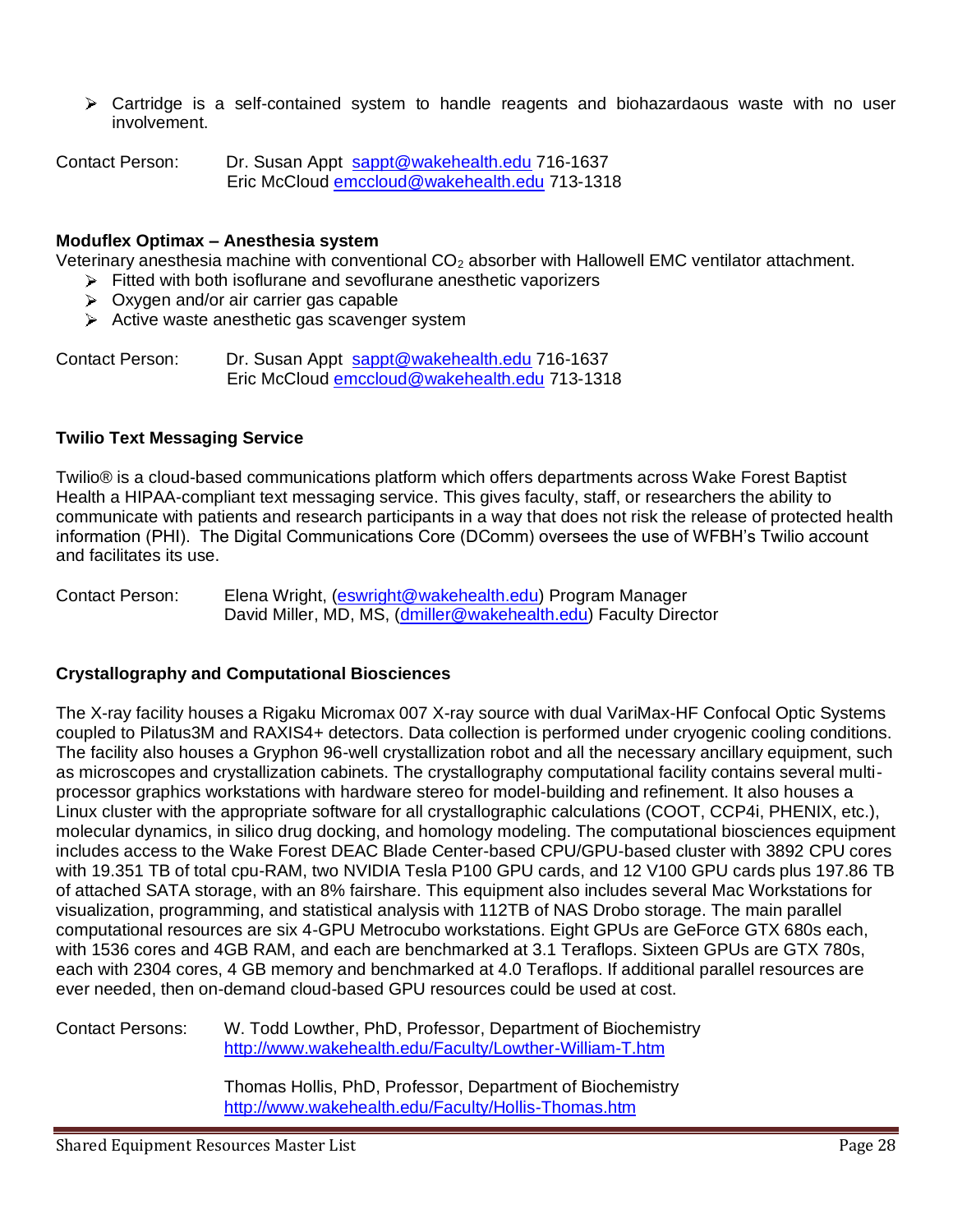Freddie R. Salsbury, Jr., PhD, Professor and Scott Family Fellow, Department of Physics,<https://www.physics.wfu.edu/wfu-phy-people/wfu-phy-people/fred-salsbury>

#### **TSE phenomaster system**

The TSE Phenomaster is an automated metabolic system to study whole body energy metabolism in live animals like mice and rats. This system allows multiple animal cages to be simultaneously monitored for several days in a nearly fully automated way which provides highly reproducible and reliable assessment of energy expenditure. The components measured by this system are:

- $\triangleright$  Oxygen consumption (VO2) (ml/(kg x h) or ml/h)
- $\triangleright$  Carbon dioxide production (VCO2) (ml/(kg x h) or ml/h)
- **ER, respiratory exchange rate (VCO2/VO2)**
- $\triangleright$  H, heat (kcal/(kg x h) or Kcal/h)
- $\triangleright$  Food and water intake
- $\triangleright$  Physical activity measurements
- $\triangleright$  Running wheel

Contact person: Shalini Jain, PhD [\(sjain@wakehealth.edu\)](mailto:sjain@wakehealth.edu) Department of Endocrinology, Metabolic phenotyping shared resource (MPSR)

Location: The Phenomaster is located in the Animal facility in Biotech Place research building located on Patterson Avenue in downtown Winston-Salem.

#### **Flow Cytometry Shared Resource, Comprehensive Cancer Center**

Flow Cytometry is used to provide rapid single cell analysis, affords researchers the ability to identify specific populations of cells. Populations can be isolated under sterile conditions if desired. Instruments in the Flow Cytometry Core Facility are capable of multi-parameter analysis or sorting.

Most any type of particle, both cellular and non-cellular, can be analyzed by the flow cytometers.

- Measurement of DNA and RNA content for cell cycle analysis, chromosome analysis, cell cycle specific nuclear and cytoplasmic proteins, cytokine production, proliferation, protein phosphorylation, apoptosis markers, substituted deoxyuridine incorporation, stem cell side-populations detection, expression of fluorescent proteins (GFP, DsRed, etc.), Ca++ flux detection, reactive oxygen species, cell surface markers using labeled antibodies or substrates, cell viability, intracellular ion concentration or pH, and membrane potential.
- Cell lysates and serum are readily analyzed with bead-based substrate immunoassays.
- Bacteria can be analyzed based on AT/GC ratios, DNA and RNA content, and membrane potential.
- Yeasts, protozoans, parasites and other small multicellular organisms can be analyzed as long as they are small enough and can be aligned to pass through the flow cell.
- Exosomes can be analyzed and sorted on the Astrios EQ using the shorter wavelength lasers and additional light scatter channels.

| <b>Contact Persons:</b> | Dr. Jason Grayson (jgrayson@wakehealth.edu)                        |
|-------------------------|--------------------------------------------------------------------|
|                         | Dr. James Wood (jawood@wakeheath.edu), Comprehensive Cancer Center |
|                         | Dr. John Whitesides, ( <i>jfwhites@wakehealth.edu</i> ),           |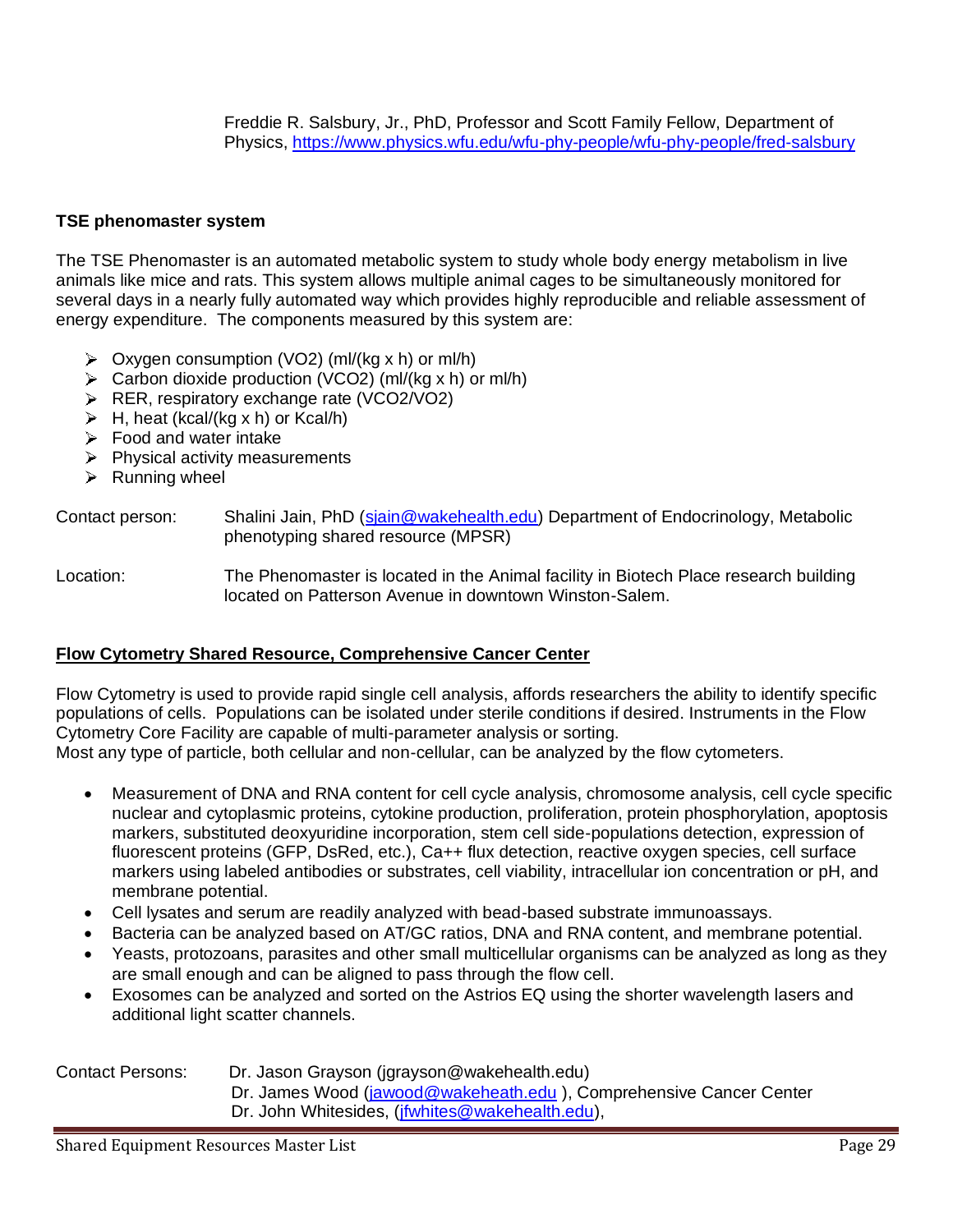#### Comprehensive Cancer Center

#### **Flow Cytometer Cell Sorters**

#### **Beckman-Coulter Astrios EQ**

The Beckman-Coulter Astrios EQ is a state-of-the art cell sorter maintained in a laminar flow biohazard hood that tremendously increases the cell sorting capabilities at Wake Forest School of Medicine (WFSM) The Astrios EQ is a flow cytometer cell sorter with 23 parameters (FSC, 4 SSC and 18 Fluorescence) and 5-lasers (405 nm, 488 nm, 640 nm, 561nm, and 355 nm).

The first three lasers, 405 nm, 488 nm and 640 nm are the same as found in all our existing BD analyzers and cell sorter. The last two lasers, 561 nm and 355 nm lasers add new cell sorting capabilities to provide services that are new to flow cytometry assays in the WFUBH CCC Flow Cytometry Shared Resource.

The 561nm laser was included because it can more efficiently excite the fluorescent proteins with red emissions e.g., DsRed, mCherry, etc. The 561nm laser will capture 100% more of the signals from cells labelled with red fluorescent proteins than the BD FACS Aria did with the 488 nm laser.

The 355nm laser was included to (a) take advantage of the new Brilliant UV dyes, (b) provide another way to detect stem cells by the side-population method, and (c) easily detect DNA content without interference with staining of RNA. We have explored using side-population detection with Dye Cycle Violet with some success with the violet 405nm laser on the BD FACSAria. The side-population method will provide some additional discrimination of the stem cells compared to antibody labeling alone. The high power 355nm laser with Hoechst 33258 or 33342 will provide crisper results than the 405nm and Dye Cycle Violet combination. The 355nm will also efficiently excite the DNA-specific dye DAPI to provide high-quality DNA histograms without the need to eliminate RNA, as with the frequently used Propidium Iodide dye. The UV laser can also be used to monitor calcium uptake during cell activation.

The filters for the fluorescence parameters were chosen to match the filters in the BD Fortessa X20. (See below) We anticipate that fluorescence panels developed to work on the BD Fortessa X20 will port easily over to the Beckman-Coulter Astrios EQ. As such the Astrios EQ is available as a backup instrument when the BD Fortessa X20 is down, or to relieve scheduling conflicts when the BD Fortessa X20 is fully booked. As an analysis service the Astrios costs only \$25 more than the BD Fortessa X20 since it is operator run and there is no sort setup fee for analysis.

The Astrios EQ is a sense-in-air cell sorter. This technology allows superior sorting of a wider range of samples types and sample quality compared to the sense-in-quartz FACSAria currently in use. In the sense-in-air design, the sample is directed through the sort tip before it is analyzed and sorted, disrupting any cell clusters before they are analyzed. Additionally, the cells in the sample are axially aligned by a flow cell with a conical design and gently focused into a narrow sample stream. This minimizes the interaction between the cells and the edges of the sorting nozzle. The sense-in-air cell sorters operate over a wider range of pressures and droplet break-off frequencies, thus making it easier to adjust the operating conditions to minimize damage to sensitive cells and maintaining high throughput. We are looking forward to the higher throughput of a sense-inair cell sorter to shorten the time needed to complete a sort, providing for better sample viability and the possibility of more sorts/reduced wait time ultimately increasing the quality and efficiency of our Core.

The following is a list of important features of the Astrios EQ high-speed sorter that surpass the BD FACS Aria

- A patented forward scatter detection system that provides enhanced collection of forward scatter parameters with 2 independent PMT's. Particles from 0.2 to 30 microns are resolved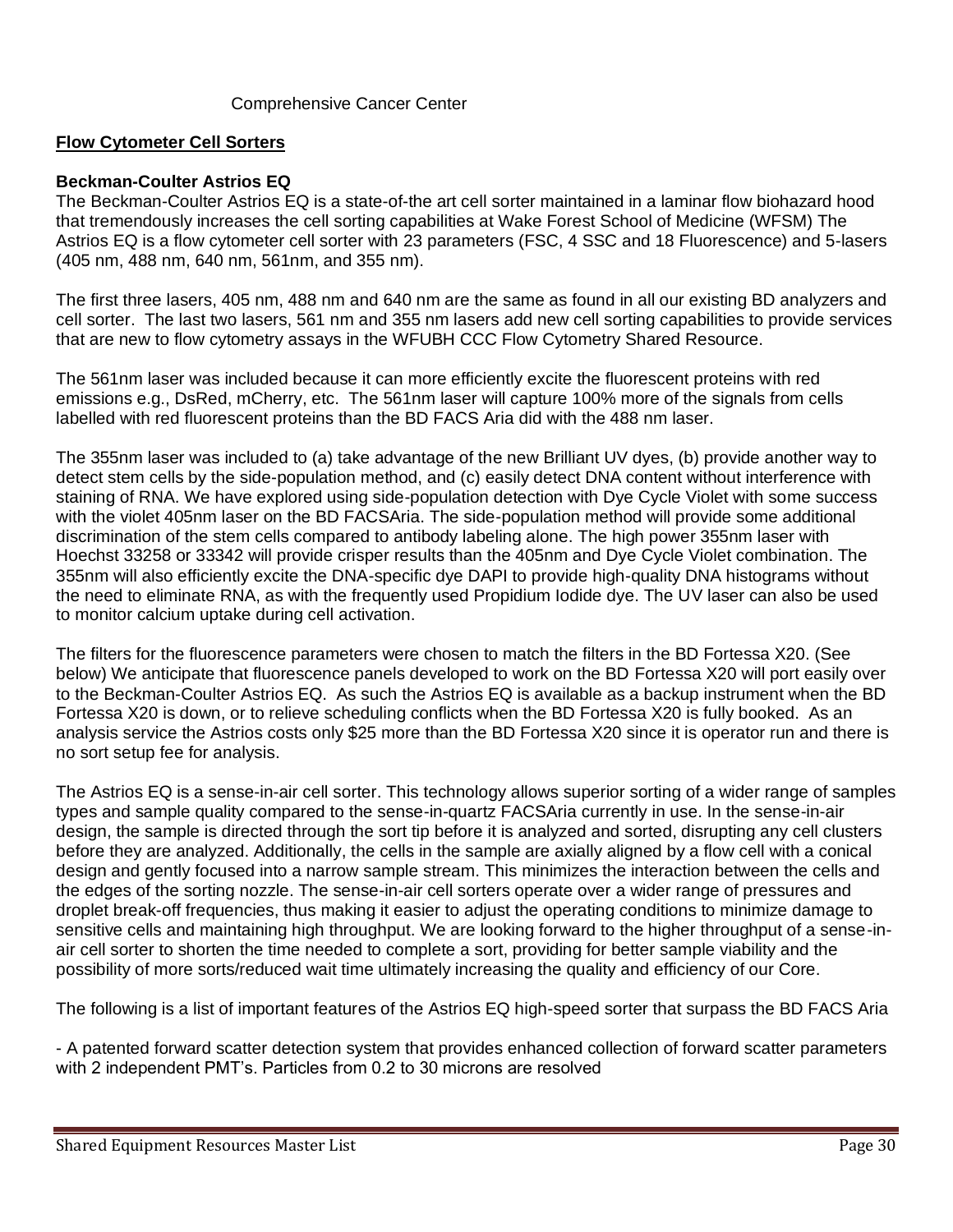- Side-scatter detection at 4 different wavelengths (405 nm, 488 nm, 640 nm and 561 nm) for enhanced detection of small particles (e.g. exosomes) .

- Selectable factory-masks allow user to adjust small and large particle sensitivity
- Display and print Summit filter setup as part of the Run Report extracted from an FCS file
- QC criteria and results for each detector available for each POD display
- SmartSampler sample tube input from 0.5ml to 50ml
- Only sorter capable of >70,000 sort decisions/second, validated performance

- IntelliSort II, a fully beadless drop delay determination and monitoring system, enable the optimal drop delay to be set without the use of fluorescent particles in the sample line

- Mixed Mode sorting: only sorter where each sort stream is capable of having its own sort mode (Enrich, Purify, Single) programmed. Soft aborts and waste can be collected for resorting as well.

- 6-way sorting into 12 x 75 mm tubes
- plate sorting for up to 1536-well
- Index sorting with intuitive mapping of events

The Beckman-Coulter Astrios EQ flow cytometer cell sorter is located in the Biotech Place, 2<sup>nd</sup> Floor, Rm 2E-002.

Contact Persons: Dr. Jason Grayson [\(jgrayson@wakehealth.edu\)](mailto:jgrayson@wakehealth.edu) Dr. John Whitesides (*jfwhites@wakehealth.edu*), Comprehensive Cancer Center

## **Becton-Dickinson FACS Aria**

(The FACS Aria is no longer maintained under a service contract. It will be maintained as long as it is economically feasible.)

The BD FACS Aria is a cell sorter with three lasers (405nm, 488nm and 635nm) and able to detect forward scatter, side scatter and nine fluorescence parameters. It has three sorting nozzles (70, 100 and 130 micron) to accommodate a wide range of cell types. The cell sorter can sort both fixed and living cells. For sorting of living cells from potentially biohazardous sources (e.g. transfected cells, infected cells, fresh tissue from human and non-human primates, etc.). The BD FACS Aria is installed in a BioProtect Hood to prevent hazardous aerosols from escaping from the sorter into the room. The hood and cell sorter are maintained in their own room separate from the flow cytometer analyzers. The flow cytometer cell sorter is located in the Biotech Place, 2nd Floor, Rm 2E-002.

Contact Persons: Dr. Jason Grayson [\(jgrayson@wakehealth.edu\)](mailto:jgrayson@wakehealth.edu) Dr. John Whitesides (*jfwhites@wakehealth.edu*), Comprehensive Cancer Center

## **Nanocellect Wolf Fluidic Cell Sorter with N1 Single Cell Depositor**

The Nanocellect Wolf Fluidic Cell Sorter with N1 Single Cell Depositor has a single 488nm laser with two scatter detectors and three fluorescence detectors. This is a minimal system but adequate for the sorting what we have been asked to sort to date. Applications that are run on the Accuri in the lab, are easily adapted to run on the Wolf. Additionally, the cells exit in a drop that forms slowly and is deposited into a catch tube or well in a multi-well plate. This cell is exposed to minimal stress. This serves to preserve the viability and functionality of the cell.

The Wolf cell sorter is optimized for single cell sorting into plates with the N1 Single Cell Dispenser. It is capable of full indexed single cell sorting into 96 or 384 well plates. This means that the measurements of each cell deposited in each well can be called up from the data file and checked. The low sorting rate of the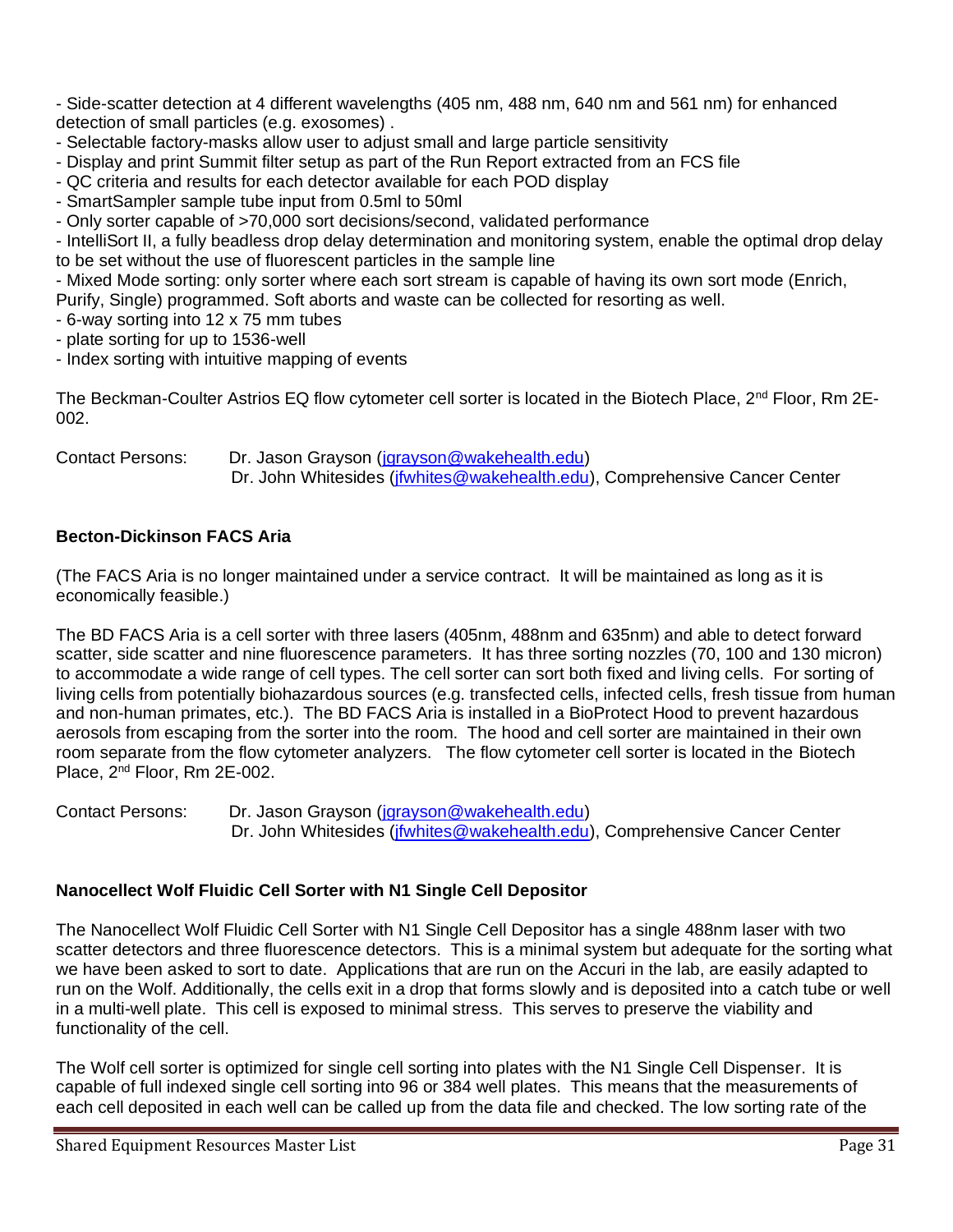fluidic sorter is better matched to the cell deposition process. This results in lower sample loss and allows smaller sample volumes with fewer cells lost. The Wolf is specified as working with down to 100 microliter volumes. This capability is particularly useful for the analysis of clinical biopsy samples that are often available only with a limited amount of sample volume and cells.

Fluidic cell sorters operate at very low pressures and low throughput rates. The sorted cells do not experience the near explosive decompression experienced when cells exit the sorting tip of a droplet sorter. This improves cell viability and preserves cell function. The Wolf cell sorter can be used for bulk sorting of small numbers  $(<$ - $1e06$ ) of cells.

The Wolf cell sorter is located in the Hanes building,  $4<sup>th</sup>$  Floor, Room 4063.

Contact Persons: Dr. Jason Grayson [\(jgrayson@wakehealth.edu\)](mailto:jgrayson@wakehealth.edu)

Dr. James Wood [\(jawood@wakeheath.edu\)](mailto:jawood@wakeheath.edu), Comprehensive Cancer Center

Dr. John Whitesides (*jfwhites@wakeheath.edu*), Comprehensive Cancer Center

## **Thermo Scientific Q Exactive HF Hybrid Quadrupole-Orbitrap Mass Spectrometer**

The Q Exactive HF coupled with Thermo Scientific Vanquish UHPLC system is a high-resolution, accurate-mass spectrometry system which enables measurement of numerous metabolites in biological specimen in high-throughput manner. The instrument supports various applications target metabolites, phospholipids, and other bioactive compounds. This system is used for:

- $\triangleright$  Broad metabolomics analysis
- $\triangleright$  Untargeted lipidomics analysis
- $\triangleright$  Cardiolipins analysis
- Redox molecules measurement (i.e. NADPH)
- Eocation: NRC 220

Contact persons: Dr. Cristina Furdui, Core Director, Proteomics and Metabolomics Shared Resource, [\(cfurdui@wakehealth.edu\)](mailto:cfurdui@wakehealth.edu) (336) 716-2697 Dr. Jingyun Lee, Senior Research Scientist, Proteomics and Metabolomics Shared Resource, [\(jilee@wakehealth.edu\)](mailto:jilee@wakehealth.edu) (336) 713-4194

#### **Thermo Scientific Orbitrap Velos Pro Mass Spectrometer**

The Orbitrap Velos Pro is combined with Thermo Scientific Dionex Ultimate-3000 nano-UHPLC system, which provides high mass resolution (< 10ppm) with high mass accuracy provides in depth analysis of complex biological samples. The instrument supports various applications cover the identification and quantification of proteins and peptides. This system belongs to Dr. Furdui's lab and is shared with PMSR for:

- $\triangleright$  Global protein identification
- Targeted proteomics analysis by parallel reaction monitoring (PRM)
- $\triangleright$  Redox proteomics (i.e. total reversible oxidation analysis)
- $\triangleright$  Identification of various post-translational modifications of proteins (e.g. phosphorylation)
- A Relative & absolute quantitative proteomics (e.g. SILAC, TMT, AQUA)
- $\triangleright$  Protein molecular weight determination
- Eocation: NRC 220

Contact persons: Dr. Cristina Furdui, Core Director, Proteomics and Metabolomics Shared Resource, [\(cfurdui@wakehealth.edu\)](mailto:cfurdui@wakehealth.edu) (336) 716-2697 Dr. Jingyun Lee, Senior Research Scientist, Proteomics and Metabolomics Shared Resource, [\(jilee@wakehealth.edu\)](mailto:jilee@wakehealth.edu) (336) 713-4194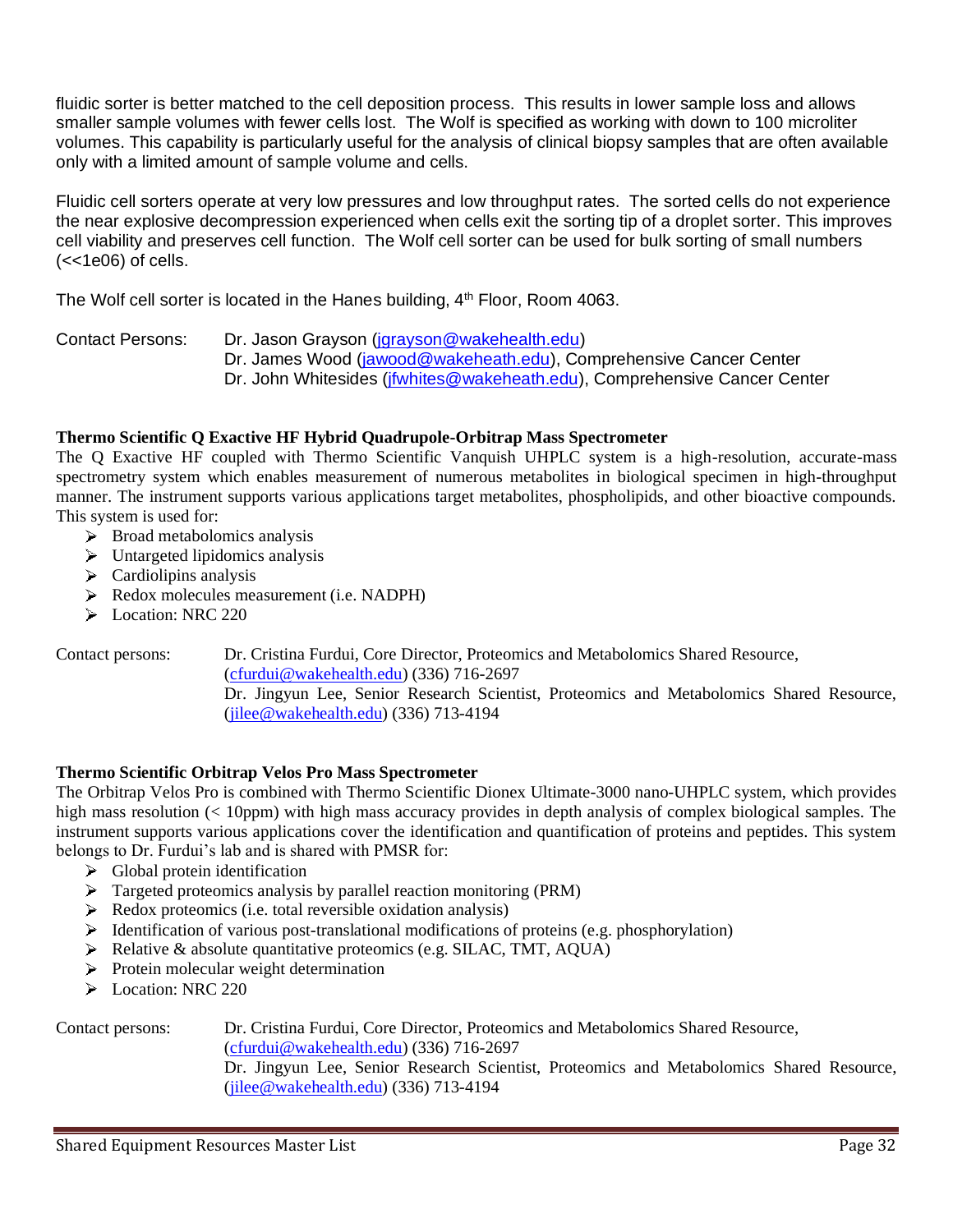#### **Shimadzu LCMS-8050 Triple Quadrupole Mass Spectrometer**

The LCMS-8050 is equipped with Shimadzu Prominence UHPLC system and it is characterized by high sensitivity, rapid scan rate, and fast polarity switching allows for quantitative MRM (multiple reaction monitoring) analysis of a variety of metabolites simultaneously, in both the positive and negative modes. This system is used for:

- $\triangleright$  Relative quantitative analysis of metabolites associated with primary metabolism
- $\triangleright$  Quantitative analysis of 180 metabolites including acylcarnitines, amino acids, monosaccharides, sphingolipids, glycerophospholipids, 17 steroid hormones, and 19 bile acids using Biocrates p180 kit
- $\blacktriangleright$  Lipids and lipid mediators (e.g. oxylipins)
- $\triangleright$  SRM analysis of small molecules and pharmaceuticals
- Location: Hanes 2009

Contact persons: Dr. Cristina Furdui, Core Director, Proteomics and Metabolomics Shared Resource, [\(cfurdui@wakehealth.edu\)](mailto:cfurdui@wakehealth.edu) (336) 716-2697 Mr. Anderson Cox, Research Lab Technician IV, Proteomics and Metabolomics Shared Resource, [\(aocox@wakehealth.edu\)](mailto:aocox@wakehealth.edu) (336) 716-2345

#### **Thermo Scientific TSQ Quantum Discovery Max Triple Quadrupole Mass Spectrometer**

The Discovery Max is equipped with an Agilent HPLC system. The instrumentation conducts electrospray mass spectrometry in the positive and negative ion modes and performs collision-induced dissociation for structure analysis. This system is used for:

- $\triangleright$  Selected reaction monitoring (SRM) analysis of small molecules and pharmaceuticals
- S Common neutral loss, precursor and parent ion analysis to identify common features for structure analysis
- $\triangleright$  Analysis of mass with unit mass resolution
- Direct infusion mass spectrometry for pattern analysis
- Location: Hanes 2007

Contact persons: Dr. Cristina Furdui, Core Director, Proteomics and Metabolomics Shared Resource, [\(cfurdui@wakehealth.edu\)](mailto:cfurdui@wakehealth.edu) (336) 716-2697 Mr. Anderson Cox, Research Lab Technician IV, Proteomics and Metabolomics Shared Resource, [\(aocox@wakehealth.edu\)](mailto:aocox@wakehealth.edu) (336) 716-2345

#### **Thermo Scientific TSQ Quantum XLS Triple Quadrupole Mass Spectrometer**

The XLS is equipped with a Trace gas chromatograph and Triplus cooled autosampler. The instrumentation conducts electron impact and chemical ionization mass spectrometry in the positive and negative ion modes and will perform collision-induced dissociation for structure analysis. The Facility performs lipid and metabolite isolation as required for analysis. This system is used for:

- $\triangleright$  SRM analysis of volatile lipids (e.g. FAME) and other metabolites
- S Common neutral loss, precursor and parent ion analysis to identify common features for structure analysis
- $\triangleright$  Analysis of mass with unit mass resolution
- Location: Hanes 2009

Contact persons: Dr. Cristina Furdui, Core Director, Proteomics and Metabolomics Shared Resource, [\(cfurdui@wakehealth.edu\)](mailto:cfurdui@wakehealth.edu) (336) 716-2697 Mr. Anderson Cox, Research Lab Technician IV, Proteomics and Metabolomics Shared Resource, [\(aocox@wakehealth.edu\)](mailto:aocox@wakehealth.edu) (336) 716-2345

#### **Flow Cytometry Cell Analyzers**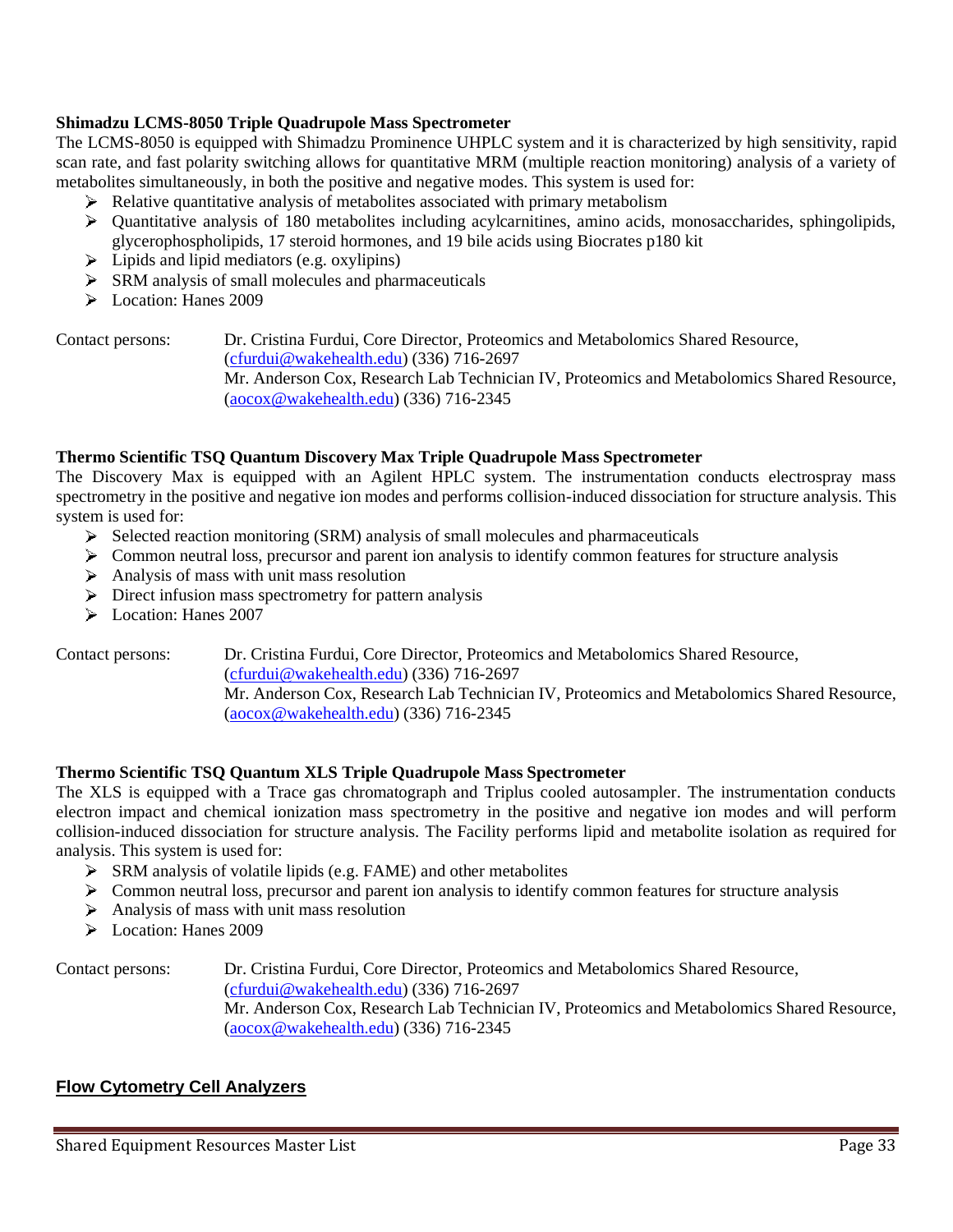# **Becton-Dickinson FACS Fortessa X-20**

The BD FACS Fortessa X-20 is a state-of-the art cell analyzer that tremendously increases the cell analysis capabilities at Wake Forest School of Medicine (WFSM) The Fortessa X-20 is has 20 parameters (FSC, SSC and 18 Fluorescence) and 5-lasers (405 nm, 488 nm, 640 nm, 561nm, and 355 nm).

The first three lasers, 405 nm, 488 nm and 640 nm are the same as found in all our older BD analyzers and cell sorter. The last two lasers, 561 nm and 355 nm lasers add new capabilities to provide services that are new to flow cytometry assays in the WFUBH CCC Flow Cytometry Shared Resource.

The 561nm laser was included because it can more efficiently excite the fluorescent proteins with red emissions e.g., DsRed, mCherry, etc. The 561nm laser will capture 100% more of the signals from cells labelled with red fluorescent proteins than the BD FACS Aria did with the 488 nm laser.

The 355nm laser was included to (a) take advantage of the new Brilliant UV dyes, (b) provide another way to detect stem cells by the side-population method, and (c) easily detect DNA content without interference with staining of RNA. We have explored using side-population detection with Dye Cycle Violet with some success with the violet 405nm laser on the BD FACSAria and FACS Canto II. The side-population method will provide some additional discrimination of the stem cells compared to antibody labeling alone. The high power 355nm laser with Hoechst 33258 or 33342 will provide crisper results than the 405nm and Dye Cycle Violet combination. The 355nm will also efficiently excite the DNA-specific dye DAPI to provide high-quality DNA histograms without the need to eliminate RNA, as with the frequently used Propidium Iodide dye. The UV laser can also be used to monitor calcium uptake during cell activation.

Contact Persons: Dr. Jason Grayson (jarayson@wakehealth.edu) Dr. John Whitesides (*jfwhites@wakeheath.edu*), Comprehensive Cancer Center

## **Becton-Dickinson FACS Canto II**

The BD FACS Canto II is an analyzer with three lasers (405nm, 488nm and 635nm) and able to detect forward scatter, side scatter and eight fluorescence parameters. The flow cytometer analyzer is located in the Hanes building, 4<sup>th</sup> Floor, Room 4063.

Contact Persons: Dr. Jason Grayson [\(jgrayson@wakehealth.edu\)](mailto:jgrayson@wakehealth.edu) Dr. James Wood [\(jawood@wakeheath.edu\)](mailto:jawood@wakeheath.edu), Comprehensive Cancer Center Dr. John Whitesides (*jfwhites@wakeheath.edu*), Comprehensive Cancer Center

#### **The Becton-Dickinson Accuri C6**

The BD Accuri C6 is an analyzer with two lasers (488nm and 640nm) and able to detect forward scatter, side scatter and four fluorescence parameters. The flow cytometer analyzer is located in Hanes 4th Floor, Rm 4063

Contact Persons: Dr. Jason Grayson [\(jgrayson@wakehealth.edu\)](mailto:jgrayson@wakehealth.edu) Dr. James Wood [\(jawood@wakeheath.edu\)](mailto:jawood@wakeheath.edu), Comprehensive Cancer Center

## **Becton-Dickinson FACS Calibur**

(Not maintained under service contract, availability is not guaranteed)

The BD FACS Calibur is an analyzer with two lasers (488nm and 635nm) and able to detect forward scatter, side scatter and four fluorescence parameters. The Flow cytometer analyzer is located in Biotech Place, room 2E-001.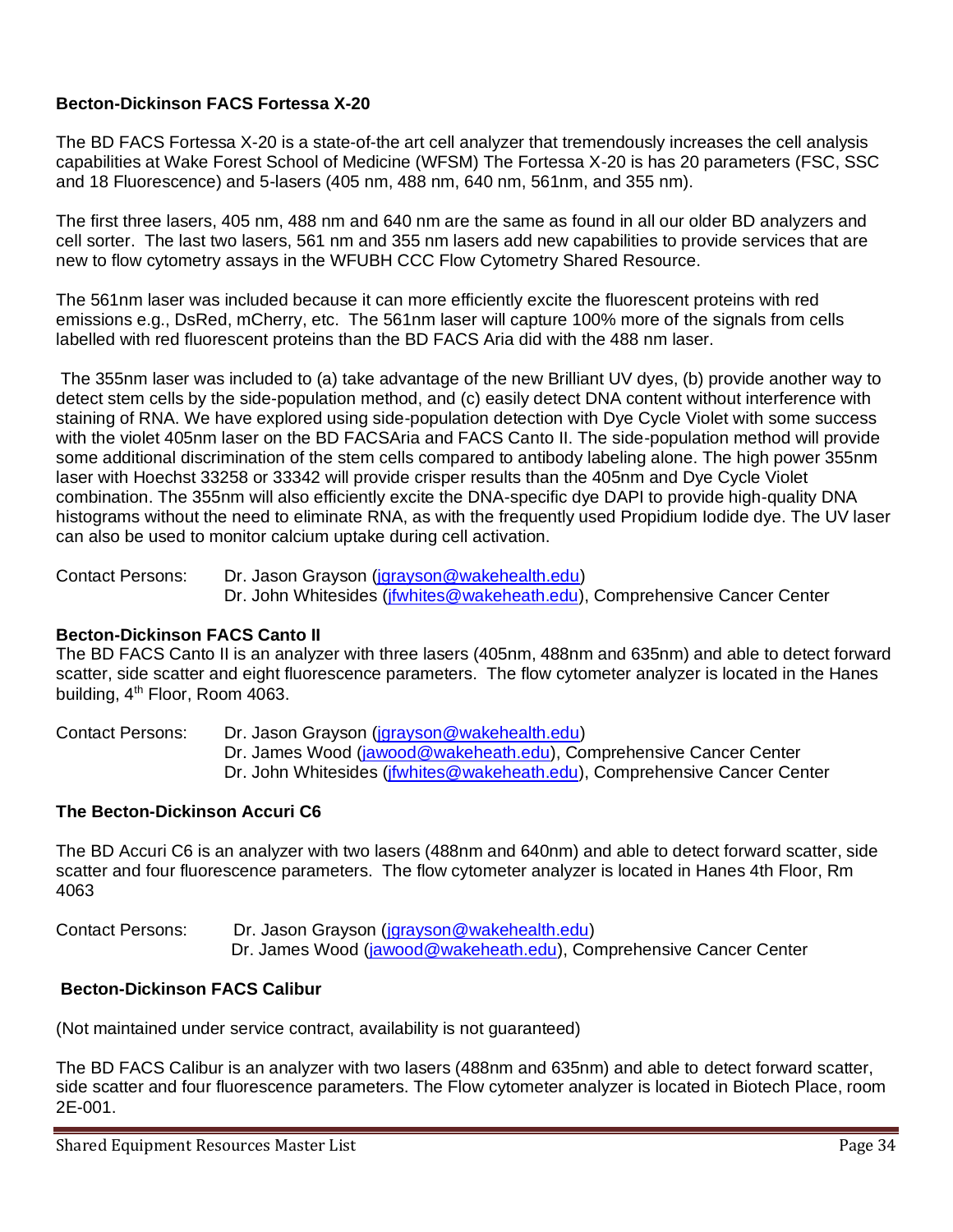Contact Persons: Dr. Jason Grayson [\(jgrayson@wakehealth.edu\)](mailto:jgrayson@wakehealth.edu) Dr. John Whitesides (*jfwhites@wakeheath.edu Comprehensive Cancer Center* 

# **Analysis Computers and Flow Cytometry Analysis Software**

The flow cytometer analyzers and cell sorters have flow cytometry analysis software on their respective workstations for acquisition and initial analysis. Additionally, there is also a separate analysis computer at the Biotech Place for offline analysis of flow cytometer data with CellQuest and FlowJo analysis software. The shared resource through the Cancer Biology Department has a site license of FCS Express that labs can purchase licenses to use. Also, in the Hanes 4th Floor Room 4063, is a computer with FCS Express analysis software as well as DNA analysis programs, ModFit and Multicycle, installed.

Contact Persons: Dr. Jason Grayson [\(jgrayson@wakehealth.edu\)](mailto:jgrayson@wakehealth.edu) Dr. James Wood [\(jawood@wakehealth.edu\)](mailto:jawood@wakehealth.edu), Comprehensive Cancer Center Dr. John Whitesides (*jfwhites@wakeheath.edu*) Comprehensive Cancer Center

#### **Leica Autostainer XL**

- $\triangleright$  Incorporates microprocessor control and user programmability to provide versatility with up to 15 programs available.
- $\triangleright$  Used for automated Hematolylin and Eosin staining of sections/cells on glass slides.
- $\triangleright$  Used for deparaffinization of paraffin sections for use in special stains or immunohistochemistry
- $\triangleright$  Used for dehydration and clearing of sections at the end of special staining procedures

Contact Person: Cynthia Zimmerman [\(czimmerm@wakehealth.edu\)](mailto:czimmerm@wakehealth.edu), WFIRM Histology Core Technician 336-713-7284.

#### **Leica IP-S Slide Printer**

 $\triangleright$  Permanently imprints 4 lines of information directly on glass microscope 1" x 3" slides

Contact Person: Cynthia Zimmerman [\(czimmerm@wakehealth.edu\)](mailto:czimmerm@wakehealth.edu), WFIRM Histology Core Technician 336-713-7284.

## **Leica CM1850 and CM1950 Cryostats**

- $\triangleright$  Allows slicing of thin (3 microns) or thick (up to 100 microns) frozen tissue samples
- Contact Person: Cynthia Zimmerman [\(czimmerm@wakehealth.edu\)](mailto:czimmerm@wakehealth.edu), WFIRM Histology Core Technician 336-713-7284.

## **Leica RM2145 and RM2255 Rotary Microtomes**

 $\triangleright$  Allows slicing of thin or thick (up to 100 microns) paraffin embedded samples

Contact Person: Cynthia Zimmerman [\(czimmerm@wakehealth.edu\)](mailto:czimmerm@wakehealth.edu), WFIRM Histology Core Technician 336-713-7284.

## **Leica RM2265 Rotary Motorized Microtome**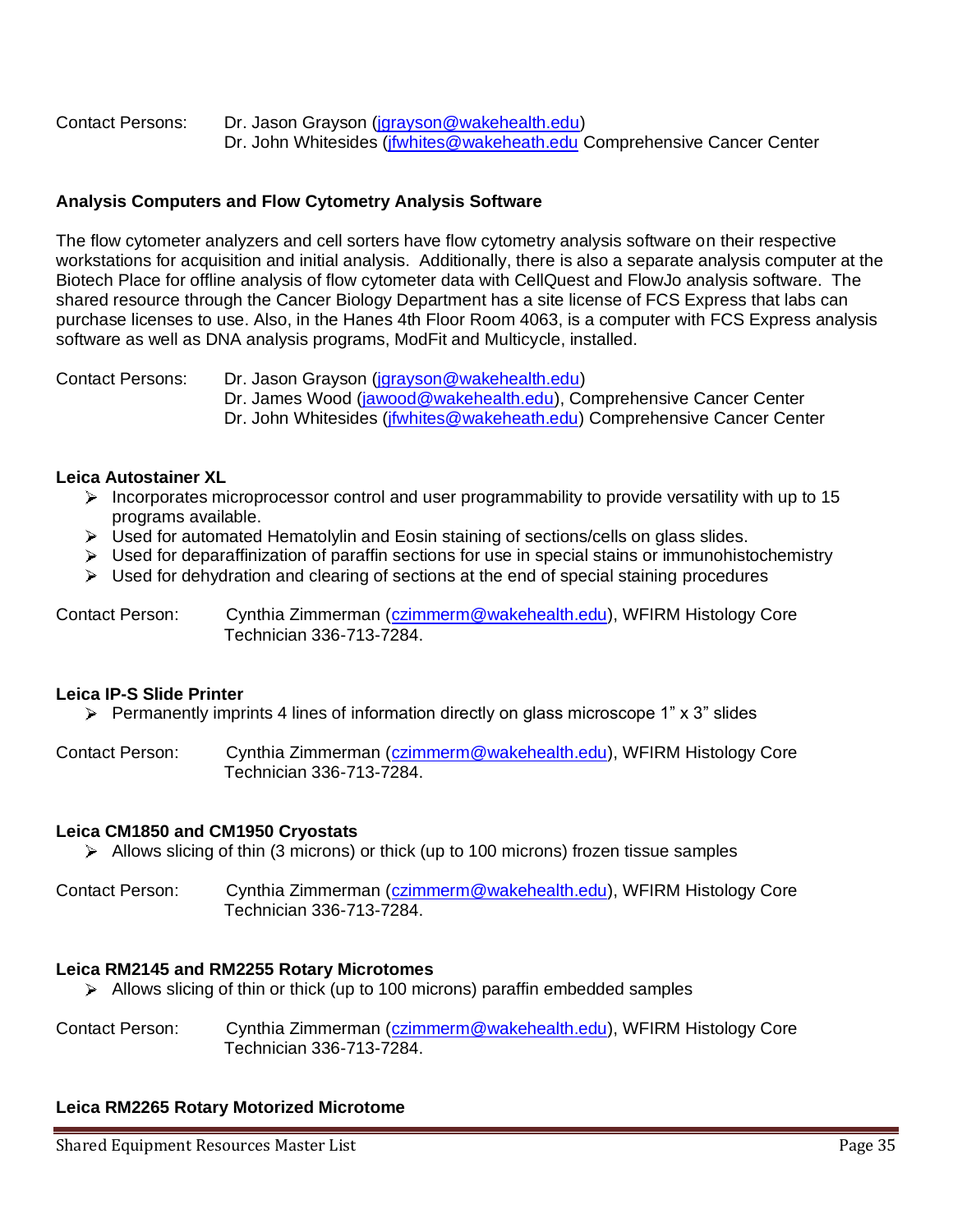- $\triangleright$  Allows slicing of thin (0.5 micron) or thick (up to 100 microns) resin/plastic embedded samples
- $\triangleright$  Allows slicing of thin (3 microns) or thick (up to 100 microns) paraffin embedded samples

Contact Person: Cynthia Zimmerman [\(czimmerm@wakehealth.edu\)](mailto:czimmerm@wakehealth.edu), WFIRM Histology Core Technician 336-713-7284.

#### **Leica EG1160 Embedding Center**

- $\triangleright$  Used for embedding paraffin processed samples into shaped molds
- $\triangleright$  Allows user the ability to carefully orient samples

Contact Person: Cynthia Zimmerman [\(czimmerm@wakehealth.edu\)](mailto:czimmerm@wakehealth.edu), WFIRM Histology Core Technician 336-713-7284.

#### **Leica ASP300S Tissue Processor**

- $\triangleright$  Used for dehydration, clearing and paraffin infiltration of fixed small to large tissue samples
- $\geq 12$  programs that allow a large variety of length of processing run for various sizes and density of fixed tissue samples

Contact Person: Cynthia Zimmerman [\(czimmerm@wakehealth.edu\)](mailto:czimmerm@wakehealth.edu), WFIRM Histology Core Technician 336-713-7284.

#### **Cytopro 7620 Cytocentrifuge**

- $\triangleright$  A complete general purpose cytocentrifuge system for depositing cells onto microscope slides
- $\triangleright$  Incorporated microprocessor control and user programmability to provide great versatility.

Contact Person: Cynthia Zimmerman [\(czimmerm@wakehealth.edu\)](mailto:czimmerm@wakehealth.edu), WFIRM Histology Core Technician 336-713-7284.

## **Vimago CT Scanner**

- ▶ 32 slice scanner that converts data into 3D images
- $\triangleright$  Fits small animals up to 50cm in thorax and table capacity of 450lbs

Contact Person: Emily Whitaker [\(eewhitak@wakehealth.edu\)](mailto:eewhitak@wakehealth.edu), WFIRM Surgery Core Technician 336-713-8465.

#### **Century SV120 and Reliance LV250 Sterilizers**

 $\triangleright$  Steam autoclaves. Cycle times approximately 1 hour in duration

Contact Person: Emily Whitaker [\(eewhitak@wakehealth.edu\)](mailto:eewhitak@wakehealth.edu), WFIRM Surgery Core Technician 336-713-8465.

#### **Leica DM 4000B**

- $\triangleright$  Upright microscope mainly for fixed specimen slide imaging
- > Transmitted Light images- Brightfield
- Multi-channel fluorescence imaging- Dapi, GFP, Cy5, and Texas Red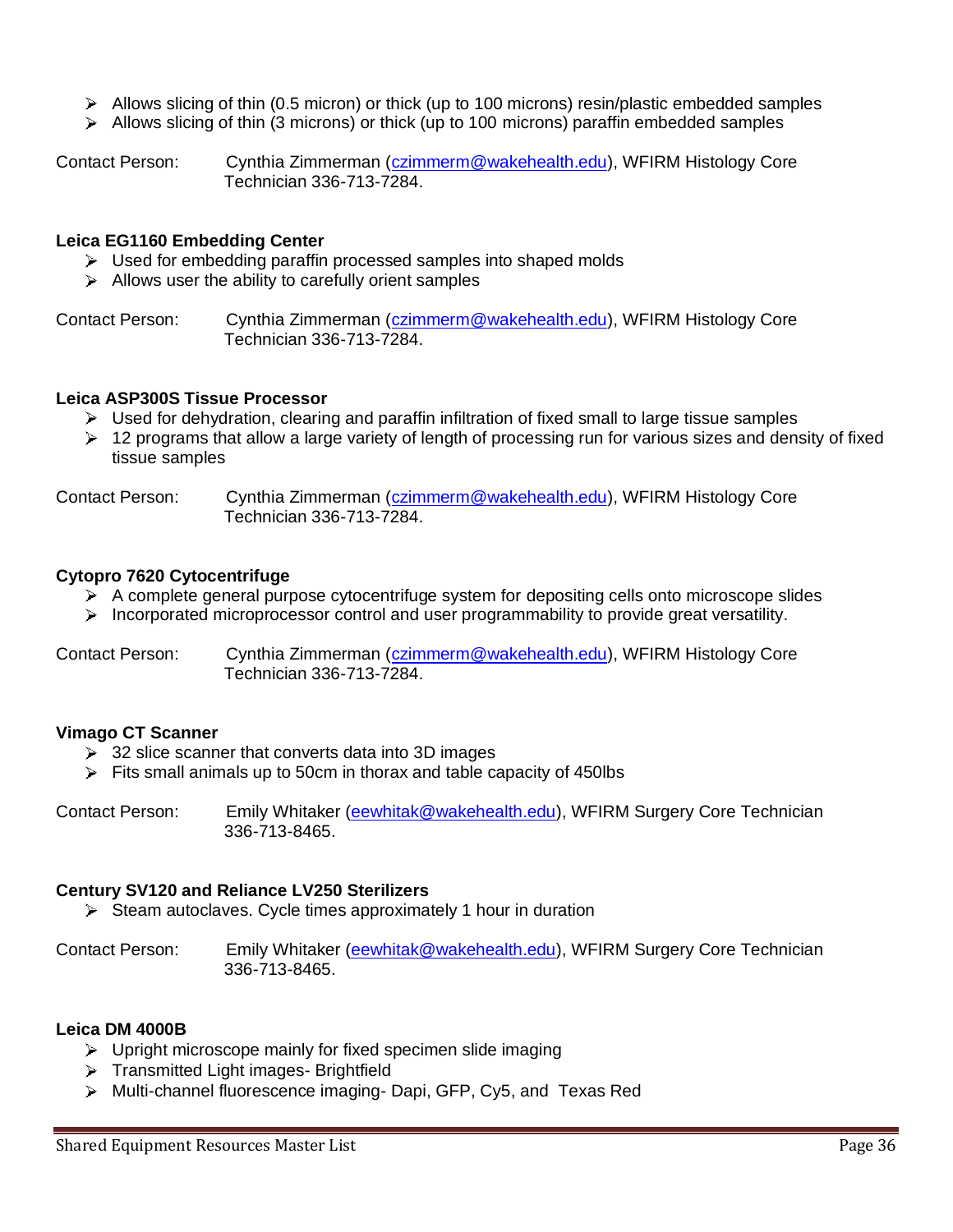- Camera- Hammamatsu ORCA flash 4.0LT monochrome for FL imaging and Olympus DP73 color camera for Bright field imaging
- **D** Optics:
	- $\bullet$  HCX FL Plan 1.25 $x/0.04$
	- HCX FL Plan 2.5x/0.07
	- HCX PL Fluotar 10x/0.3
	- HCX PL Fluotar 20x/0.5
	- HCX PL Fluotar 40x/0.75
	- HCX PL APO Oil 40x/1.25-0.75
	- HCX PL APO Oil 63x/1.40-0.60

Contact Person: Kenneth Gyabaah [\(kgyabaah@wakehealth.edu\)](mailto:kgyabaah@wakehealth.edu), WFIRM Imaging Core Technician 336-713-1486.

#### **Olympus BX-63 Multispectral Imaging system**

- $\triangleright$  Upright microscope with motorized ultrasonic stage and universal condenser
- $\triangleright$  Allows for automated whole slide scanning and multi- image alignment
- $\triangleright$  Transmitted Light images- Brightfield, Phase contrast, DIC, and Polarized light
- Multi-channel fluorescence imaging- Dapi, GFP, Texas Red, and Cy5
- > Illuminator- LED lamp for TL and X-CITE 120LED Boost for FL
- Camera- Olympus DP80 dual monochrome/color for both FL and TL imaging
- > Optics:
	- Plan Apo N 2.0x/0.08
	- UPlanSApo4x/0.16
	- UPlanSApo10x/0.4
	- UPlanSApo20x/0.75
	- UPLanSApo40x/0.95
	- UPlanSApo60x/1.35 Oil

Contact Person: Kenneth Gyabaah [\(kgyabaah@wakehealth.edu\)](mailto:kgyabaah@wakehealth.edu), WFIRM Imaging Core Technician 336-713-1486.

## **Olympus IX83**

- $\triangleright$  Inverted microscope with motorized ultrasonic stage and universal condenser
- $\triangleright$  Allows for automated plate and slide scanning, and multi-image alignment
- Transmitted Light images- Brightfield, Phase contrast, DIC, and Polarized light
- Multi-channel fluorescence imaging- Dapi, GFP, Texas Red, and Cy5
- $\triangleright$  Live cell imaging with Tokai Hit set up
- > Illuminator- LED lamp for TL and X-CITE 120LED Boost for FL
- Camera- Hammamatsu ORCA Flash 4.0 monochrome for FL imaging
- **>** Optics:
	- UPlanSApo4x/0.13
	- UPlanFLN10x/0.3 Ph1
	- LUCPlanFLN20x/0.45 Ph1
	- LUCPlanFLN40x/0.6 Ph2
	- UPlanSApo60x/1.35 Oil

Contact Person: Kenneth Gyabaah (kgyabaah @wakehealth.edu), WFIRM Imaging Core Technician